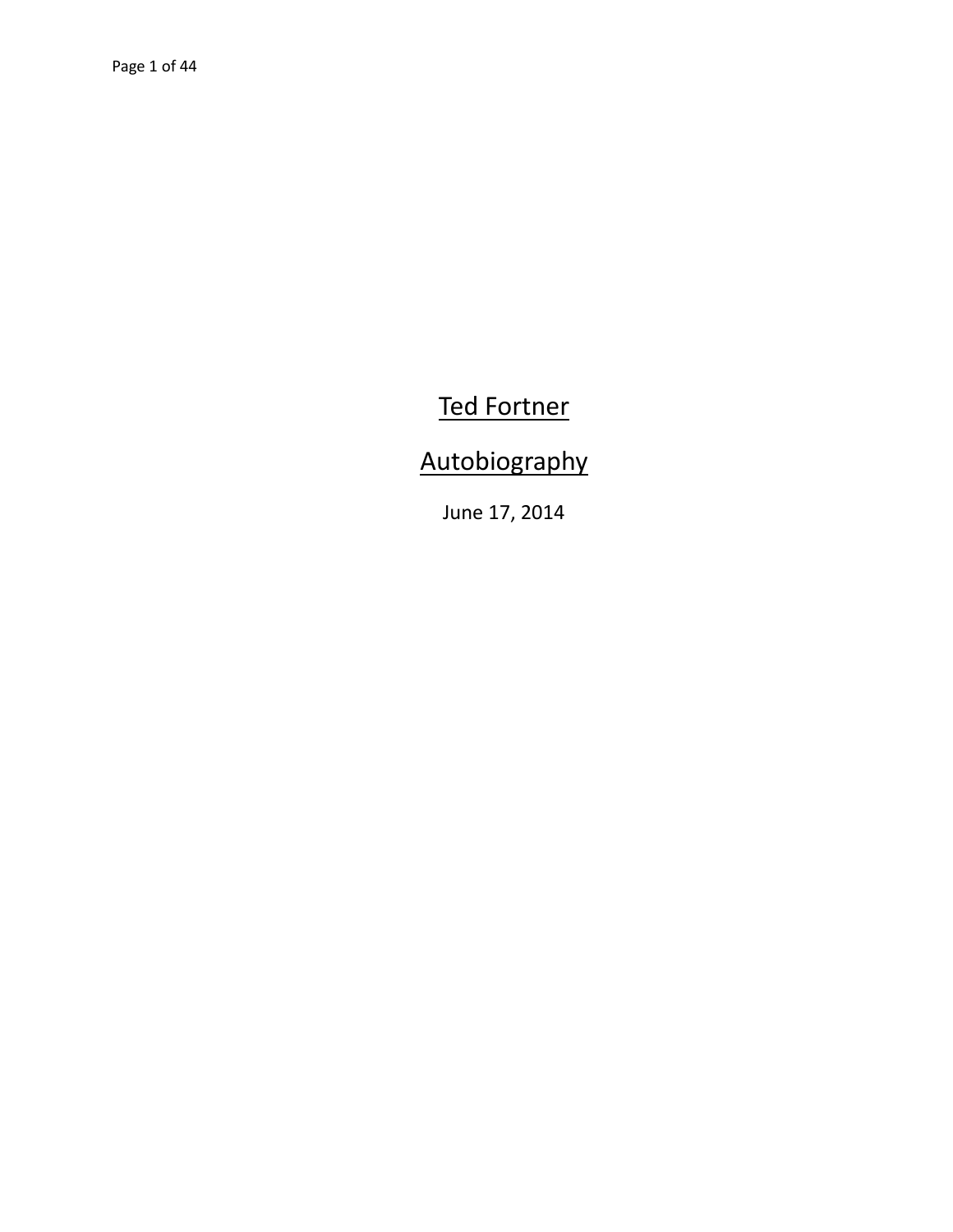This autobiography (or whatever) is a record of what I can remember or have told of my life beginning at Valley, WA, Oct./Nov. 1929. The Trip began at Waits Lake near Valley I think my brother Ike ran off the dock into the lake. I remember him sitting on my lap wringing wet. There is a picture of the family standing beside our car, a 1918 Mitchell 6 cylinder, four door touring sedan (or a four door convertible with removable side curtains). In the pictures our parents, Joyce 8-19-1921, Dorothy 8-16-22, Theodore (Ted) 10-24-24, The Twins Doris and Issac 6-23-26, Ellen 12-15-27, Judy 5-11-29, Dad holding Ellen and mom holding Judy.

I've been told we stayed the first night at Aunt Verna's Farm in Wilson Creek (N. Central WA) on our way west from Valley (Spokane). I don't know if we stopped another night. I have a recollection of stopping somewhere west of Leavenworth (Hwy. 2) where Dad was bringing water up from a stream that seemed to be a long distance-water for the car radiator, I think. Somehow we arrived at Grandma and Grandpa Forster's house in west Seattle where mom and kids stayed. Dad went onto Camp Ebey/Jim Creek to finish preparing the house above Ebey Camp.

So, I've been told, Grandpa Forster said it's time to move, ready or not. He drove the Mitchell to Camp Ebey where we had permission to cross the Solberg place, winding between stumps, open and close two gates, continue across Bunton's place, open and close another gate and there we were. However, I think on the Solberg Farm the car quit moving, evidently differential failure. I think a neighbor, Sherm Thompson, came with his Fordson tractor and towed the car to our house, where it was parked and never moved again. It became a play place for me and others, where I got my beginning knowledge of cars. Dad had a model T Ford, kind of a pickup-utility vehicle. Shortly after, he traded for a 1926 Essex 2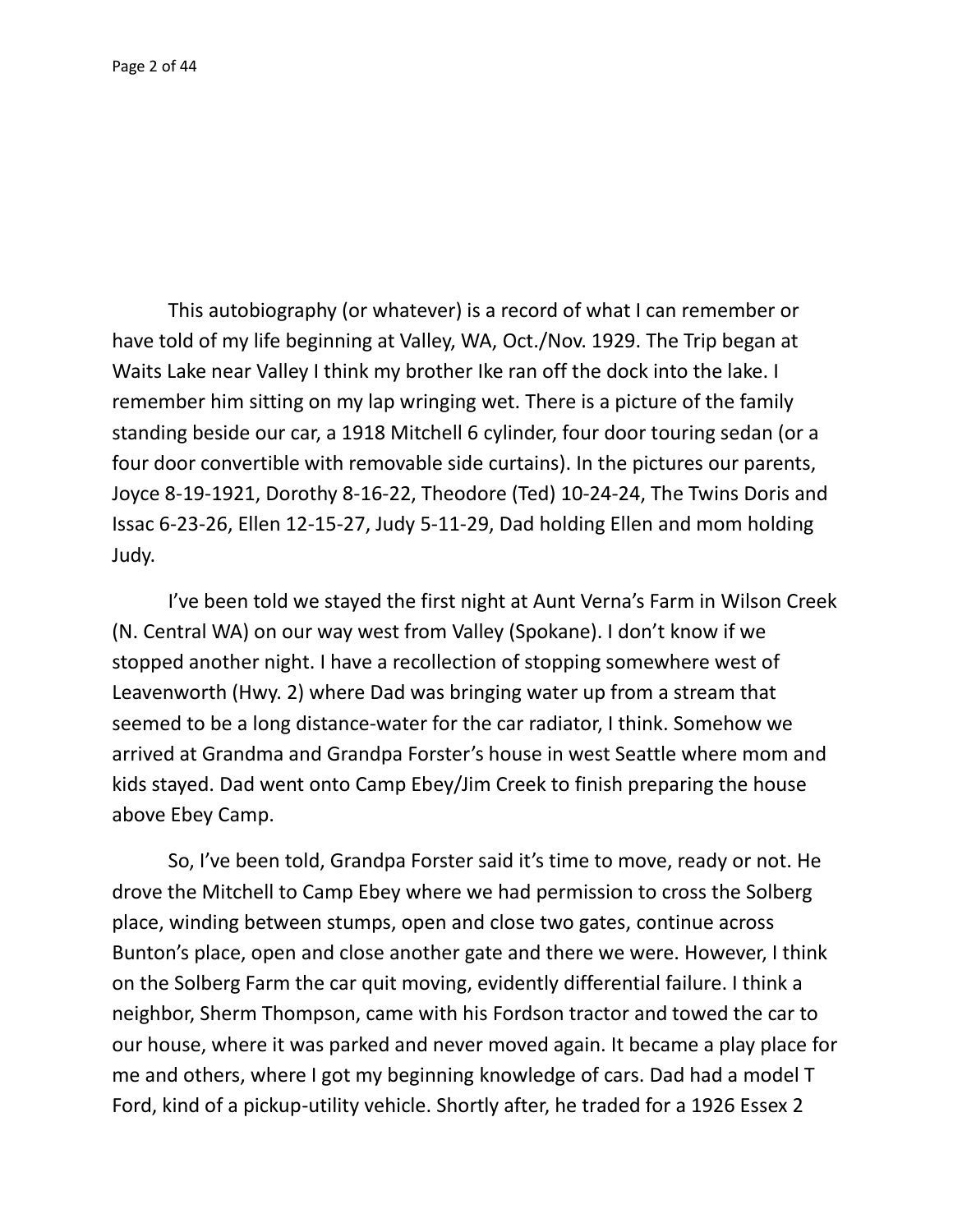door and shortly thereafter, he traded up to a 1929 Essex 4 door. This was our family car until about 1941 when he traded up to a 1932 Terraplane four door. Dad also traded around in exchange for labor, I think a Pontiac sedan, a Dodge coupe and also an Oldsmobile coupe. While we are on the subject of vehicles, somewhere in there he acquired a Model T-Ford (nicknamed Snake-hips) almost a truck but rather short wheelbase and too long to be called a tractor. It served many uses, snaking logs for the sawmill, hauling water, etc. This vehicle had Warford three speed auxiliary transmission so It was a very versatile tool. Also somewhere, I think late 1941, Dad acquired a 1929 Essex rumble seat coupe, which became my first car in 1942.

I should backup here and mention our 40 acres was about 11 miles N. East of Arlington, and most of us kids started first grade at seven years, at the Trafton school, about half way to Arlington. I remember we had fun growing up- chores of course in the garden etc. but exploring, hiking Mount Ebey and other mountains as well. Joyce and I were the first, I think, milking our goat herds, Dorothy, also. Dad organized his Belsaw Sawmill some time in mid to late 1930's purchased, I think, with his WWI bonus money. I remember working in and around the sawmill until I joined the Army in 1943.

Our house, more like a cabin, I think, about sixteen feet by twenty-four feet; kitchen, living-dining room, parent's bedroom, and a loft above for the children's bedroom. Sometime in there, Ike and I fixed the loft over the garage for our bedroom. I remember putting a window in one end using a model T-Ford windshield. It worked!

To back up a bit, July  $15^{th}$ , 1931, a new brother arrived. George Alfred, born at home, mother and son doing well as I recall.

More about the sawmill; Dad bought just the metal parts and built the base of two cedar timbers. I think about 6-8 x16x16 or such. Hand hewed and made perfectly flat and fastened the steel tract for the carriage. No power feed, he pushed the carriage through by manpower only.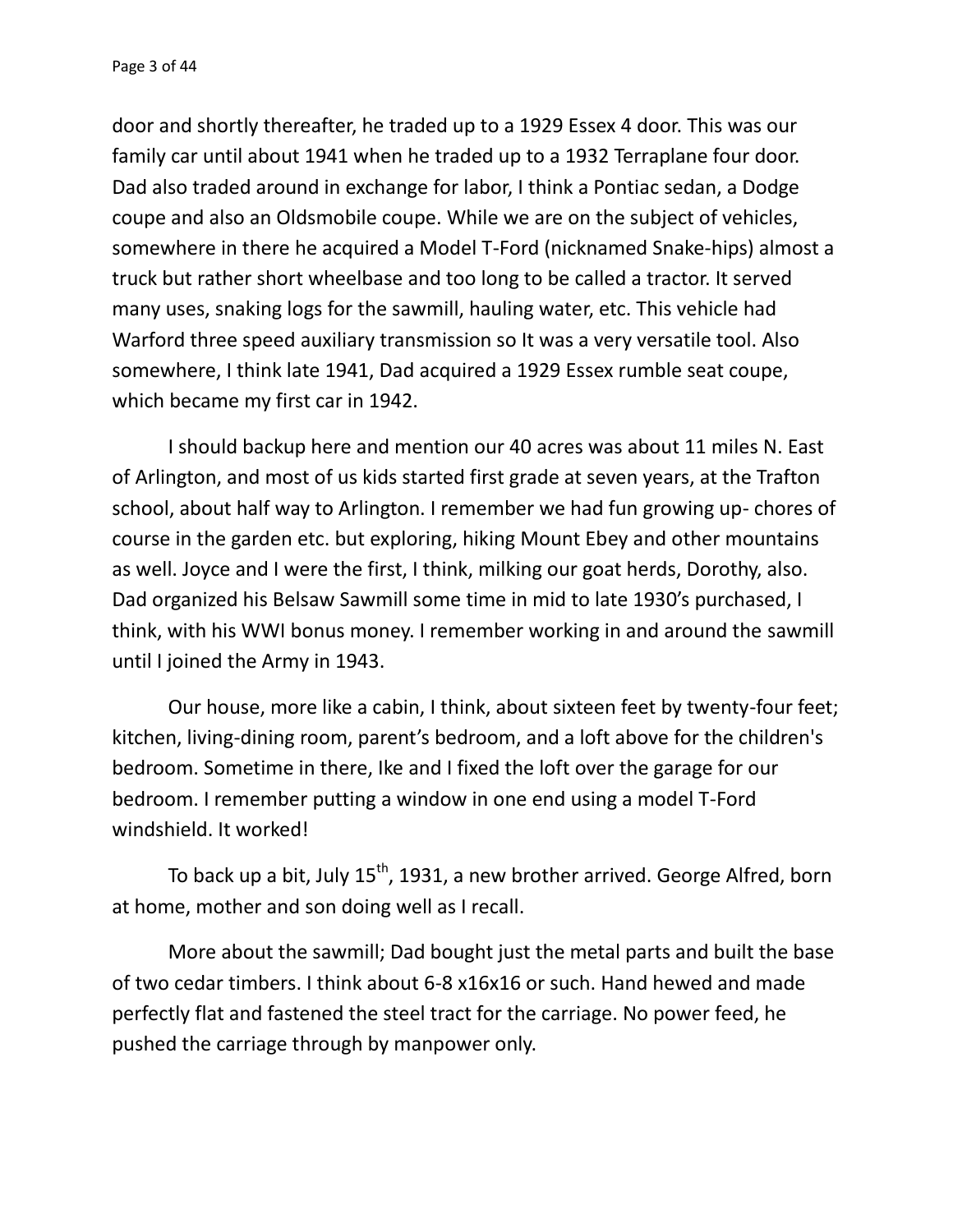The youngest brother David James, born April  $14<sup>th</sup>$  1936, at the Thompson home with mid-wife Fanny, attending, mother and son doing well.

About then, Dad moved the mill to a neighbor's property on the Lake Riley Rd. just past Carl Schmidt's farm. Meanwhile, he made a deal for five acres on the Jim Creek Rd. about a mile past the forty here. He moved the mill again to this property and we started lumber to build a new house just behind the mill. I'm guessing the house was about 16-18x30, two-story with a barn like Mansard roof. Parent's bedroom, kitchen and dining-living room on the first floor; stairway down to the basement, a stairway up to four small bedrooms and a porch added at the kitchen entrance (photo enclosed). Dad sawed all the lumber, including Alder flooring upstairs. Four Dormer windows were upstairs, also. Dad and I built the house and they tell me that I applied all the shakes on the roof. Strange I don't actually remember doing it, but dad said he couldn't/wouldn't have done it. We moved in, I think in 1941.

Growing up, I don't recall a lot of heavy discipline but there were a couple worth telling. Dad had a small structure at the edge of a group of Vine Maple trees with a shake roof. Ike and I found it to be great fun to climb these trees and then swing out and bounce on the roof of this structure. We had been told to stop but we were enjoying this sport again-uh oh- here comes dad carrying a switch. With the aid of this switch he convinced us to do no more.

Another involved Joyce, Dorothy and I gorging ourselves on Loganberries from family vines. Mom convinced us that these berries were to be harvested for all of us later.

Moving on, 1942 was a busy year for me. I joined a Forest service crew (25 people) at summer recess in June. We were stationed at a former CCC Camp in Sultan, WA, on Hwy. 2 east of Monroe. We worked on clearing brush along fire roads until called on a forest fire. We were divided into three groups- Ho-Dag (heavy hoes), bucking (sawing logs) and Axe group. I was made lead man of the Axe crew. As I recall, we worked on four different fires, including on in Rainier National Park. We traveled to these fires in a 1939 Dodge truck, one of our crew driving. On one fire, a little feather in my cap- we had been trained, if a fire is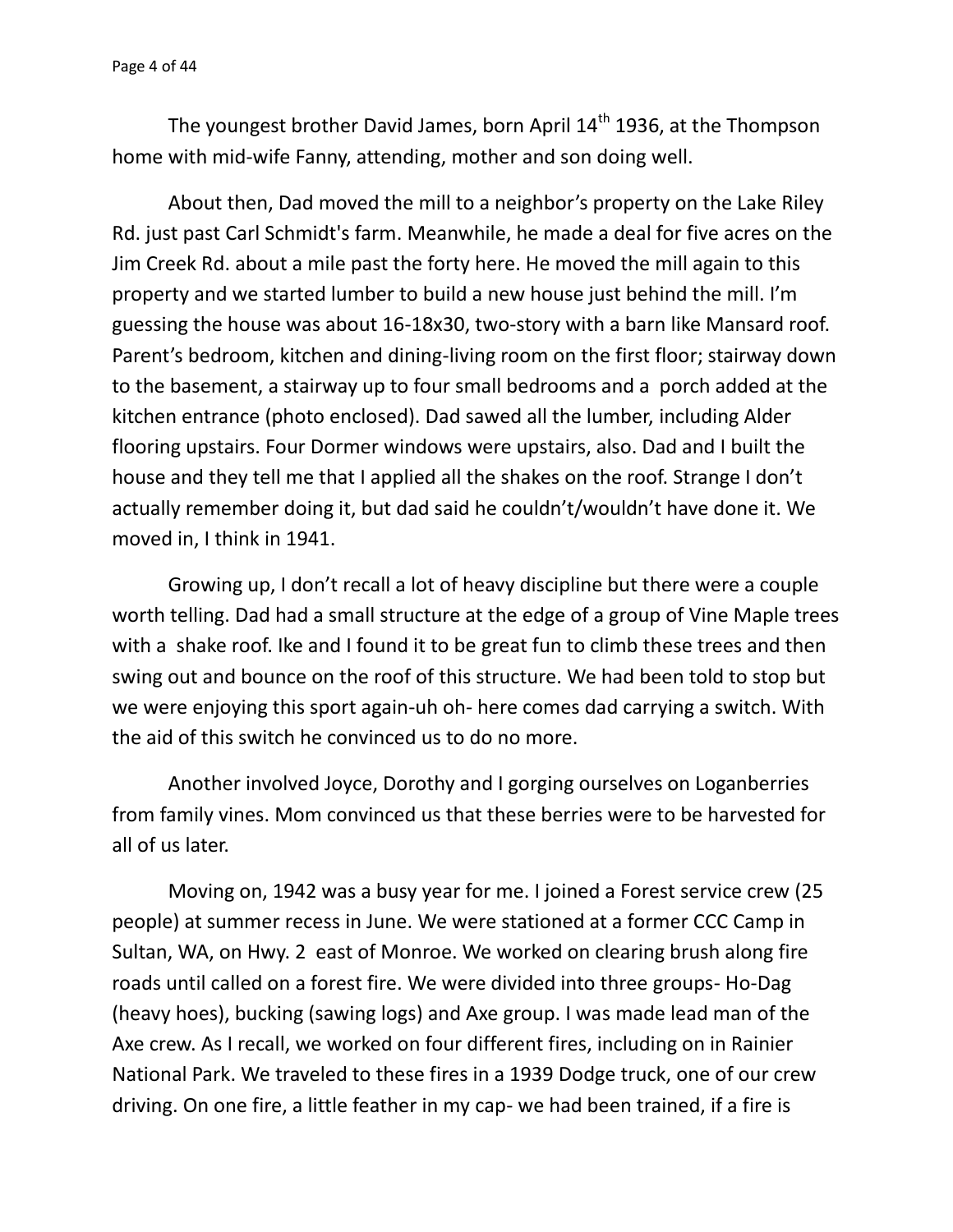coming up a slope, it is better to build a trail over the ridge and down a short distance. We replaced a tired crew who said they had lost six trails on this up slope, we were put in the same situation. I looked things over and moved the crew over the ridge. Shortly after our foreman came by with a State Ranger. The foreman asked why we were there instead of where we had been placed. I explained as to how we had been trained, the state ranger turned to our foreman with the comment you have some pretty savvy people in your crew. Puffed him up quite a bit.

I was the only one in the crew that had a car, but it was only for to and from home with gas rationed.

On another fire, the foreman asked if any of us could use spring boards. I said yes, because dad had sawed these in the sawmill. These are a tapered board with a cup of steel on the thick end to hook into a notch or a tree snag. Then you climb up on this board if it is needed to get where you can use a cross cut saw. Another man, Ted Trager said yes also, and then I asked him "I hope you have used these." He said "I was hoping you had". We managed. Quite a pair, I stood at 5'9" and he was 6'2". I forget, but we were paid something and it was a great experience, because older men were in the military, I think.

I was also chosen to drive one of the school buses beginning in Sept. 1942. You were supposed to be at least 18 years old, and I wasn't until Oct. 24<sup>th</sup>. However, I was almost at the end of the bus route so they made an exception. I wanted to run a "tighter ship" than the previous driver. Everyone cooperated and we had a good year. At the end of the school year, we bus drivers, celebrated with a picnic and dance at a lake park near Smoky Point, WA. It was enjoyed by all of us, including our dates.

I think it had to be Thanksgiving break, Mom and I decided to drive east to Spokane and vicinity. We took my 1929 Essex and traveled Hwy. 2 over Stevens Pass. There was snow on the road as we approached the summit and the car quit moving. I was quite sure what the problem was but first I had to get to a place where I could work on it. Traffic was very light but a man finally pulled up behind me. I told him what I thought the problem was and he said I can push you to the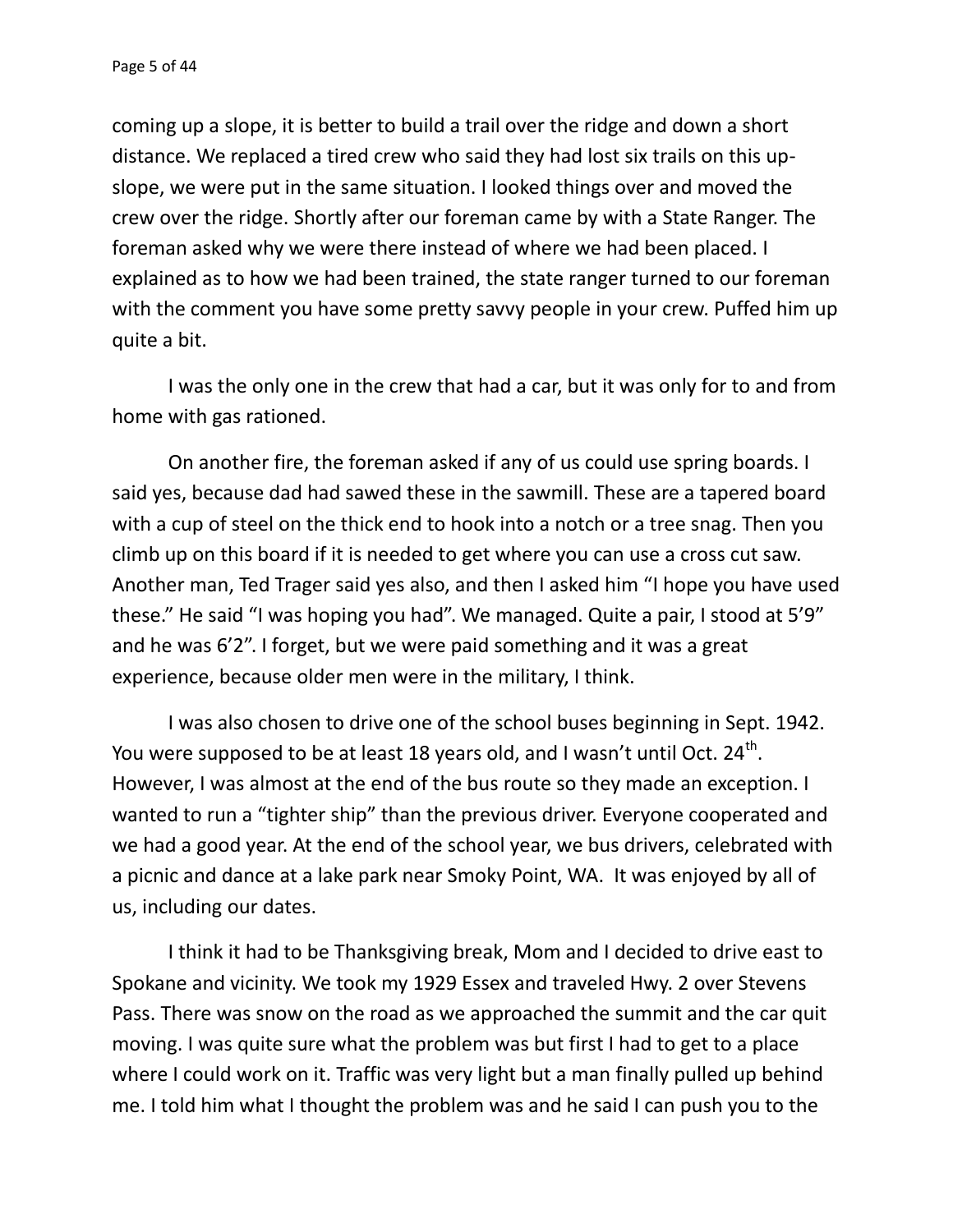summit and you can coast possibly all the way to Leavenworth. He was driving a pickup hauling calves and was steaming from overheating. As he had told me we coasted for miles, at times we almost reached 70 mph. Mom sat quietly and never said a word. Several times I got out and walked the car over a slight rise, and then coasted again. Finally I had to admit we needed help and I must have somehow contacted a tow truck. I don't recall phoning. The tow driver said yes you will need help from here to Leavenworth. He pushed me onto a big truck yard and where I asked if I could work on the car there. They said of course and we'll help if you need it. I removed the transmission and found the problem was what I thought it was. I guessed right because dad had the same problem on his sedan. The spline in the clutch plate had stripped. The truckers told me there was a wrecking yard in Wenatchee that did nothing but Essex, Terraplane, and Hudson parts. I hitch hiked to Wenatchee, and found a used clutch plate and returned on a bus. Meanwhile, mom had said she would find a motel room. I put things back together, one of the truck men came over with a 12" length of broom stick, he said "you'll need this to align the plate with the throwout bearing". He was very right of course.

Mom was very competent and could adjust to any situation. She said we can't afford two rooms, and one bed will do. We'll bundle one under the sheet and the other on top of the sheet on the other side. Problem solved!

Next day uneventful on to Spokane, we visited Granddad Fortner in a nursing home, Aunt Myrtle and family and Aunt Mabel. On our return I think we visited Aunt Verna and met Frank Mordhorst who managed Aunt Verna's farm. One night in Leavenworth, and I foolishly was wearing dress clothes and shoes. Snow on the road again and just as we started uphill west of town, there is a car crossways in the road. It took me a few minutes to put on my boots. I went up and got him straightened out and moving. No more problems that I can remember. Looking back now this was quite an undertaking, thirteen year old car, old tires, and not much traffic. It was a fun trip.

Back to school routine. I had forgotten I had to register for military draft on my  $18<sup>th</sup>$  birthday. When I was called for an interview, they allowed me a deferment to graduate from high school. As best I can remember, graduation was June 13<sup>th</sup>,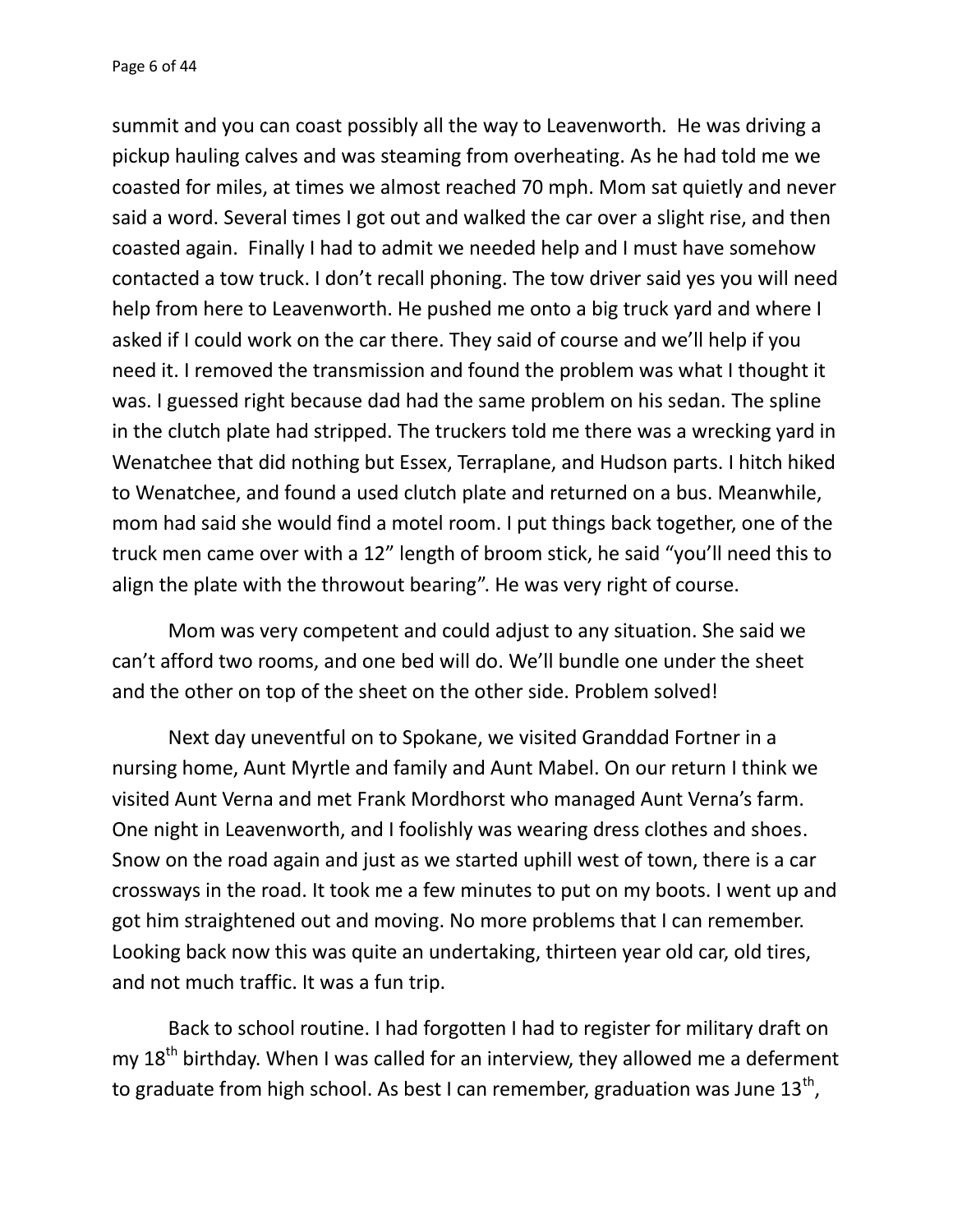and June  $23^{rd}$  I was in the Army. Oh yes, during my initial interview they asked if you had a preference for branch of service, and I said I guess not, and his response was automatically...Army. I don't recall much about the day of the 23<sup>rd</sup>, but I'm sure I drove to town in my Essex. Mom came with me and someone told me she intended to drive home (she did not drive). Dad was working away so she adapted as usual. Turned out Henry Schmoker was in town and took her home in my car. Again, foggy memory that day, I know we went by bus to Fort Lewis from Arlington. Don't know if the bus was full of draftees or what. All I recall was Harold Hafner, Sid Olsen and Harold Johnson. I think I was pretty pumped up and excited that day!

This was called the Induction at Ft. Lewis. For a few days there we received shots, exams, uniforms-very preliminary instruction on military courtesy. One thing, everyone said was don't volunteer for anything. Well, somehow I did and the detail was at the NCO club. They told me to put my dog tags inside my shirt (previously worn outside) indicating a rookie- salute any "brass" and you'll do fine. Well, initially I was just pushing up beer in the coolers, but ended up waiting on the NCO's and came back to the barracks with a pocket of tip money. Volunteering worked out OK!

We had just a few days at Fort Lewis and then boarded a train headed for Fort Knox, Kentucky. The only thing I remember, we had been told that the troops always traveled in Pullman rail-cars. Probably true, but I think our car was one of the first ones built. As I walked into the next car carrying civilians it was a radical change. We had a lot of soot drifting in. One other thing, I remember a stop in Green River, Wyoming, one step outside and I had never experienced such cold. Back inside for me and the other guys went for hamburgers and what they brought back wasn't very good. The rest of the trip to For Knox is a blank. When we arrived and assigned beds in barracks, it was late at night and we were told we could sleep in the next morning. I awoke to a LOUD martial music and asked one of the regular troops to turn down the radio. He laughed and said that is not a radio, you'll get used to it. It turned out to be martial music and bugle calls on loud speakers all over the post. Nice initiation! A few minutes later we were all called out for a formation and began our thirteen weeks of basic training.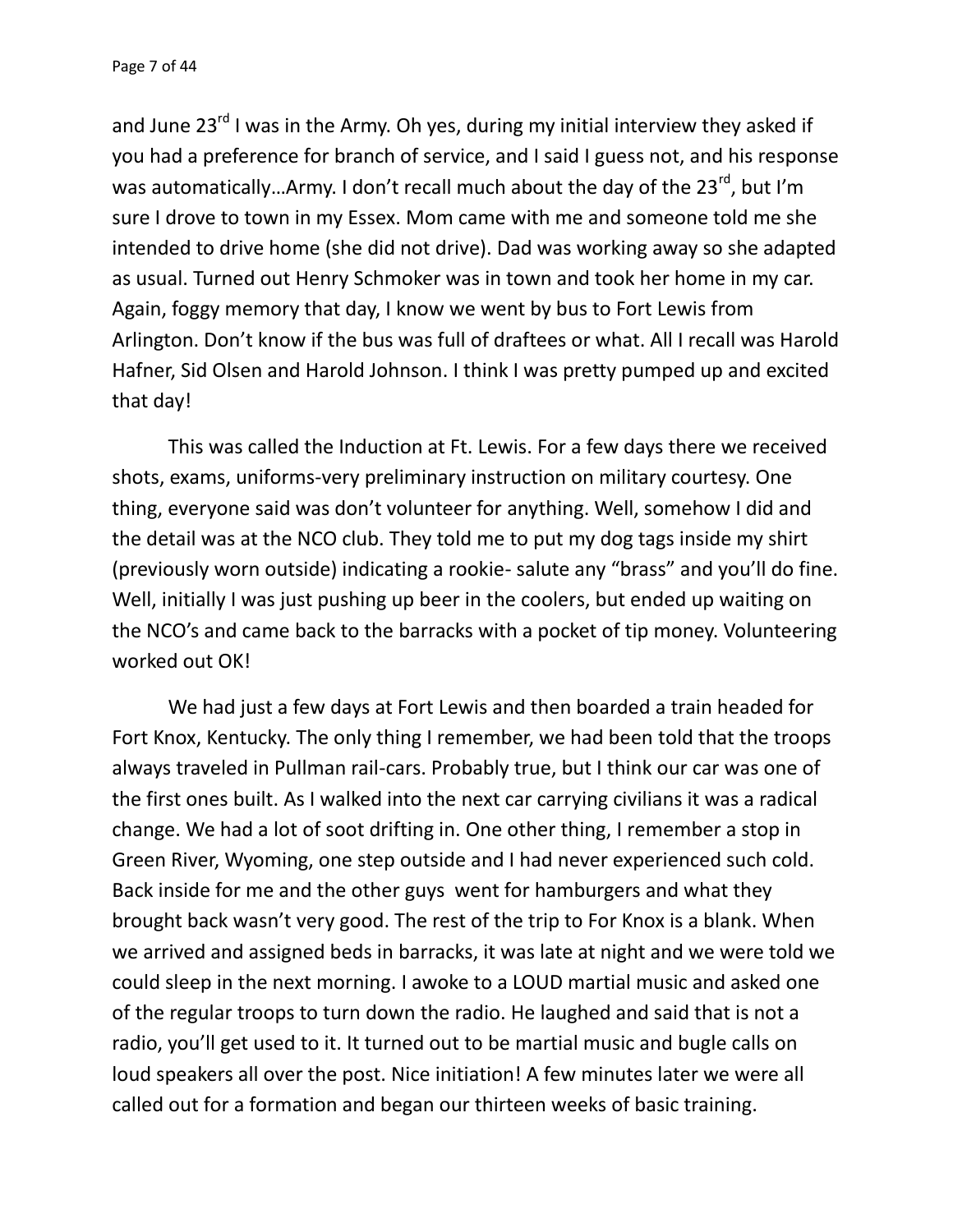Calisthenics, breakfast, close order drill wherever we went, classes on military courtesy, etc. After our interview, written, and oral tests, we received additional assignments. Sid Olsen, Harold Hafner and Harold Johnson all assigned to mechanic school as part of their training. On AGCT (Army General Classification Test) 110 or better would qualify for OCS (Officer Training) 115 or better would get ASTP (Army Specialized Training Program). I think I scored a 13 , so I was offered this choice. I opted for ASTP and went on with more combat training while waiting for a call which was slow in coming. Another interview with a LT. Col., he told me they are only calling those in the genius class, so I stayed with line combat training. Shortly, I became a Lance Corporal with a 10 man squad. I was responsible for assigning men to various details. All went quite well with no problems. I received some experience with several vehicles, Jeeps (Armored units called those Peeps), 9 Ton Half-tracks, 6x6 Trucks, M-5 light tanks, M-4 Sherman medium tanks, etc. The M-5 had twin Cadillac engines and mounted a 37 mm rifle. The Sherman had a 9 cylinder aircraft radial engine. One feature of the radial, if it wasn't running for a number of hours, we had to crank it by hand to be sure of no hydrostatic lock (where oil could leak down into the bottom cylinders). I think some later models had inline diesel engines. Sherman's mounted a 75 mm rifle, a 30 or 50 cal. machine gun in the turret and a 30 cal. machine gun at the assistant driver position.

Most of our half-tracks had a White truck engine, a 50 cal. turret machine gun and two 30 cal. machine guns at the rear corners. Driver, vehicle commander in the turret and ten men carried in back. These vehicles had ½" thick armor in front of the radiator and in the front of the windshield, ¼" armor around the rest of the vehicle. Small arms protection only! We did a lot of marching, even a 10 mile against time carrying full equipment. This put us in great physical condition.

I remember qualifying well with small arms pistol, carbine, M-1 Garand rifle, and expert with all as I recall. Also, some work with 30 cal. and 50 cal. machine guns, as well as grenades and bazookas (shoulder carried anti –tank weapons). One scary incident on the grenade course, one man threw his grenade short and it was rolling back towards our trench. Instinctively I threw it back for an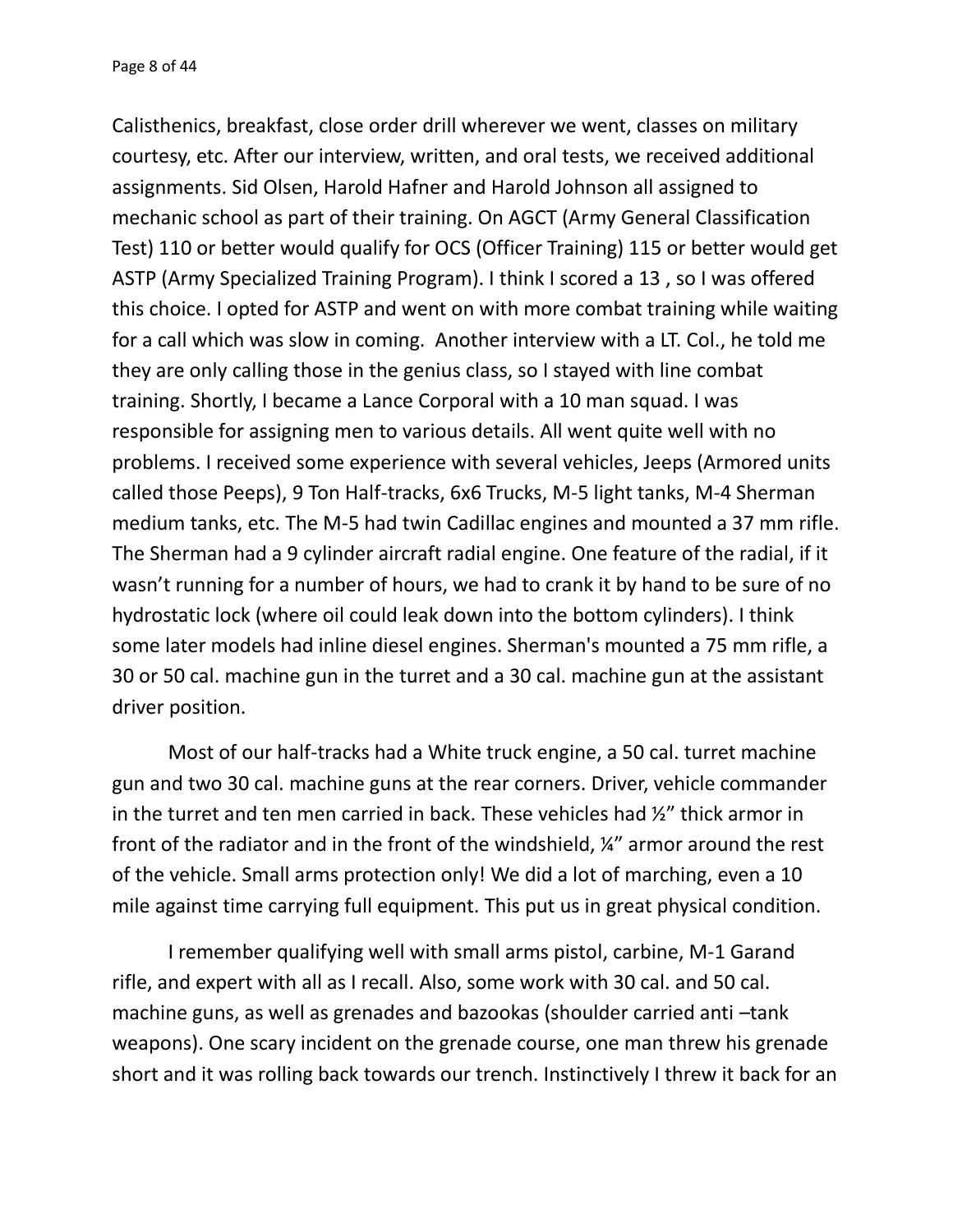air burst. They were all live grenades by the way. A Lt. said "who the hell threw that round!" I told him and nothing more said.

Another challenge was crawling across an obstacle course with various obstacles to avoid. The whole time live machine gun fire was overhead. Keep your tail down! Of course all of this is to prepare you for what might happen in actual combat with the enemy. Of course, we also had bayonet training and hand to hand close combat. Anyway, I made it through all of this and at completion of basic training we were given a pass to Louisville, KY. There I enjoyed my first Mint Julep.

In late Oct. 1943, we had orders to move to a new post, which turned out to be Camp Chaffee, Ark. which is near Fort Smith, Ark. We arrived there on a Friday, mild weather, played softball the next day in our Army BVD's and the next day it turned cold as winter.

(See addendum about  $16<sup>th</sup>$  armored division) My memory has faded on particulars about my time at Camp Chaffee. I can only recall some interesting humorous instances and they probably won't be in chronological order. We were housed in temporary tar paper barracks, very livable but unattractive. I found myself in an infantry company part of the  $18<sup>th</sup>$  armored infantry battalion,  $16<sup>th</sup>$ armored division. I was assigned to the I &R platoon (Intelligence and Reconnaissance). Also I was the assigned driver of one of the "peeps".

Our training here was more tactical because we had been through basic training, work on coordination with other div. units, tanks, artillery, machine gun co., etc., practice on motorized columns, maintaining proper intervals between vehicles and so forth. Plenty of marching, close order drill always, and Field and bivouac exercises also.

I had plenty of time at the motor pool maintaining my vehicle. That brings up one instance where I put in extra effort in cleaning my vehicle, as well as dressing up under-hood area. At this one Sat. inspection, my vehicle and I won commendation for excellence. It also brought assignment as the Colonel's Orderly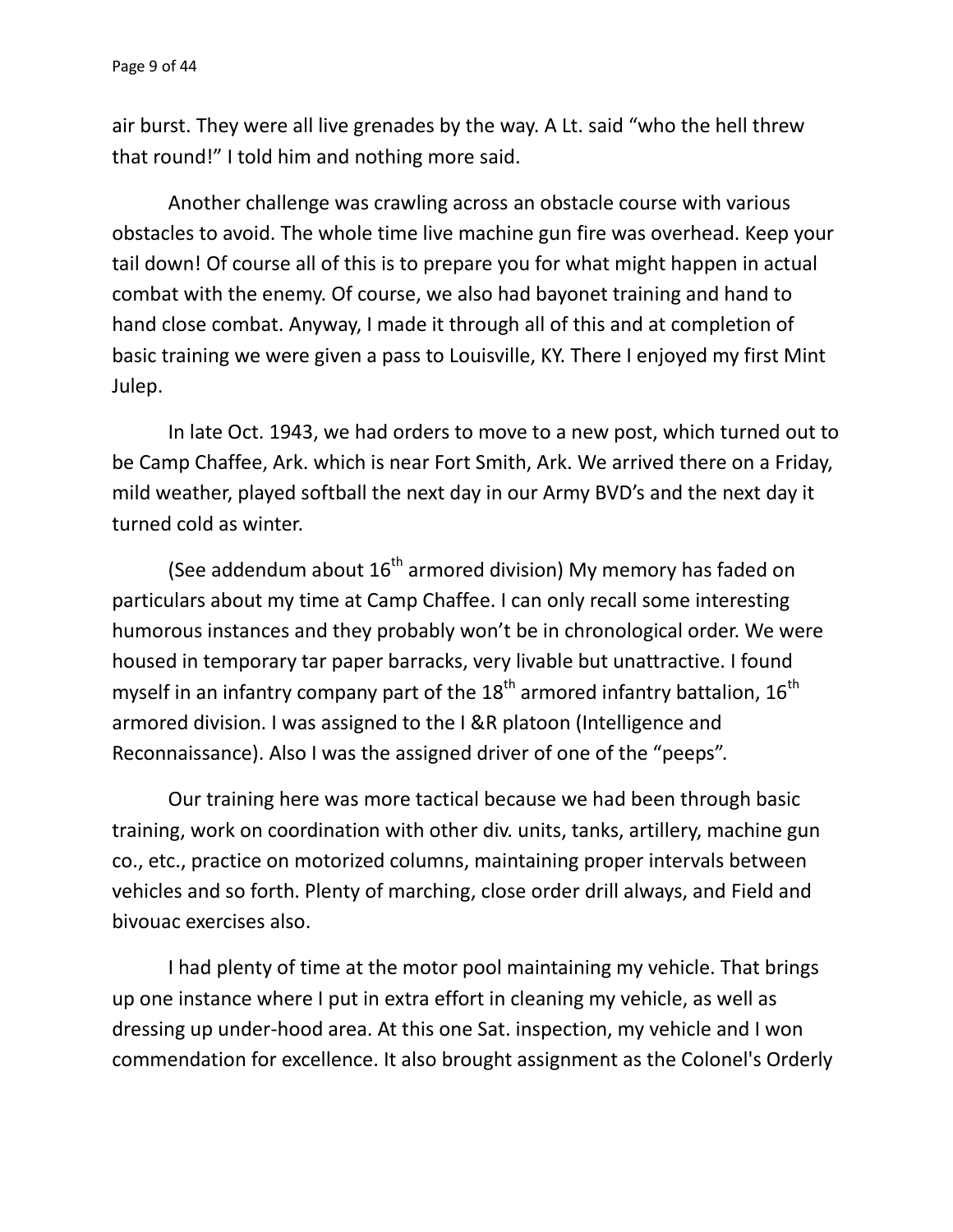for one day at Battalion Headquarters. I also had to put up with ribbing from the other drivers.

In this I & R platoon we thought we were a bit special, frequently training recruits, particularly night work, maintaining as much quiet movement as possible. Also we turned or legging down two inches and then bloused our pant legs down over the legging (Esprit de Corp).

I was more outspoken than some and was called on the carpet once by the Battalion Sgt. Because I had been giving advice to two of our Corporal NCO's. The Battalion Sgt. Took a dim view of that and did his best to convince me that was not my responsibility!

Not too long after this we were on a field exercise, wet muddy road. I was the fifth man in a Peep, seated on the left rear fender (not my vehicle). A corporal, not an assigned driver, wanted to drive (follow orders). I was just about to say we should be in 4 wheel drive, but bit my tongue and kept quiet because of my recent dressing down. Shortly, we went into a skid, and I was thrown out of the vehicle which ended up on a sloping bank facing the road. I found myself sprawled on the ground with my head and shoulder under the right rear wheel. With a little pull I got free and surveyed the situation. No apparent damage other than a bent steering wheel. The assigned driver was spitting blood- turned out he had bitten his tongue or something. The Corporal asked everyone to say the assigned driver had been driving. I told him I thought that was (CS). I assured an Officer that I could drive the vehicle to the Motor Pool and word somehow preceded me. As I drove in I was greeted with the words- Fortner wrecked a Peep! Not!!

The Captain called me in later and asked if I was aware of the rule, no more than 4 men in a Peep? Yes Sir- why were you the fifth man? Not sure, Sir- do you need to see a Doctor? I think not Sir. Dismissed.

In the I & R Platoon, we had intensive training in night work, to determine enemy troop strength or to pick up prisoners. Also the use of silent weapons if needed such as a length of piano wire (for garroting), trench knife and so forth none of which I had to use in actual combat.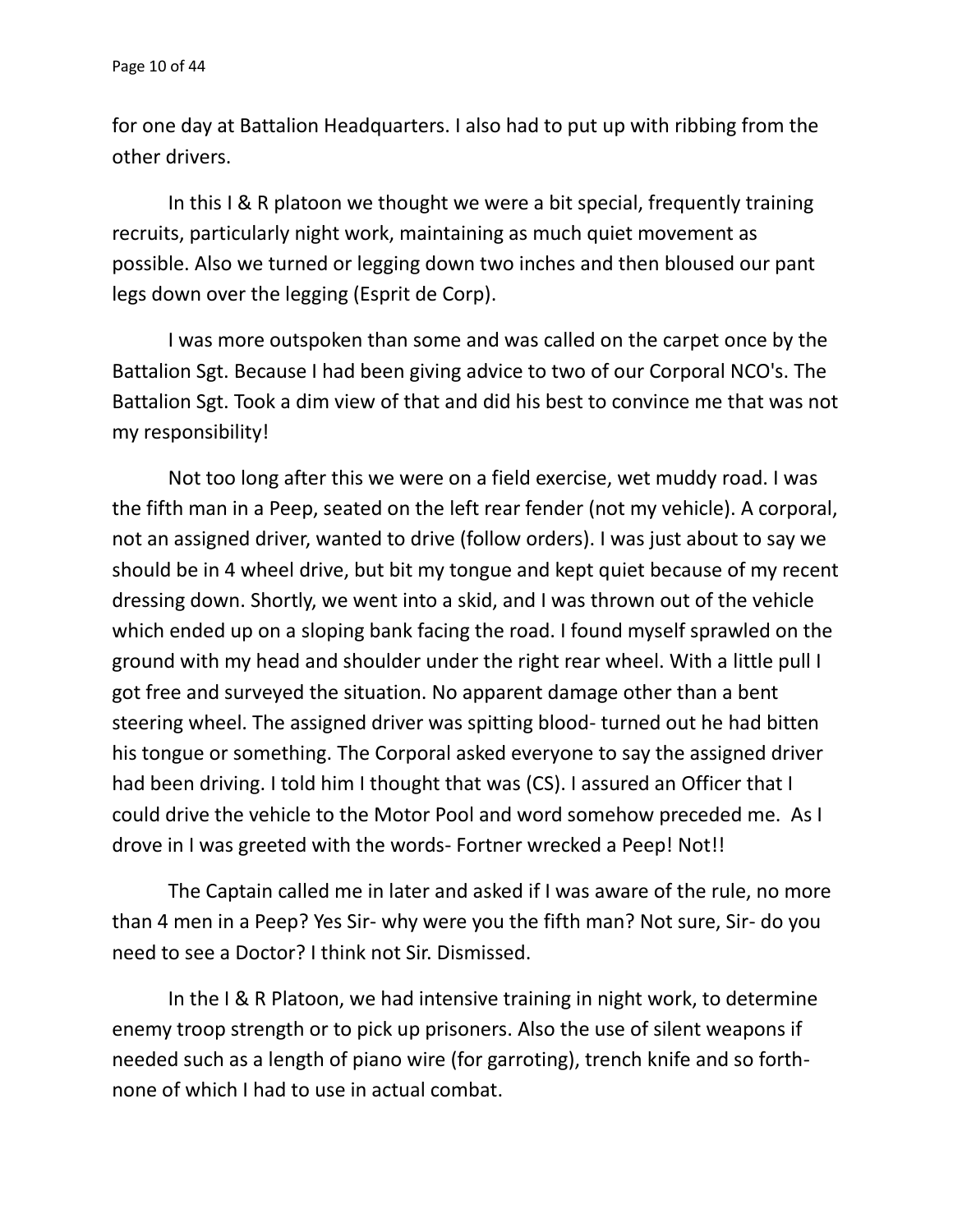One of these field night exercises, we were supposed to be as quiet as possible and our two Corporals, I thought, were making more noise than everyone else combined. I tried to point this out to then and was called up to Battalion Headquarters and given a strong reprimand. You don't give orders, you follow. Seems I had trouble at times keeping advice to myself.

Another exercise I was called on a few times to carry some upper rank Non- Com's, in my Peep, off Post and drive to the Arkansas River (near Fort Smith) where the NCO's enjoyed the sport of shooting turtles. Probably not OK, but I was following orders. Military rule says if you think you receive an improper order, you do it and complain later- which I did not attempt in these cases. Not my idea of proper NCP conduct- I thought you should tread the straight and narrow as an example to your men.

In a similar instance, we were bivouac'd in the field and a scheduled night problem was canceled, so our Lt. Said we will have our own night problem. We left two men on guard in our camp area and loaded the rest of us in 4 Peeps and left camp under black-out driving. At the border of the Post, headlights on and we headed for the nearby town of Boonville. We were all dressed in combat gear, trench knives at our belts, helmet liner, head gear, etc. Beer available in the tavern and we enjoyed the evening dancing with some sailor's girlfriends. We took a case of beer back to camp for the two guards. One of our most enjoyable night problems.

One more I have to mention- one night, of duty in the barracks, this Tech Sgt. (also our Judo instructor) called me to go down to the Motor Pool for something. I answered OK, as soon as I finish whatever I was doing. In 2 seconds he was facing me like a Banty Rooster and roared "I SAID NOW!". I gave him one of my famous long looks and said Yes Sir. This is the same Sgt. That reprimanded me in my other encounter. In spite of this, he and I got along OK.

Most of my time at Camp Chaffee was so routine I can't remember any other particulars. Oh yes, one other interesting thing- to get a pass to visit off Post we had to accept a 3 pack of condoms- decline and No Pass! The idea I think was to prevent venereal disease.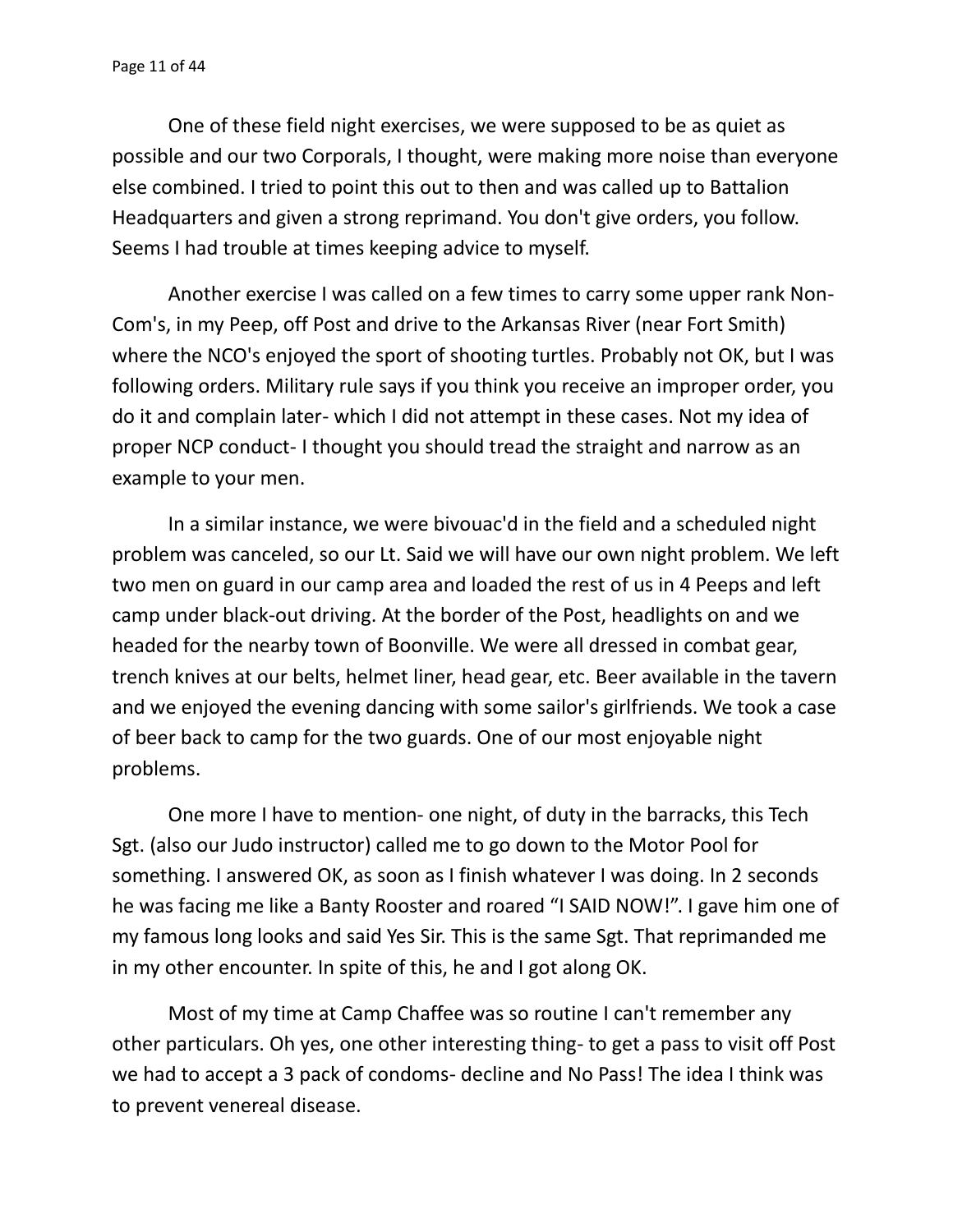Speaking of Passes, our bus transfer to Fort Smith was made by using a Ford semi-trailer using a fifth wheel flatbed trailer, adding sides and roof, install seats, and there was our bus. It served it's purpose very well. Not fancy, but it did the job OK, only we were rather isolated from the driver.

I am approaching the time for my 2 week leave in Feb. 1944. I have no recollection of how I traveled- probably Greyhound or maybe a train from Camp Chaffee to Pendleton, Ore. I know from there I walked out with a plan to hitch hike to Hanford, WA. Dad was living and working at the Atomic Energy Plant (probably wasn't called that then). Seems I waited forever for a ride- finally after almost 2 hours, a semi-truck stopped and asked "where are you going soldier?". I said Hanford, WA, and he said you're in luck, that's where I'm going. Approaching a guarded gate he stopped, said you can't going with me, you're on your own. I told the guard my dad worked there and I wanted to visit. He directed me to Dad's room and I found no one there. After waiting for some time, the door opened and Dad walked in with head hanging down. Big surprise- he expected me to show up at the Bus Depot. We had a good visit, meals in their Mess Hall, and the next day I continued on to Seattle. No memory of how- probably Greyhound. I know I visited Aunt Irene and Uncle Howard and then on to Arlington. Again, no memory of how I got to Jim Creek- maybe I walked the 11 miles.

My car was there and I remember going to Arlington to visit a classmate, Vernon Bjerkaker. I saw several other friends, including Armin Nordby- we cruised across some of his farmland in his Fluid Drive Dodge which was all new to me. Vernon and Armin were both exempt from military service as they were in essential industry- Farming. Vernon and I drove to a nearby town of Granite Falls, went to a tavern and ordered 2 beers. The waiter put both in front of me, can't serve him, he's under age. I, being in uniform, was an exception. I gave Vernon his glass of beer. I know I went on to visit sister Joyce & Leo for a couple of days. Also called a young lady in Sultan, WA. And asked for a date and she accepted. Her brother was one of the Forest Service crew in 1942. We had never dated before but I knew her name and lucked out- dinner and a movie. Back to Jim Creek again and somehow to Arlington and Greyhound to Seattle. (maybe Ellen, Judy or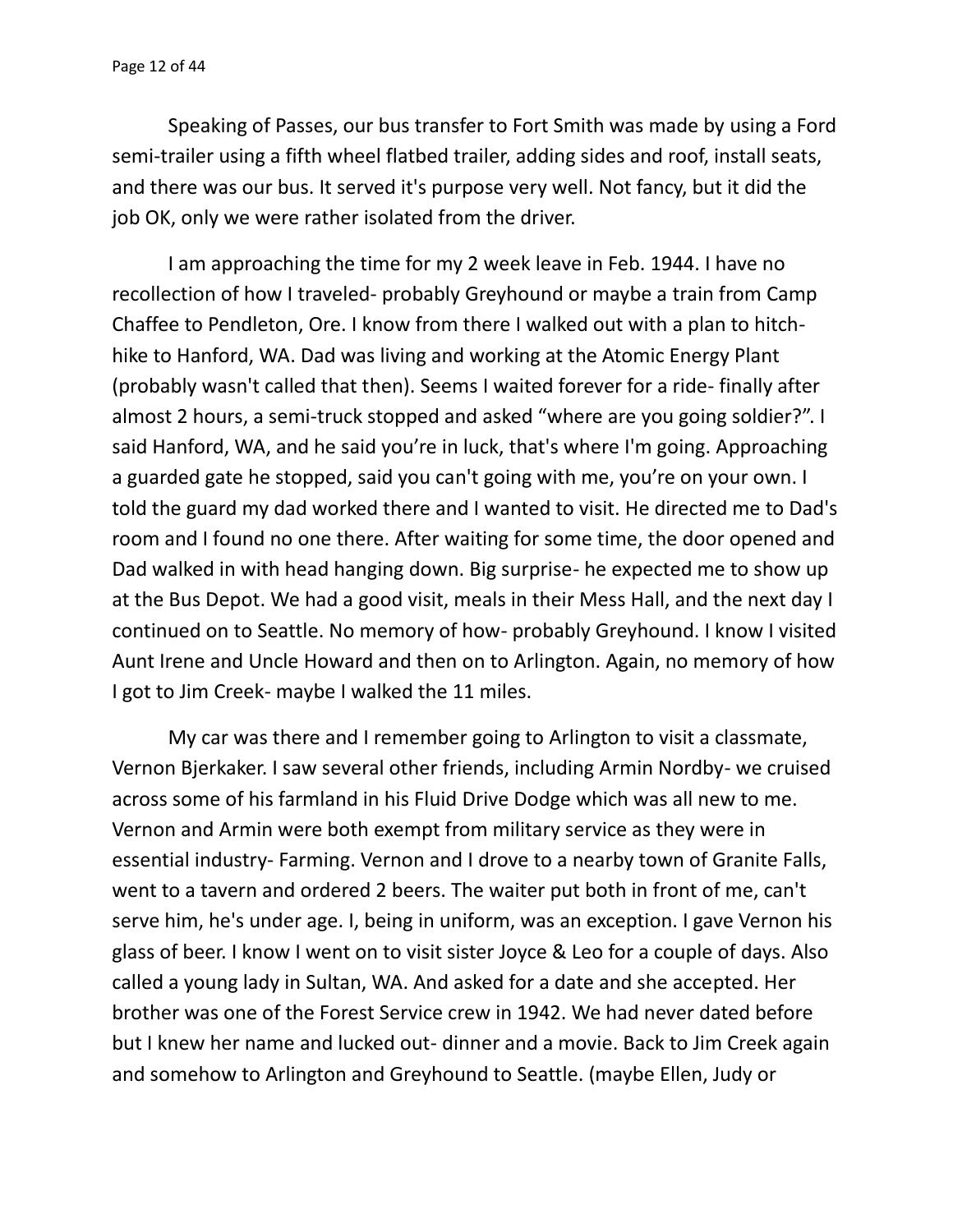George can fill in some of the gaps). I know I took the train back to Camp from Seattle.

I don't remember anything about my return to Camp Chaffee except it started off on a pleasant note. A musical group boarded the train and their lady singer asked of she could sit next to me. I said, why of course, I'd be delighted. Very pleasant trip- I don't remember how long or far.

At one point I asked her, are you supposed to be attached to your Band Leader? He seems to be giving me the Evil Eye at times. She assured me he would like to think so, but no, nothing there. I knew I didn't want to get involved in a triangle... back to Camp Chaffee somehow and the Army routine.

I can't recall anything else to write about until early May, I think. We were told, all Privates and PFC 's were to ship out to Fort Meade, MD. For oversea replacement troops. This decimated the  $16<sup>th</sup>$  Armored Division as a unit and they would start over with Cadre only (Officers and NCO's).

There was a foot Infantry Unit on the main Post and that was where Infantry Pvt's and PFC's were to be shipped out, rather than every Pvt. And PFC in Camp Chaffee. Unconfirmed, we heard that the General giving the order was reduced in rank. We were told, don't talk to civilians about this move but when we went to Fort Smith on a pass citizens kept approaching us with- I hear you guys are shipping out! So much for secrecy. Frequent cheers as we passed through towns, en route to Danville, VA. That was the home to one of my buddy's so we really received a greeting there. How did they know?- Bill Weymouth said he hadn't told anyone. Again, so much for secrecy.

The stay at Fort Meade was rather short- very soon we boarded a troop ship which would take us to England. The ship was a former Italian Luxury passenger ship- converted to a troop transport bunk stacked 3 high and long tables across the ship where you stood to eat the meals served twice daily. I got seasick the second day at sea, but it lasted for only 1 day. I think we were over two weeks, zigzagging across the Atlantic.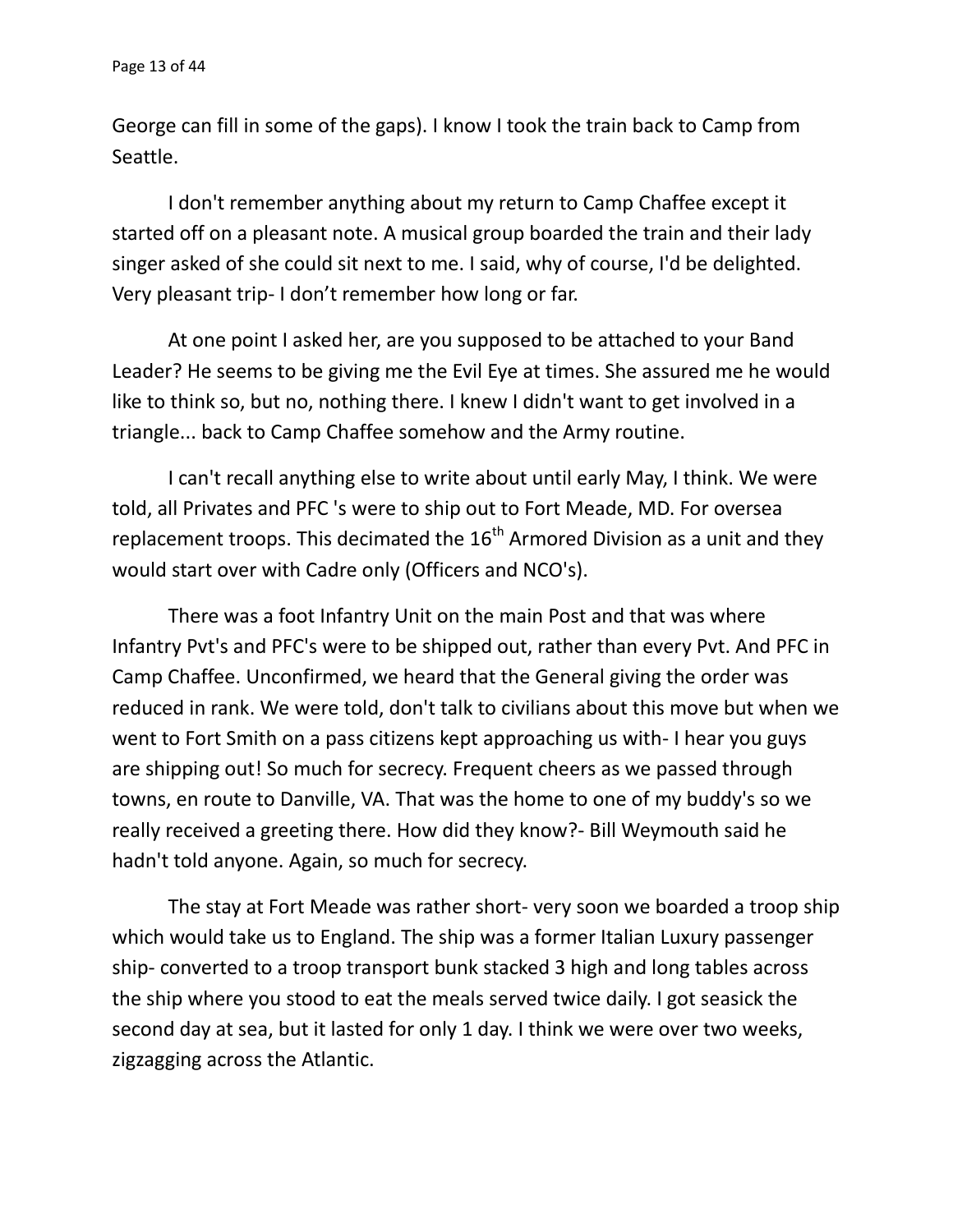No particular memory of our Camp in England- of course some marching and exercise. They took our weapons and uniforms and issued new ones. The rifles had to be cleaned of cosmoline (a protective gunk, quite sticky). Then we had to go on the rifle range and zero in the sights so you can expect to hit what you aimed at. Some guys never got their piece thoroughly clean or zeroed in, but so much for that. You were going with the more prepared anyway...We boarded a smaller Canadian troop transport for our trip across the English Channel. I remember being served a lot of mutton.

Some distance off the Normandy Coast and Omaha Beach- disembark down a rope ladder carrying full equipment into Landing Craft. Unloaded onto Omaha Beach and I had a good look at what the invasion troops faced on June 6, 1944. No enemy shooting at us!

Atop the bluff, the first village we passed thru- Isigny and also Carentan. I think we were trucked to the Replacement Depot- known as a Repple Depple. We pitched pup tents, we were rousted with possible poison gas attack. A German plane came over almost every night (referred to as bed check Charlie). I always thought this was trumped up to make us aware of what could happen. Anyhow, don gas masks and get in your foxhole. I laid there for awhile, nothing happening, so I went back into my tent. My tent-mate, a man 35 years old and scared stiff stayed in his foxhole and shivered all night.

Next night, Bed Check Charlie dropped a single bomb. Some of us were playing cards and when we hit the foxholes, one guy tried to arouse his tent-mate and found him dead. A large chunk of mud from the bomb explosion had destroyed his face.

After just a few days in ReppleDepple I was assigned to a combat unit. This meeting struck me as somewhat typical of events seen since on TV shows. At dusk, informal, in a French apple orchard. The Captain said, Fortner, you are assigned to  $1^{\text{st}}$  Squad,  $1^{\text{st}}$  Platoon, Co A,  $51^{\text{st}}$  AIB,  $4^{\text{th}}$  AD. Not bashful, I said Captain, Sir, I have been trained extensively in the I & R Platoon of an AIB. I would like to be assigned to the I & R unit here. He said, Fortner, that would be considered but we have no casualties in that unit. A  $2^{nd}$  Lt. Stepped up, saluted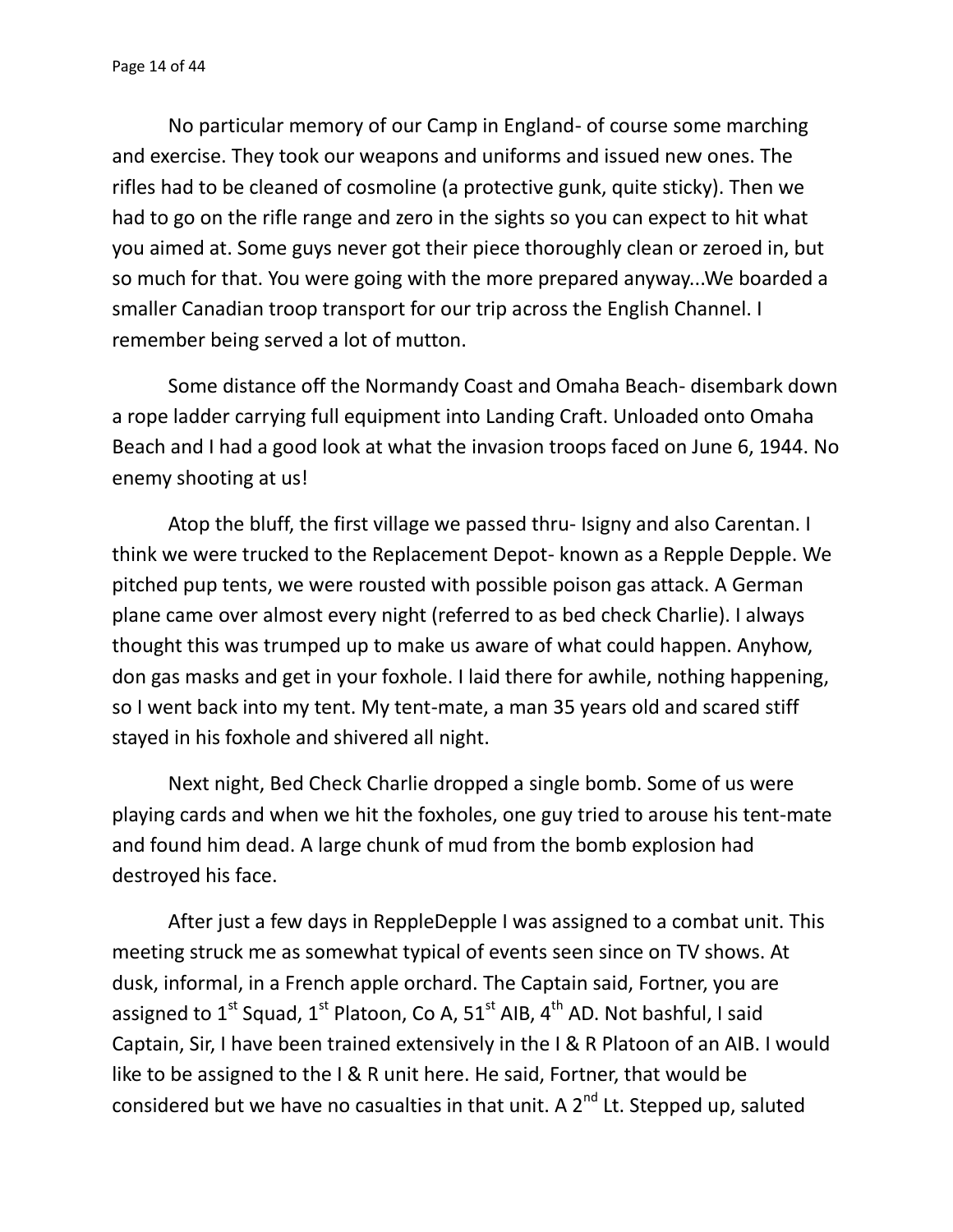smartly, Lt. French reporting for duty Sir. The Captain said, we don't stand on much formality here, we just call you Frenchie. You will be in command of the  $1<sup>st</sup>$ Platoon. Let's call it a night. What an initiation, next day I went with the unit on a Company Patrol on the Brest Peninsula. I think this was somewhat NW of the Normandy area.

Uneventful, until toward evening, an order came, fix bayonets, we find ourselves behind a German Unit and we are going to charge through. Lt. French says, follow me men. Even though I had been trained in such, I thought I would lay back a little and follow the other men's lead. As I lay back, so did the other men. The Lt. Is calling, CHARGE, yell, fire your weapon rapid fire, so I said come on let's go! All others followed. We didn't bayonet anyone but we scared hell out of some young German soldiers. We did take 2 prisoners. Back in our position, I told the other men about my feelings on holding back a bit. They told me, Hey, this is our first such experience! Never involved in such a charge again in the rest of my combat time.

Right after the breakout at St. Lo, the Division started a major move, chasing German units. Lots of riding in our Half-track and frequent time on foot. One time, the column stopped, we dismounted, took defensive positions, and one man said, there's a German soldier approaching and calling out, what should we do. I jokingly said, shoot the SOB, so he did. The Lt. Rushed up and said what's going on? I said that's been drilled into me, we are here to kill Germans. He said try to hold your fire until given an order.

One pleasant move thru a French village- a Frenchman came up with a bottle of clear liquid which I supposed was a white wine- wrong! My first taste of Calvados, a distilled drink which warmed you right down to your toes. After that, we kept a supply of Calvados in our Half-track- one guy liked it for the effect and I liked the taste.

Quite a few of our miles were uneventful. We once heard it said the Germans have us surrounded- the poor Bastards! The Germans were pretty much on the run from our Armored columns. Back to that first day of action, the only thing I heard from those prisoners, you guys are crazy! I heard that some German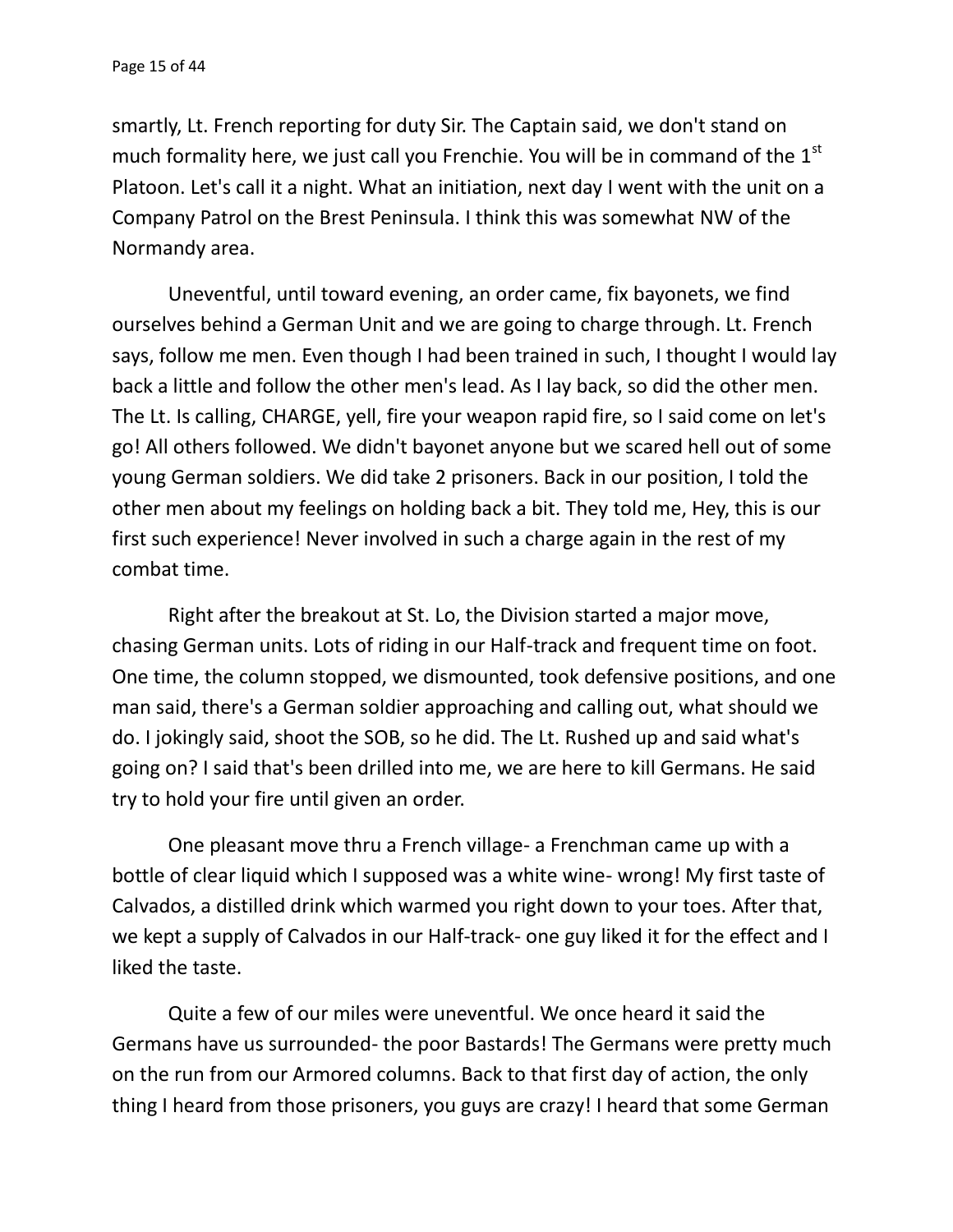Units referred to the  $4<sup>th</sup>$  AID (Breakthrough nickname) as Patton's butchers. A helpful reputation!

I can't recall many names of towns or villages. A lot of time we were crossing fields instead of roads. I remember wading at a few streams, bridges available but possibly booby trapped and also it kept us from crossing in a a group. Luckily, no more than chest deep water, I could not swim.

I am writing things down as I remember and not necessarily in chronological order...one day we found we were spending a night outside this small town. Without a map I have no idea where in France. Some of us were able to visit with the local people. I got to chatting with this beautiful young lady named Lea. I was coaxing her to give me one or both of her dangling earrings as a souvenir She would not part with them but suddenly put her hands together and tilted her head indicating sleep. She said vou et moi (you and me) an American baby por moi (for me) and a Dimanche (Sunday souvenir) por vou- WOW! I asked why would you ask me? We just met. She said Je vou saime (I love you) which was probably more literally, I like you. She said this is something I want to do for France. (this paragraph can be deleted from the final version)

Next day we were back on the move again with another somewhat humorous happening- we were digging in for the night outside another village, in the wooded area. We heard voices and sounds of digging and they were not speaking English! Our guys backed off and we dug in across this field and closer to the village. Of course this was after dark so we hadn't seen anyone. Next morning a German unit was advancing toward our position. Some artillery shells were dropping to the town behind us as well. A Sgt. With a 57 mm Howitzer (3 pieces) was hopping mad because his gun crew had deserted him. He kept calling for our guys to fire some tracers, give him a range and reload, aim and fire. He was one busy Sgt!! After a good bit of activity the enemy backed off- waiting for more men or more artillery I guess. During a lull, one of our Half-track drivers came up, said he wanted to try firing his Grease Gun. This was a 45 cal. Replacement for the Tommy Gun. Cheaply made but with a very heavy bolt and rapid fire, it was a bit hard to handle. He squatted on his haunches. I told him that was a poor position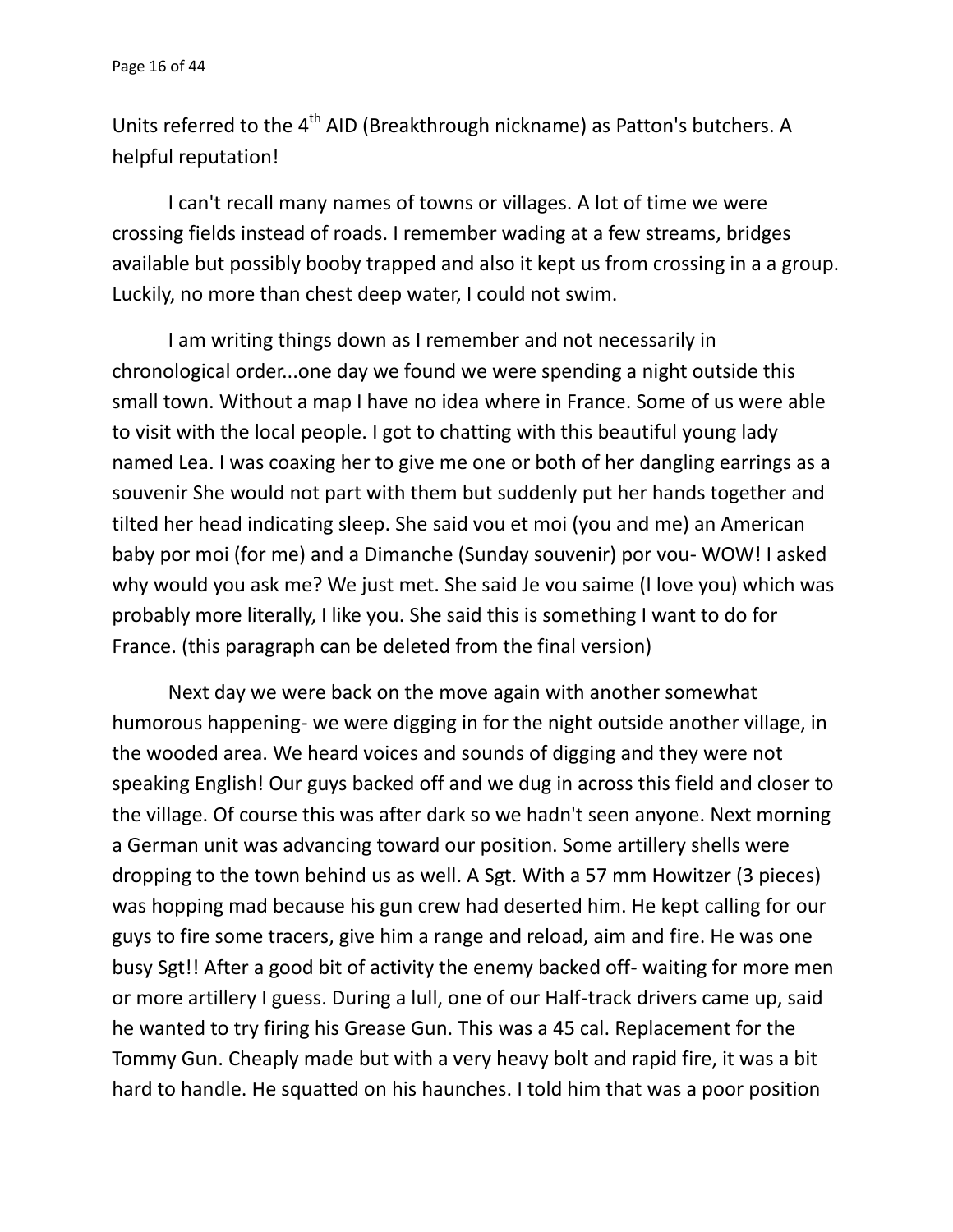but he went ahead anyway. The recoil rolled him on his back spraying bullets wildly. No one was hit but he learned a lesson.

One of our squad had jumped up twice, saying I can't stand this. I told him none of us like this but you have to stay with us. Next thing he jumped up again and took off running toward the town. I heard later that he sprained an ankle jumping off a hay wagon when 88 mm shells started dropping in. Also, he thought he should get a Purple Heart Medal for his injury- which I'm sure he never received. Anyway, after the town was secured and we mounted our Half-track, he was the last man to show up. Lots of words like something stinks, what is that awful smell! Still he climbed in and slouched in one corner. First chance I had, I told Lt. French I thought he should be shot for deserting his post, that he's no good to us, we don't want him. He was transferred to the Headquarter Platoon and we were rid of him.

Our tanks usually led the column, so by the time we reached many of these small towns we would dismount and patrol through on foot with an eye our for stragglers. In one village we found a U.S. Army Half-track with no apparent damage. One of our guys started toward it, said let's see if it will run. I said I don't thing we should touch it, it may be booby-trapped. We also found a 1938 Chevrolet Coupe in perfect condition, so our Platoon Sgt. Took it as his personal vehicle, for awhile anyway.

Another day with a bit more action- we were entering a somewhat larger town, approaching downhill through a cemetery- on foot of course. Along with my rifle I was loaded down with a bag of Bazooka ammunition. Dirt was kicking up in front of me and I suddenly realized, these are bullets kicking up the dirt! I first took cover behind a 3" dia. tree, then decided it wasn't much protection and hustled on in a zigzag course. Further on. Amongst buildings, our guys spotted a German Half-track loaded with men, so we decided to help them leave with some rifle fire. Quite long range but it was worth a try. Lt. French says what's going on, they are leaving. I said yes but we wanted them to hurry! The Germans had left in a hurry as we found equipment and clothing left behind in some of the buildings. We were also told that Americans had occupied this town twice and lost it twice.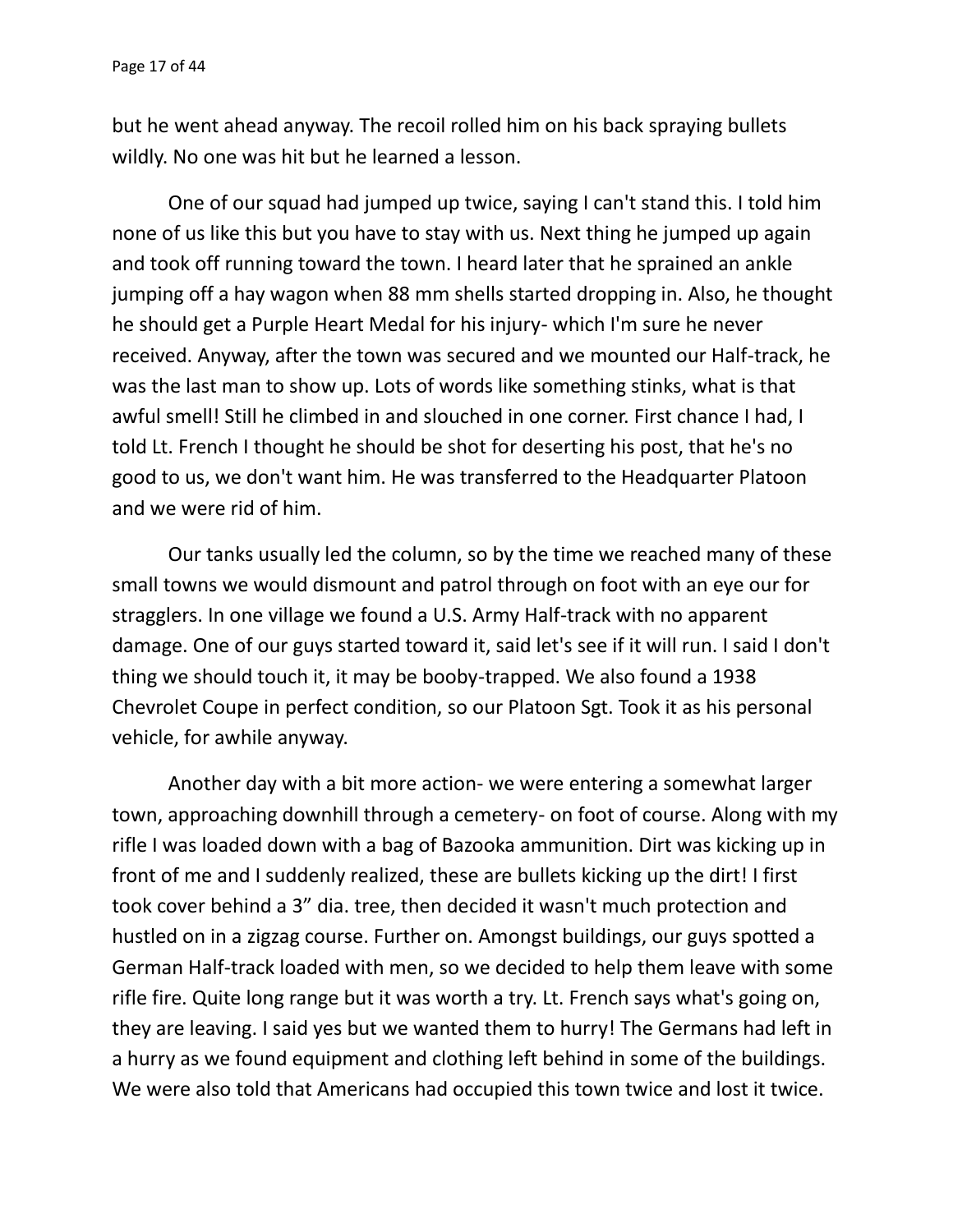This time we are here to keep it! Bunking for the night, 50% guard, I took the first 2 hours, close to Lt. French and the Platoon Sgt. Penndexter. 2 hours, squad leader took over and 2 hours later he woke me. I said what's going on? I will stand watch for the Lt. But I don't think I came over here to stand watch for the Platoon Sgt. Why can't he take a turn, the same as you and I? I never knew what happened but I wasn't called on again. Next day, on the move again.

Some time later, our Battalion was pulled back in reserve along with some garrison like duty- full proper uniform, formations with some close order drill as well. We did get to visit the nearby big city of Nancy. Myself and 2 buddies had a good time strolling the streets, chatting with the young ladies. Each of us had a large loop of dark bread slung over our rifle barrels and munching on one more. We received a lot of envious comments and found that the French citizens were rationed to one loaf to a family! Well, we had fun, dinner in a sit down restaurant, all in all a very pleasant day.

Another time we were billeted in a town for 3 days and nights. We found one interesting thing in nearby fields. We could still see the outlines of trenches from World War I. I was bunking in a cellar and across the road, a French woman with 2 children, visiting there. I helped her with some chores and donated some of our coffee rations which she enjoyed. She then said I must give you some of our drink. I think it was some kind of roasted grain, didn't look or taste bad unless you added milk- turned sort of a greenish gray color.

A bit of trivia- when we offered a cigarette from our K or C rations, Fleetwood or some other off-brand, it wasn't long until a Frenchman would look and ask, do you have a Lucky Strike or Camel? Occasionally we had Lucky Strike or Camel's from the PX and we didn't offer those much. They learned fast!

Some time after our R & R (Rest & Recuperation) and in the Nancy area, our Battalion was put back on line. I think it was some time in October. The column moved along for awhile, then came to a halt. Our squad dismounted as usual, nothing happening for some time. The squad leader Sgt. Tuttle said I'm going to go forward to see what is the holdup. Fortner, I'll leave you in command of the squad and Half-track. (our assistant squad leader had not caught up with us from the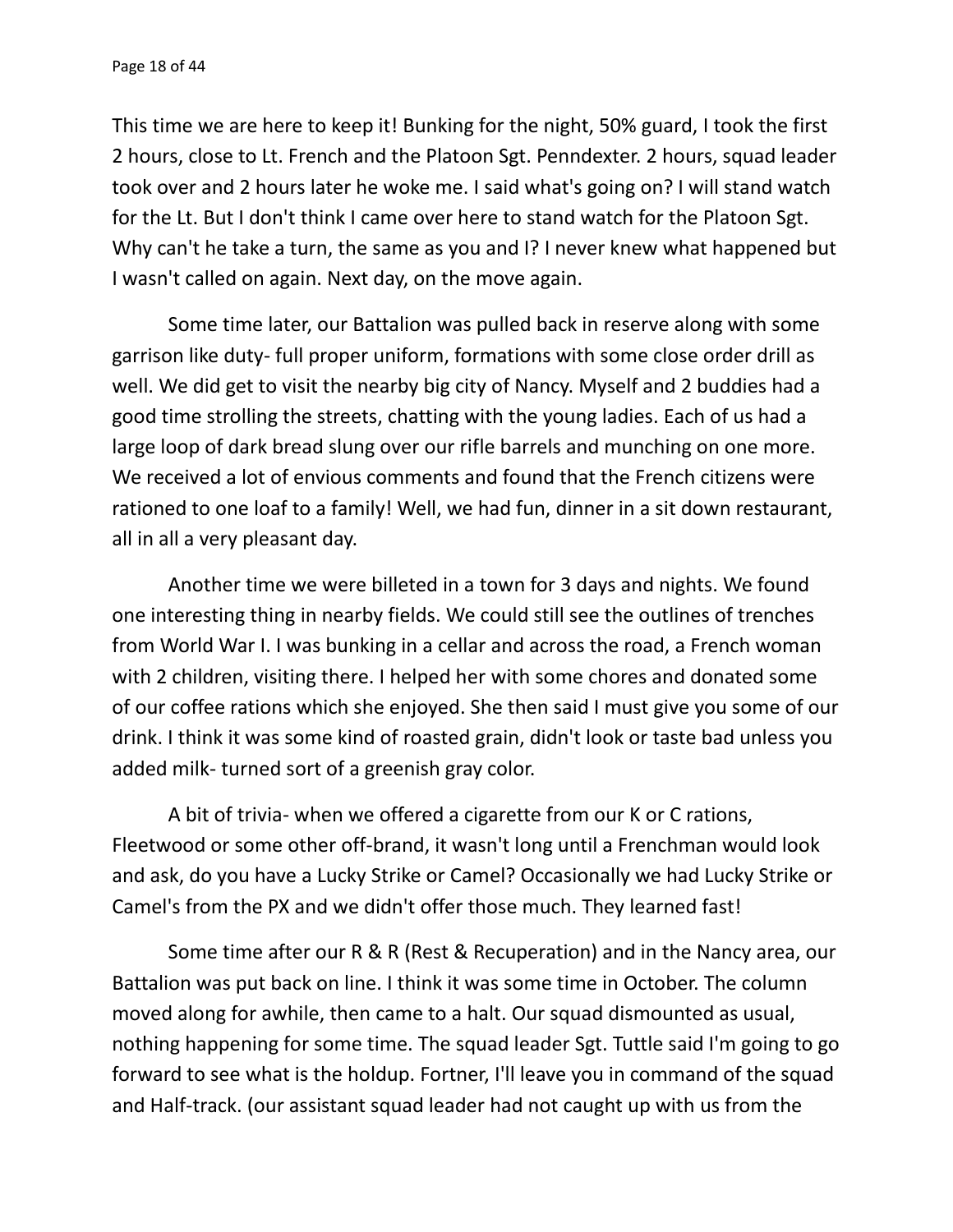start of our move yet). I told the men that Sgt. Tuttle had put me in charge, do any of you have a problem with that? No objection- next thing, Captain Plumly asked who is in command here, I said Fortner, Sir. He said get on that 50 cal. Machine gun and rake that wooded area on the left. I gave it a couple of short bursts and he called out again saying let it roll!! Next thing, the Captain said, Fortner, take your squad and follow that tank and secure that wooded area. We started moving and shortly the order changed. Infantry lead and the tank will support you. Before moving very far, orders came again- back in your vehicle, the column is moving. Sgt. Tuttle did not return, we found out he had been killed.

We were moving along pretty well, it seemed with very little resistance. Moving up this road on a slight slope, up, a right turn it seemed and almost at the top of the rise- probably 150 yards or so, then a left turn and Whoa!! Steeper down slope and the Column is stopped. Several vehicles ahead burning, we promptly dismounted and within seconds our Half-track was hit and burning. All Hell breaks loose, men rushing at us, saying the Jerries are coming. Almost a rout it seemed. I joined in for a bit and said wait a minute, this is all wrong. I started getting organized and told them to start digging. I said if the German Infantry is coming we'll be ready for them. Things quieted down, no attack coming. One light Tank was having fun firing his 37 mm towards some buildings way down the slope. Too far away and he wasn't doing much damage. Shortly, we are ordered- follow that Sherman Tank toward the ridge to our left. As the Tank crested the rise, shells coming in- the usual order comes in, Infantry first, the Tank will support you. Shortly orders changed again, pull back and dig in for the night. A foot Infantry Battalion is joining us in support. We heard that our mission for the day had been secure and occupy this town. With the foot Infantry support, it was 3 days before we succeeded. Needless to say, up to this point this had been my busiest time in combat.

Later that evening our Platoon Sgt. Called me up, along with 2 other NCO's. He said we have decided to put Pvt. Rosalie in the position of Asst. Squad leader. I said, you know Sgt. Tuttle put me in charge when he left- no one had any objection- he said yes, but he, Rosalie, has been with us longer and he tells us he had done well helping wounded. I said yes, I saw one of those wounded men with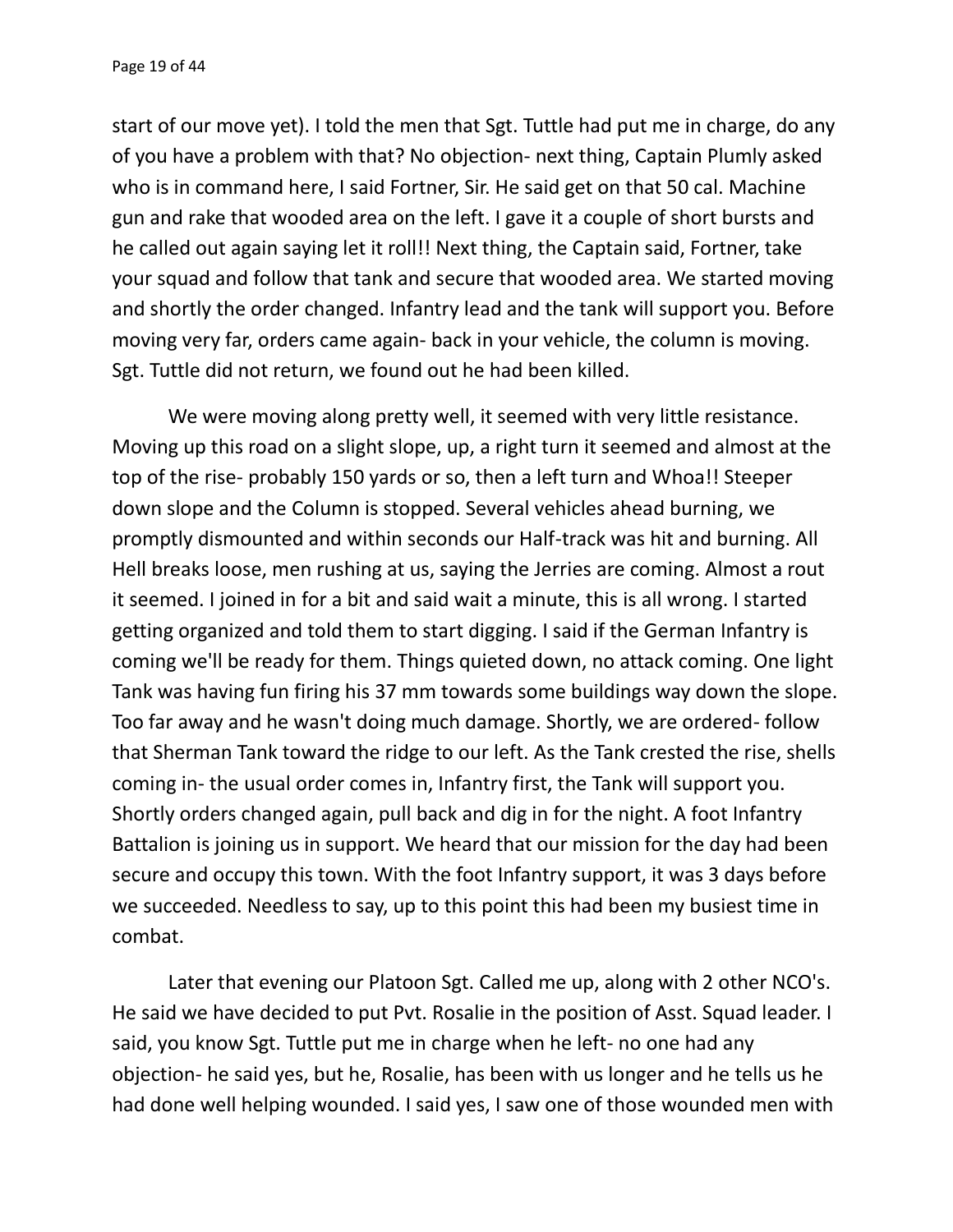his thigh sliced open to the bone from knee to hip. He wasn't bleeding severely and I told him, hang on, the medics are coming. I think Rosalie should be shot for disobeying orders, leaving his post and trying to be a self-made hero. No comment! Sgt. Then said there is some chatter about a Bronze Star, considering your and Roslie's action. I said, well, I'm not in competition with Rosalie for any award. Strangely, after Sgt. Hernandez rejoined us as Squad leader (former Assistant), I don't remember any further contact with Rosalie. He evidently just stayed away from me. Resistance seemed stiffer from here on and our advance slowed.

One more incident stands out in my memory. Somehow we were on foot and walking most of the night, rain and mud, sloppy going. One of our squad kept trailing his rifle barrel toward the ground instead of slinging over shoulder. I kept telling him if you stumble, that muzzle will be full of mud and it will jam- sure enough it did. Anyway we finally halted, dug in (no more rain) across a field. Next morning we were all digging deeper and more secure in case of attack. I finally told my buddy Dewey, I'm so worn out I've got to get a little sleep. Will you be sure to stay awake for awhile. I think he collapsed almost as soon as I dropped off. When I woke up I had to wake him and we started looking around- no one in sight but some equipment scattered around, raincoats, etc. We called out to other foxholes, no answer, and we finally turned and looked to our rear. The road way behind us, about 50 yards away, was lined with troops it seemed almost shoulder to shoulder. As we approached someone said, where the Hell did you guys come from? Well, we said we are  $51<sup>st</sup>$  and where is our unit? They said you 2 slept through a terrific Artillery barrage and everyone pulled back expecting a counter attack soon. Well, we said, I guess ignorance is bliss, we slept right through it...We found our unit and all turned out well. No one ever explained why no one woke us- they must have left in a panic!

I get to thinking that these events I was involved in seem rather unimportant, but I was not involved in the "bigger picture", so I can only relate to those actions that directly involved me. I did realize the Army was making progress toward Germany and the end of the war.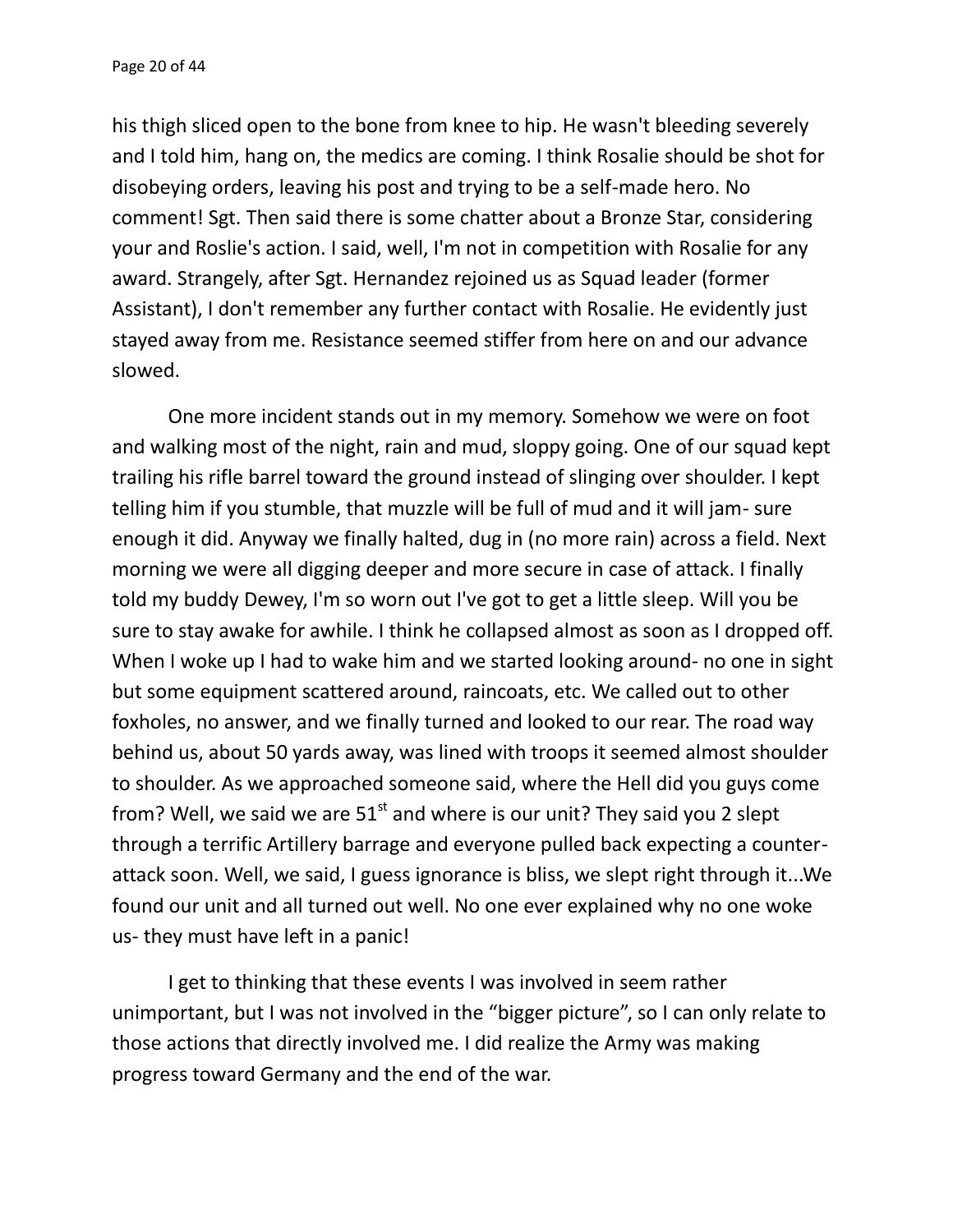I didn't give much thought to when we lost someone (WIA or KIA), especially someone I knew personally, I just welcomed the replacement and "moved on". Shortly after we met a new replacement in our squad, as we rolled thru this village, we passed the body of a German soldier (which I had already seen on a foot patrol), the back of his head missing- comments like he won't bother us again, there's a good German, etc. This new man started talking about how he didn't think he could kill a person unless he was attacked first. I said I don't know how you have been trained but here we accept the idea that the enemy wants to kill us, so it is better to be the first to shoot.

A few days later my squad was on a night patrol near the main Company. A truck came down this road (again I don't recall why I was the one in charge). I wanted to try tossing a grenade in the back of the truck as it passed. The guys said maybe we miss and the grenade hits us. Shortly a bicycle group came along- I said they don't pass. Rifle fire cut them down. I told our guys, don't cross that road in a group or we'll be fired on by our own Company. Go one at a time and be recognized. I thought I was the last man and our Captain said, Fortner, is that your Squad? What the Hell was going on? I explained and right behind me was this new man, talking a mile a minute. He said a wounded German was crawling toward him so he said I remembered what you had told me, so I finished him with my Trench knife. I thought I would never get him to stop babbling. From then on he was OK. It seems I have trouble writing about these events- I have to get into detail for it to make any sense.

Some where further on, and another happening- our Platoon was setting up a defensive position on the outskirts of another town. My squad was setting a machine gun position at a road intersection. 3 civilians showed up with motions which appeared to be about field of fire, etc. of our machine gun. I asked Lt. French and he said take them to the CP (Command Post) for interrogation. They shouldn't even be near us. Fortner, take 2 men and escort them down that rail line to the CP. Almost dark now and these civies talking away. One of our guys understood German, and I said what are they jabbering about? They don't like being herded down this rail line- I said we don't like it either, tell them to shut up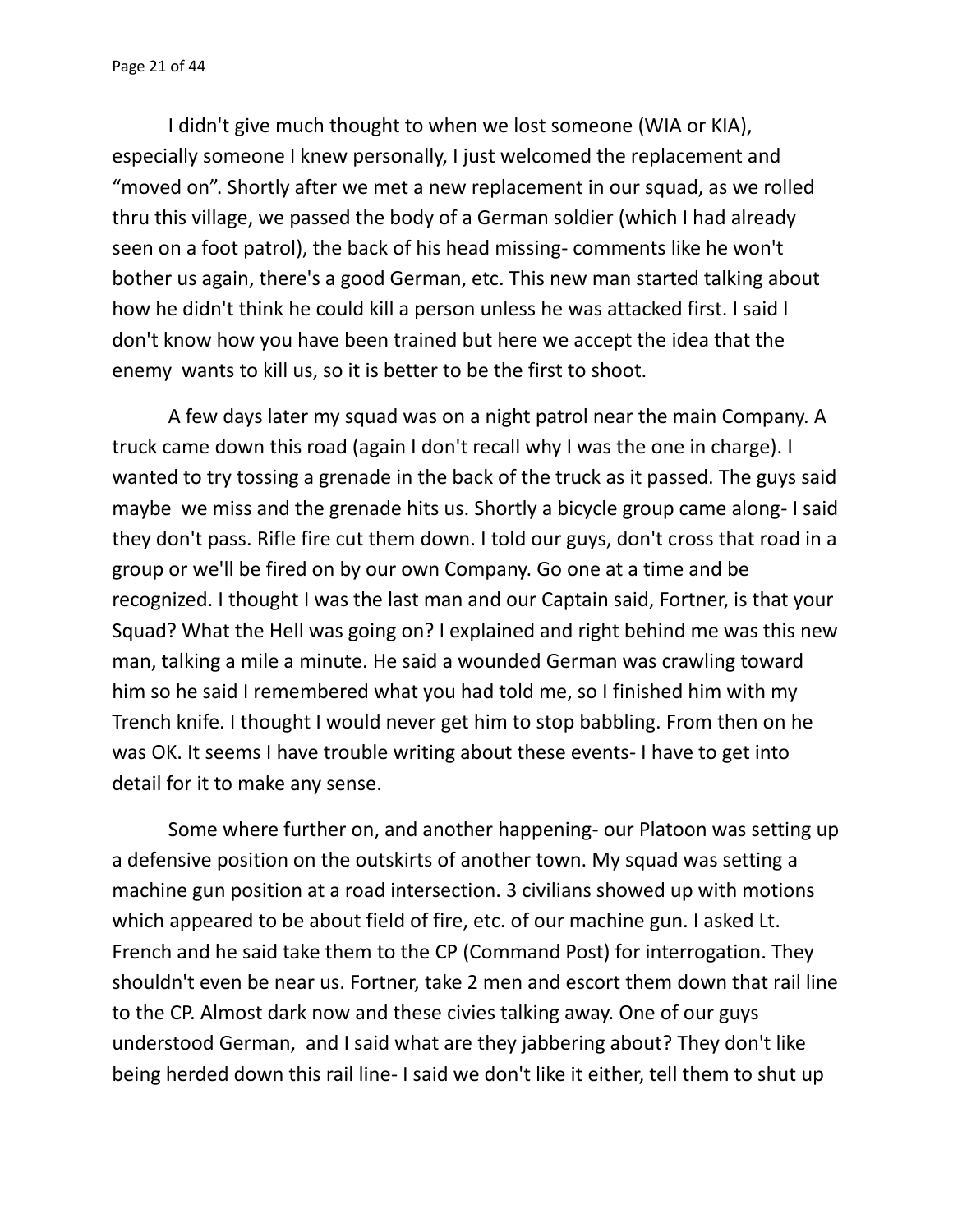and keep moving! Finally reached the CP- turned over our detainees and headed back to our Camp.

We hadn't eaten all day, found some C rations and stopped on the way back, opened a can and eased our hunger. When we got back Lt. says, Fortner, are you wounded? Your face is all bloody. Seems I had cut my hand opening a can and then smeared blood on my face (no Purple Heart for that).

Sometime in November and somewhere in Alsace Lorranine, this next episode had a more pleasant interlude. In routine patrol in and near this town, a young lady came up and said her father would like to meet and talk to an American soldier. Would we, myself and 2 other men come meet her father and share a drink. Either the other 2 men didn't want to or I suggested they not accept- I said I'll accept and remember telling them if I don't come back soon then come and get me...at the girl's house she introduced her father, who spoke pretty good English with a German accent. He said he was very much an American friend and would I share a couple glasses of Schnapps? I said sure and we visited for 15- 20 minutes before I rejoined my command. In retrospect, perhaps I was foolish but I did enjoy the visit.

I think we were treated to a good Thanksgiving dinner, Nov. 23 and then on Nov. 25, back to work. We were advancing again on foot, across a wide field and approaching a wooded area where we expected to meet resistance. Sure enough, mortar shells started dropping in, I in my usual position- and well away from the rest of the squad and was ducking a bit lower after a shell exploded. We had always been told that you won't hear mortar shells coming in as opposed to Artillery shells. True I'm sure and I had just begun to stand straighter and thought, well, we made it through this one. Lt. French had been urging us to keep moving – we'll be inside their target area. When the shell comes in with your name on it, you can hear it..."Pfft-Boom", that quick, no time to duck! 5 feet in front a big hole in the ground. When I became aware (must have been out for a few seconds?), I found I wasn't flat on the ground, half-way down on my left shoulder and holding my rifle to the ground on my right side. **Terrible** pain in my left leg and I found a hole in my left cheek. I remembered being told somewhere if you have a broken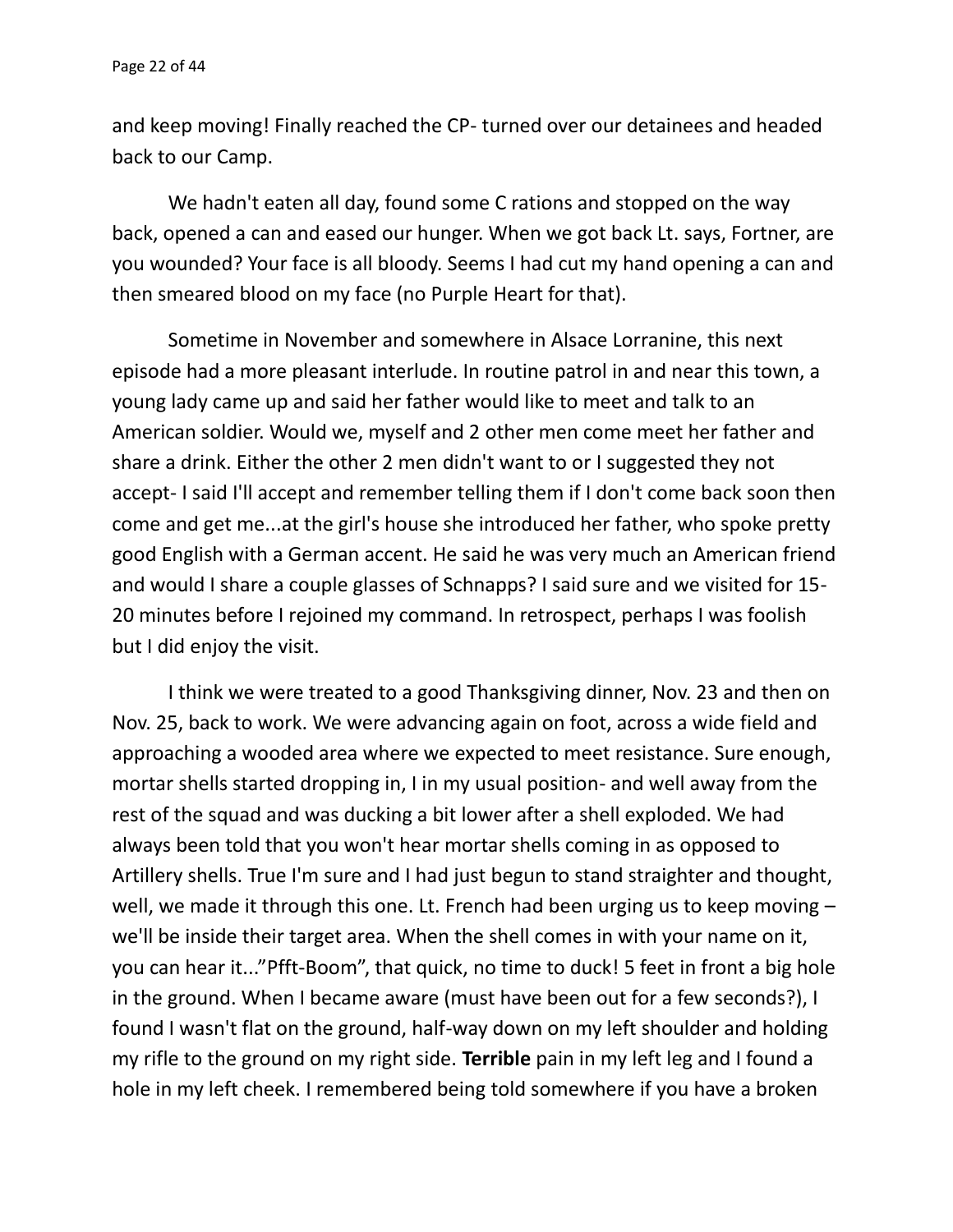bone and can pull the bones apart, the pain eases. I'm in rubber overshoes- I put down pressure on my left foot with my right foot and the pain eased. My foot slipped, Yipes, increased pain! After the third try I gave that up and decided to suffer. About then, the trail man from the squad behind me came up- said you are not bleeding much and the Medics are coming- hang in there and you'll be okay! Medics arrived and made me a bit more comfortable and called up a Peep and a litter. Random mortar shells still coming which was a worry for the Medics and myself. I said one of those could hit all 3 of us- they said we are used to it!

Back at the Aid Station, I'm lying on the litter and Lt. Col. asked if I would like a cigarette? I said yes, Sir, he lit one for me, handed it to me and the smoke came out the side of my face. I said well, this isn't much good and gave the cigarette back. Next thing I felt a tug on m rifle which I held beside me- a  $2^{nd}$  Lt. Says, I'll just take this Pvt. I said NO ONE takes the RIFLE FROM ME!! At a nod from the Col., nothing happened. Next, back to a Station Hospital in Nancy, I think, but I don't remember getting there- doped up I'm sure, Morphine worked wonders!

When I woke up in the Hospital I was lying in a bed with my left arm, shoulder and left leg in plaster cast. Left arm bent 90 degrees at the elbow and held straight up from my chest. Left leg encased in a plaster cast from ankle to hip. I don't recall how many days there- I don't think very long. There were some civilian workers on the ward as well as a few Army nurses. Oh, I forgot one thing my teeth had wires and rubber bands holding my jaw closed. Obviously I was on a liquid diet. No privacy here either- if I need a bed-pan, they just perch you on it in front of the world. It didn't bother me. After a short stay there they told me you are going to a General Hospital in England for further treatment.

Oh yes, while I was still at the Field Aid I asked someone there to tell the guys in my squad, I'll be back in a few weeks. How little did I know!

I have no recollection of how long I was in this Station Hospital nor of arriving in a C-47 airplane for the flight to England. I found I was in a bunk in the plane with an Army nurse seated beside me. She assured me that I would be kept comfortable for the trip. If I should get airsick she would clip the rubber bands holding my jaws together. Also she assured me that she would not leave my side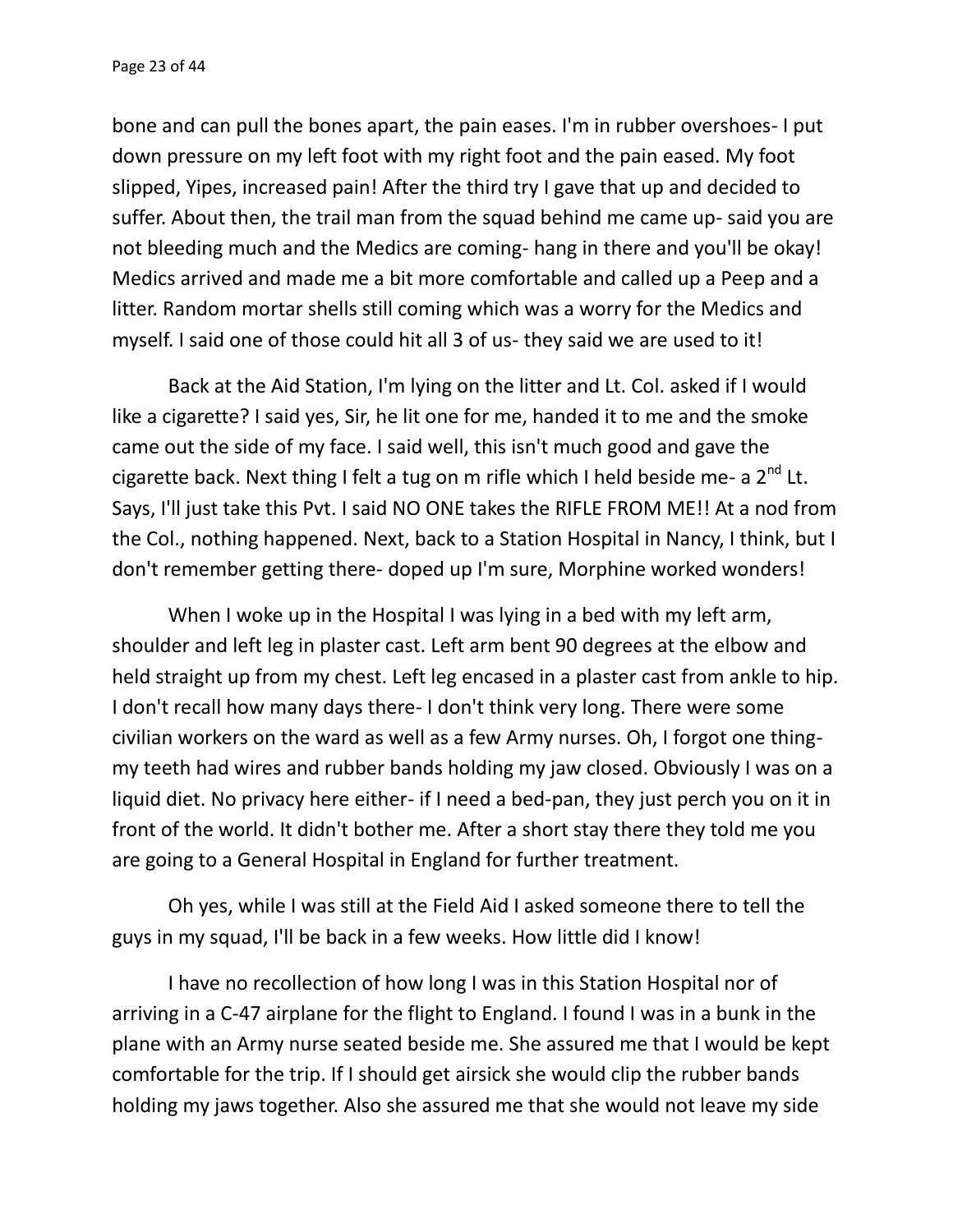for the entire flight. She kept her word as I heard from other patient's call for help at times. She would answer, I'm sorry, I can't leave this patient. Needless to say, I selfishly enjoyed all this personal attention! Other than this I don't remember anything else about the flight or being removed from the plane until they were putting me into an ambulance.

I had been told previously to avoid a British ambulance. I asked for an American Dodge ambulance but ended up in the British one anyway. The thing rode rougher than a buckboard and I was in pain (dope must have worn off). I asked them to take the bumps easier- they said we're doing the best we can. I don't remember being removed from the vehicle or anything else, until I found myself in a bed in a U.S. Army Hospital somewhere in England.

They removed the cast from my leg and had the leg elevated on a support, a pin through my ankle, and a cable from the pin and over a roller with weight attached (called traction) too keep my leg at a proper length. I was in this traction setup for approx 3 ½ months.

This was the first time I had seen the wound in my leg. Quite a large cup about 3-4 inches below the knee and an open wound. Dressings were changed often and soon the doctors said were are going to do a Pinch Graft on the wound to make it heal faster. By the way, about 3 inches of my leg bone was missing at the wound site.

This Pinch Graft was a neat procedure. I think they used local anesthetic on my right thigh. They would stick some pointed tool into a spot on my right thigh, lift up a bit and with a scalpel, cut a piece of tissue approx. 3/16-1/4" (+-) and then place this bit of skin tissue in the opening in my left leg. I can still find 10 or more scars on my right thigh. These grafts were placed in the left leg in a random pattern, separated from one another. The Doctor said when these tissues start to grow the spaces between will come together and heal the entire area. (an aside these Grafts when cut turned gray-white and looked rather like large grubs) It worked!, leaving a group of bumps but all joined together. Nothing else happening- my left arm stayed in the cast, jaws wired. Bed pan, of course and urinal- liquid diet- nurse giving a bath every morning, etc.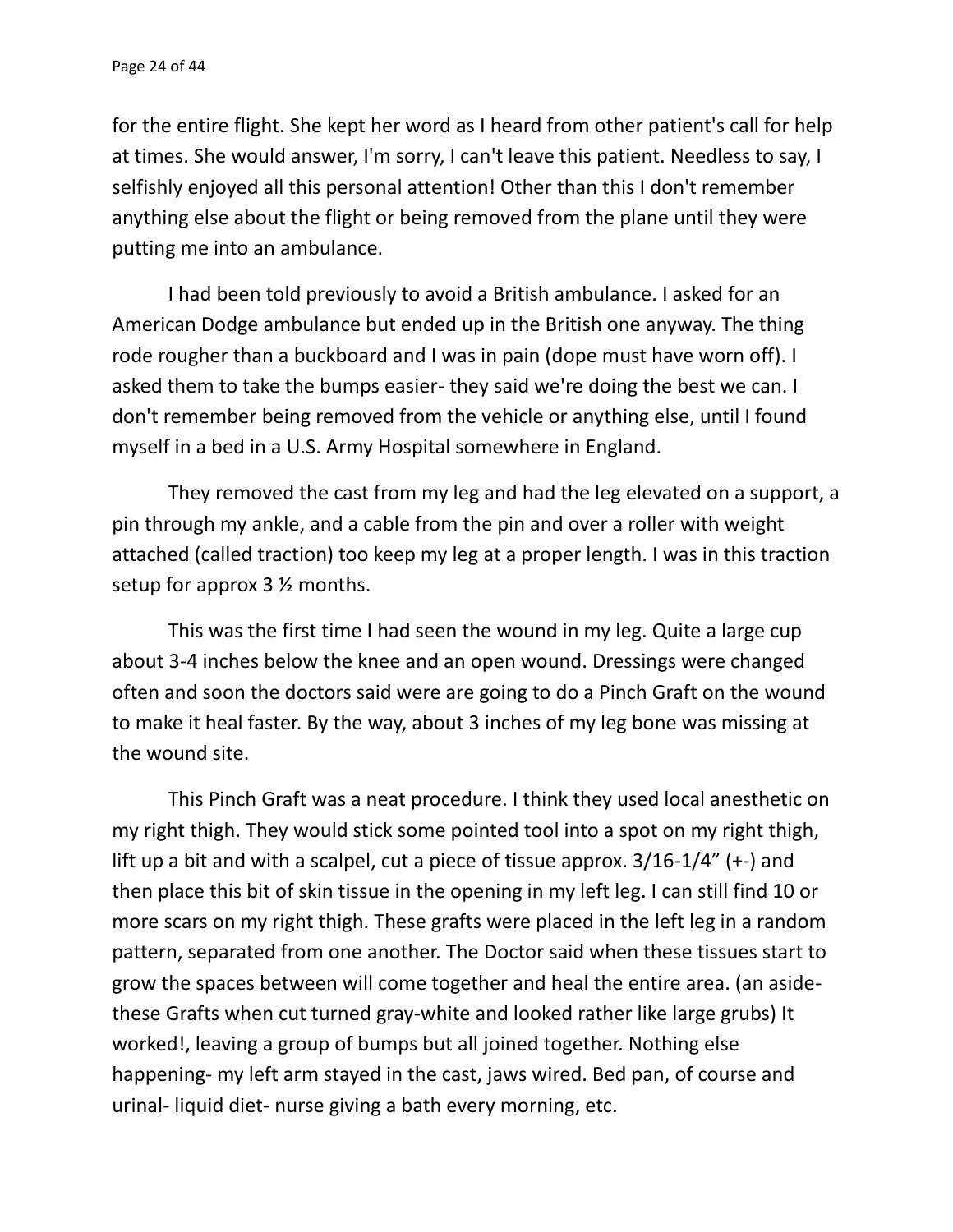At this point I want to refer back to an area early on known as the Hedgerow area of Normandy. These Hedgerows lined farmer's fields and consisted of shrubbery and rocks thrown to the edge of fields. Over time these rows had become almost trees and a root system plus rocks- a formidable barrier that tanks could not break through. An American soldier suggested welding a heavy piece of flat steel with the front edge cut in a saw-tooth pattern. Mounted low on the front of a tank, he said a tank could ram the Hedgerow and open a path for more vehicles. Overnight they equipped a tank this way, and next day it worked, so more tanks were equipped the same way. I think both American and British tanks were involved. This allowed the so-called Breakthrough at St. Lo and the 4<sup>th</sup> AD was able to advance rapidly East across Normandy and toward Germany.

Now, back to the Hospital. The man in the bed next to me, Sgt. Curlin, was the designer of the tank modification. A group of officers came to the Ward one day and commended him for the suggestion. I think he received an award and some Medal from the British Forces. He also received a Purple Heart, Having lost one leg which was also infected and had to be scraped each day. So, I was shoulder to shoulder with someone famous.

As I said before, after about 3  $\frac{1}{2}$  months the bottom of the cup wound in my leg had healed, traction removed, arm cast removed, jaw wires removed. They even put me on a regular diet! Here is another instance that was supposed to be a joke. A guy I knew came by and asked if I liked chocolate, I said sure, and he gave me a piece- about ¾ of a dark bar which I thought was chocolate. I ate the whole thing and next day he came by asking if I had a BM? Turned out he had given me a bar of Cascara- a powerful laxative. Because I had overdosed nothing happened. I told him it really wasn't that funny as I was still bed-ridden. It was a Big Laugh!

One day my Doctor came in and told me we are getting ready to send you back to the States. My left leg was still in a trough-like rest and I said, Lt., I can raise my leg up off the support so the bones must have joined. He said NO, you don't have any union there, but show me what you mean. I applied muscle and raised the entire leg about 2 inches and he said WHOA!, that's enough, and that's "just great" because we didn't expect the bones to knit- Good News! The Doctor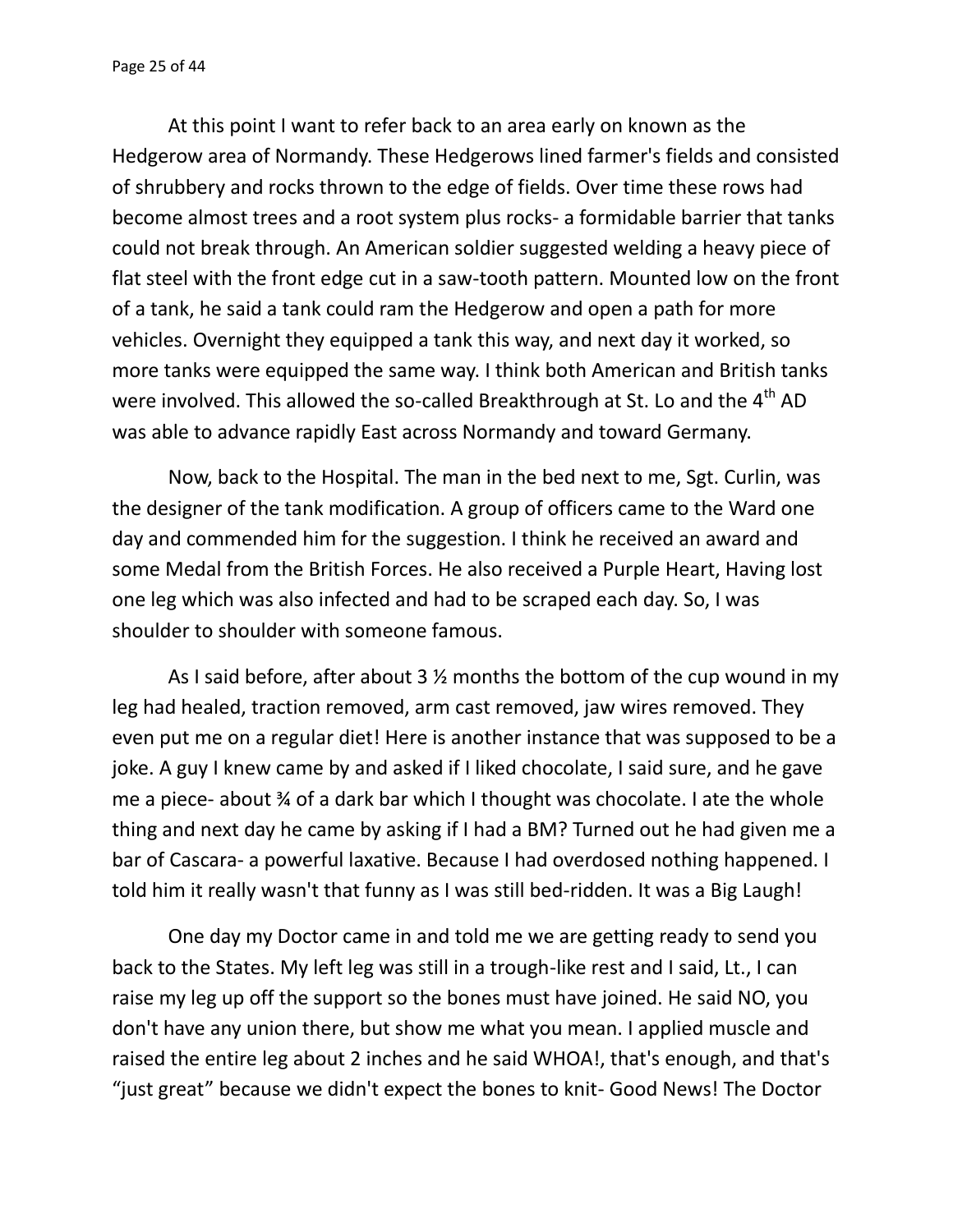also said you have made a remarkable recovery from when you first came here. He said at one time you were in the worst condition of any patient we had. I said I didn't think I was in that bad shape- he responded, you didn't even talk for about 3 days. I said you people stood at the foot of my bed asking questions with me lying flat (couldn't see you very well) and my jaw wired shut. I just didn't feel like communicating.

I don't remember how much more time passed before they got me ready to ship out. I do remember being on a litter in the hallway and resting on the floor. One of my favorite nurses came and knelt beside me and I want to tell you Good Bye, we will miss you. She then gave me a long Soul Kiss. I said WOW! After that kiss, I don't know if I want to leave!

I don't remember being put in an airplane or the takeoff. I found it was a 4 engine plane- the Military version of a Douglas DC-4. I remember landing in the Azores for fuel and again in Bermuda, a beautiful place! I'm not sure where we landed in the U.S. New York or maybe Baltimore at Fort Meade again. I must have been in a hospital bed for some time. I was interviewed and given an option on where I travel next. They asked what hospital would I prefer for further treatment? I said probably Madigan General at Fort Lewis, WA- that being the nearest to my hometown. They told me you are going to need Plastic Surgery- Madigan doesn't do that. The nearest hospital for Plastic Surgery was Dibble General in Menlo Park, CA. I don't recall how I got there, but I tend to think by air, but I'm not sure. I don't even recall arriving at the hospital.

I should have mentioned on arrival in the U.S. I had Red Cross visitors- Grey Ladies, etc., a chance to visit some and enjoy treats. I think I phoned Mom from the hospital in New York and we got re-acquainted again. Letters had not been received from either end. My best estimate of time here was probably the middle of May and there for I arrived at Dibble General about then.

Shortly after I arrived at Dibble, Mom, Dad and Ike came down from Washington for a short visit. Dad and Ike went on South to Long Beach and located work at the Naval Yard. Mom returned to Everett, WA. until school vacation, probably the first week of June. By then Dad had found a house, so Mom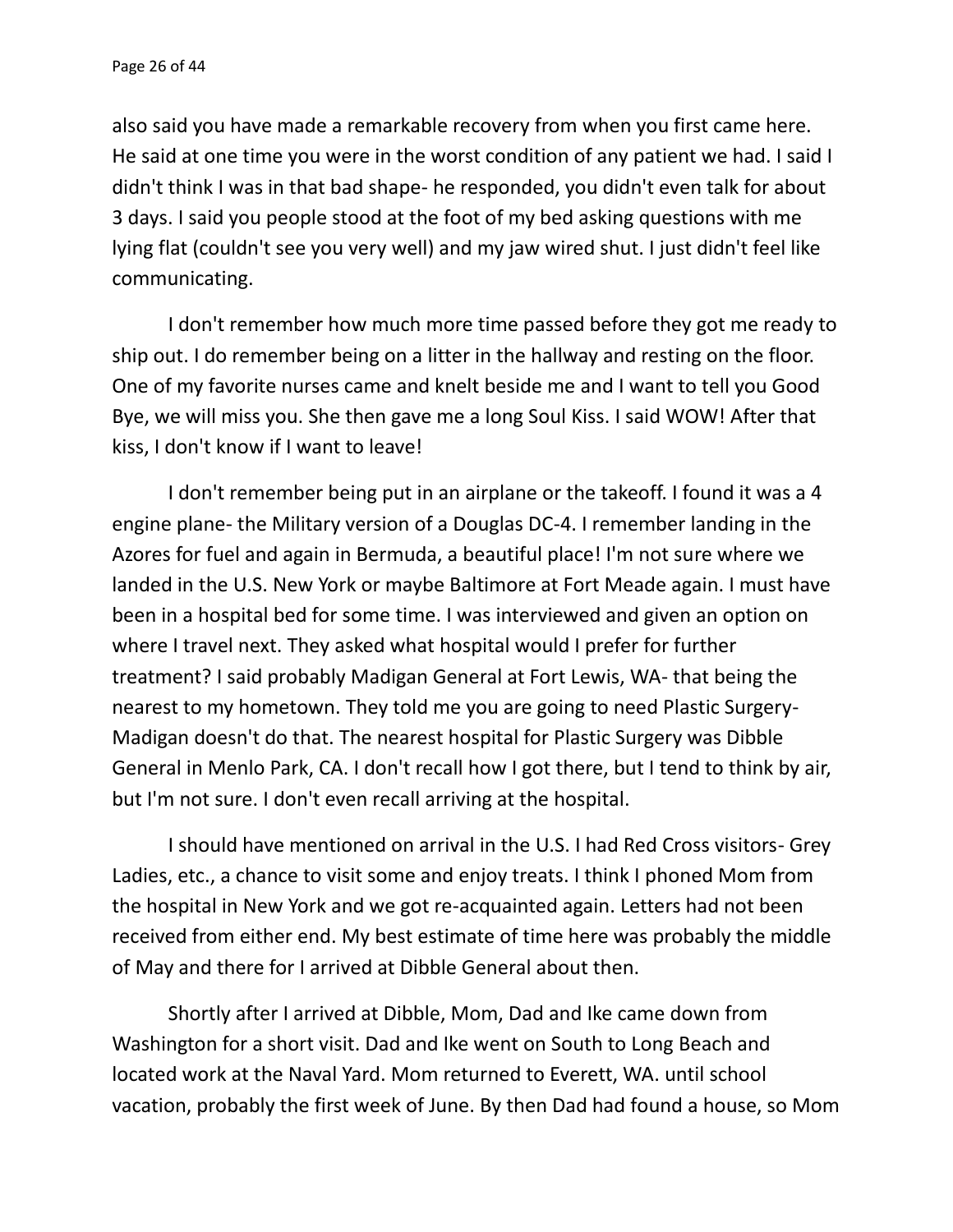packed up and moved down with the family and worldly goods. I think they stopped again in Menlo Park to see me.

Some where here, the Medics started repair work on me. I know I was measured and fitted with a steel and leather brace for my left leg, from hip to ankle (no knee bend). This enabled me to walk using crutches. I still have that pair of wooden crutches.

By the way, this is where I met the woman who became my wife in 1947. Mary Anne (known as Smitty) was a member of the WAAC and was one of the Ward attendants. While we met often as well in group gatherings, we never dated at that time. I asked several times, when are we going out together, and she always laughed it off thinking I wasn't serious. Most of what I remember at Dibble seems to be fun times with some treatment mixed in. I and 2 other patients became good friends with one of the Red Cross ladies, Eunice Crooke. They weren't supposed to socialize with the patients but we did anyway. We would frequently go to bars and restaurants off the beaten path. Eunice played piano and was a good singer, so we found ourselves entertaining while the other 2 guys brought us drinks offered from other customers. We had some good times! Over time, Eunice and I and John Woltzen made 2 or 3 trips to Los Angeles in her 1941 Chevrolet (can't remember if I visited Long Beach those times or not). Eunice also remained a close friend after Mary Anne and I were married. We later attended her wedding and later on her untimely funeral.

## Sidebar-

When Mom and the family moved South from Everett to Long Beach, Bekins was the carrier. Ended on a sour note. There wasn't much stuff but it wasn't in the trailer but tied down on the tailgate. A mishap somewhere and our stuff was damaged or not found. Mom finally got her sewing machine cabinet in a box of broken pieces of wood. I had 3 items in that load- a full size Goatskin tanned with the hair on as a rug, my Pony-skin leather jacket and my Logger Boots. All 3 of these disappeared!?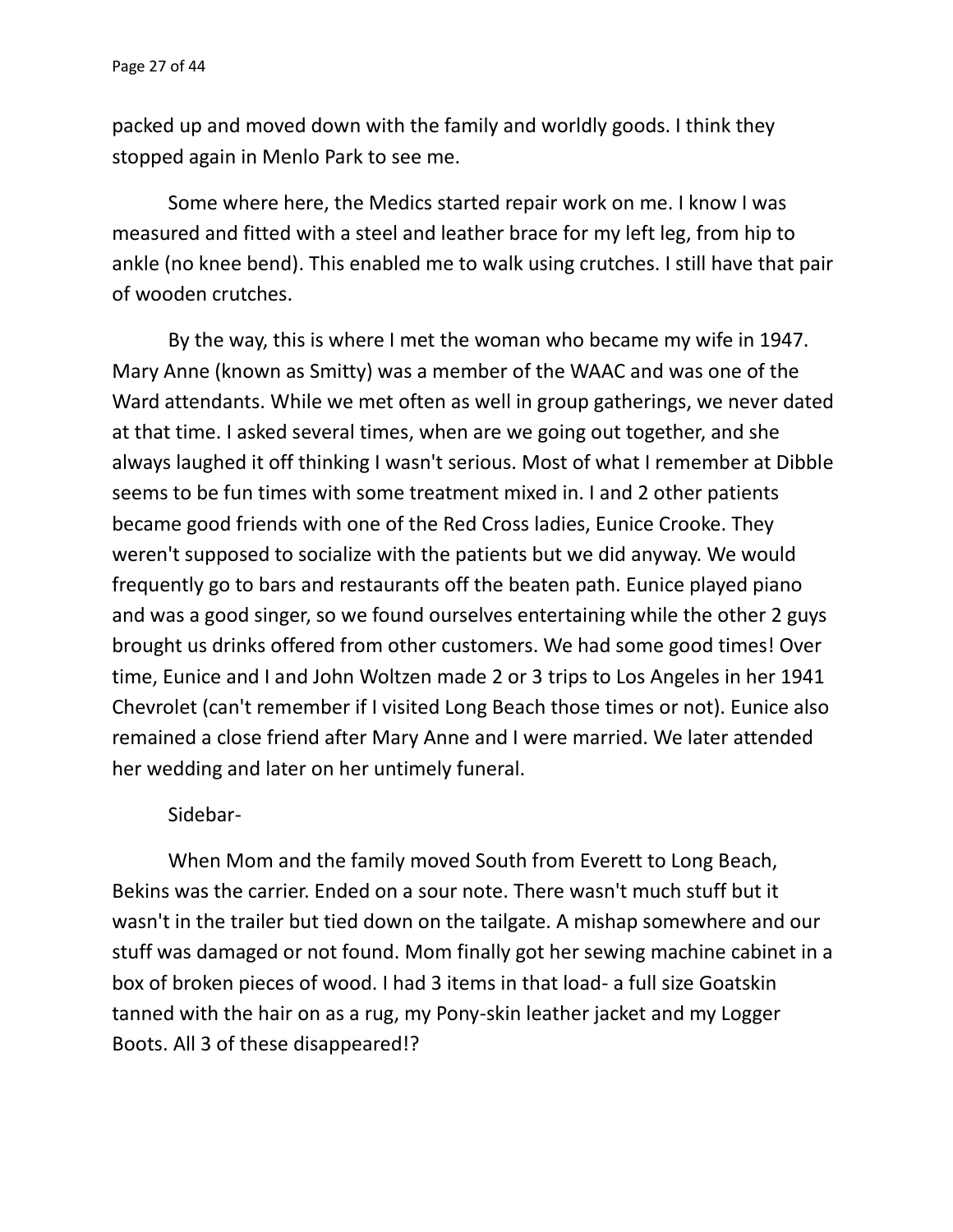One outing for a group of patients- a Country Club- a large pool and young ladies to entertain us. Suddenly a patient in the pool came saying I lost my glass eye! Everyone got busy diving to the bottom of the pool looking for his eye. It was found after awhile and we all had a good laugh.

Another outing we entered a contest for dancing the Old Fashioned Waltz. My partner and I won a high second place. First went to a blind man- he wasn't that good at dancing but deserved the win for having the courage to get on the floor. People asked me where did you learn Waltzes so well? I said I learned mostly from watching my parents and neighbors at the Community Club in Ebey Camp, WA. My parents were good dancers- Waltz, Fox Trot, Two Step, Schottische and Polka.

I was called in for a dental check and the Dentist asked what kind of diet was I on. I said regular and he told me I shouldn't be, you don't have a good union yet in your left lower jaw. We will also schedule some surgery to remove a foreign body in the base of your tongue. I said I'm going on leave next week. He said you aren't going anywhere until we fix some things. After this surgery he said that was a bit tricky because that object was not shrapnel but a piece of a tooth, and it lodged right next to the Lingual nerve and artery and he had to work entirely by feel. Lt. Miner also removed all four wisdom teeth- absolutely no pain or after effects. A very excellent surgeon!

Sometime after I recovered from this I found myself traveling to Seattle and other towns. I met up with Ike and we prepared to drive his '29 Essex to Long Beach. Tires were in poor shape, old and worn. We juggled around and put the best we could use and also carried 2 spares. We had one tube patched with a glue-on patch on the side of the rubber valve stem.

I was still wearing my leg brace so on my turn at driving I tied my left leg up in a sling of some sort, had to use the clutch with my right foot and use the hand throttle at the center of the steering wheel (a common feature in those years). I don't remember if we stopped overnight, but mostly kept driving while one of us slept, then switch sides. All went well until Bakersfield for a gas stop. We decided we had to switch tires. After the change we were pumping the tire using the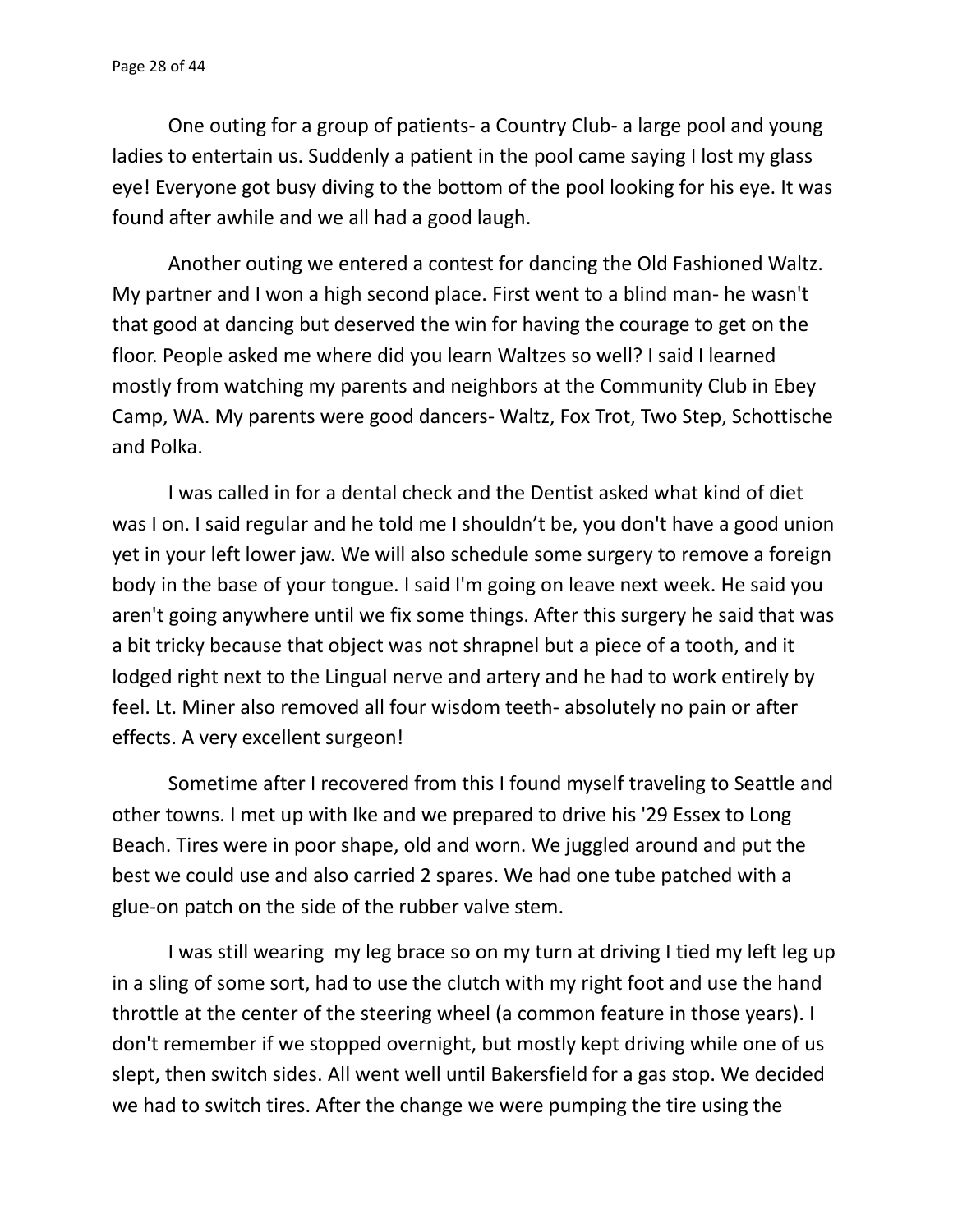Service Station line gauge. The attendant came by and said, hey guys don't use that gauge, it's not accurate. With a different gauge we already had it to 85 pounds and we wanted 35! Lucked out again!

One more small problem on the Essex, the fuel tank was in the rear and fuel was brought up above the carburetor using a vacuum tank from the induction system. Over time with heavy throttle and reduced vacuum, we would run out of fuel. We had to stop 3 times going up the Grapevine Grade and manually fill the vacuum tank with fuel. No real problem since we knew what to do.

Another happening- I had a severe infection in my left big toe. Lt. Peters examined and gave me medication. I started to ask- he said no, you cannot use crutches. Stay in the wheel chair and keep that left foot elevated. After awhile my buddies and I got our crutches- as we turned left from our Ward- here we are facing Lt. Peters! Nothing said. Later in bed, playing cards, we had a couple shots of whiskey from a bottle I had stashed. Shortly one of the guys said, Ted, are you OK? I said of course, why? He said your face and chest are all blotchy! Drug reaction! Such things happen, such is life. Enough of this idle chatter- time to get on with my Plastic Surgery work. I think this began in 1946.

My first surgery was preparing a Pedicle on the right side of my chest. This involved two semi-vertical incisions approx. 4" apart- undermine thru the skin and underlying tissue, fold under and join as a tube. This also involved a split skin Graft to cover the open wound under the tube. A split-skin Graft was taken from my right thigh. I'll try to describe this process, quite a sophisticated procedure. I think they would cut very lightly, the size and shape of the Graft needed. I never saw the tool but the way it was described, it was some sort of a cylindrical thing with adhesive surface. This would be placed on the donor site and with very intricate cutter they would split the skin at a precise thickness with some sort of a knife splitting the skin as this cylinder was rolled back. I sure wish I could have seen this happen but no chance while under General Anesthesia. They were using Sodium Pentathol (the one called truth gas where under mild application you would tell everything and then have no memory of it). Bandaged up after all this, I was told it would be at least 6 weeks before the next procedure, healing had to be complete.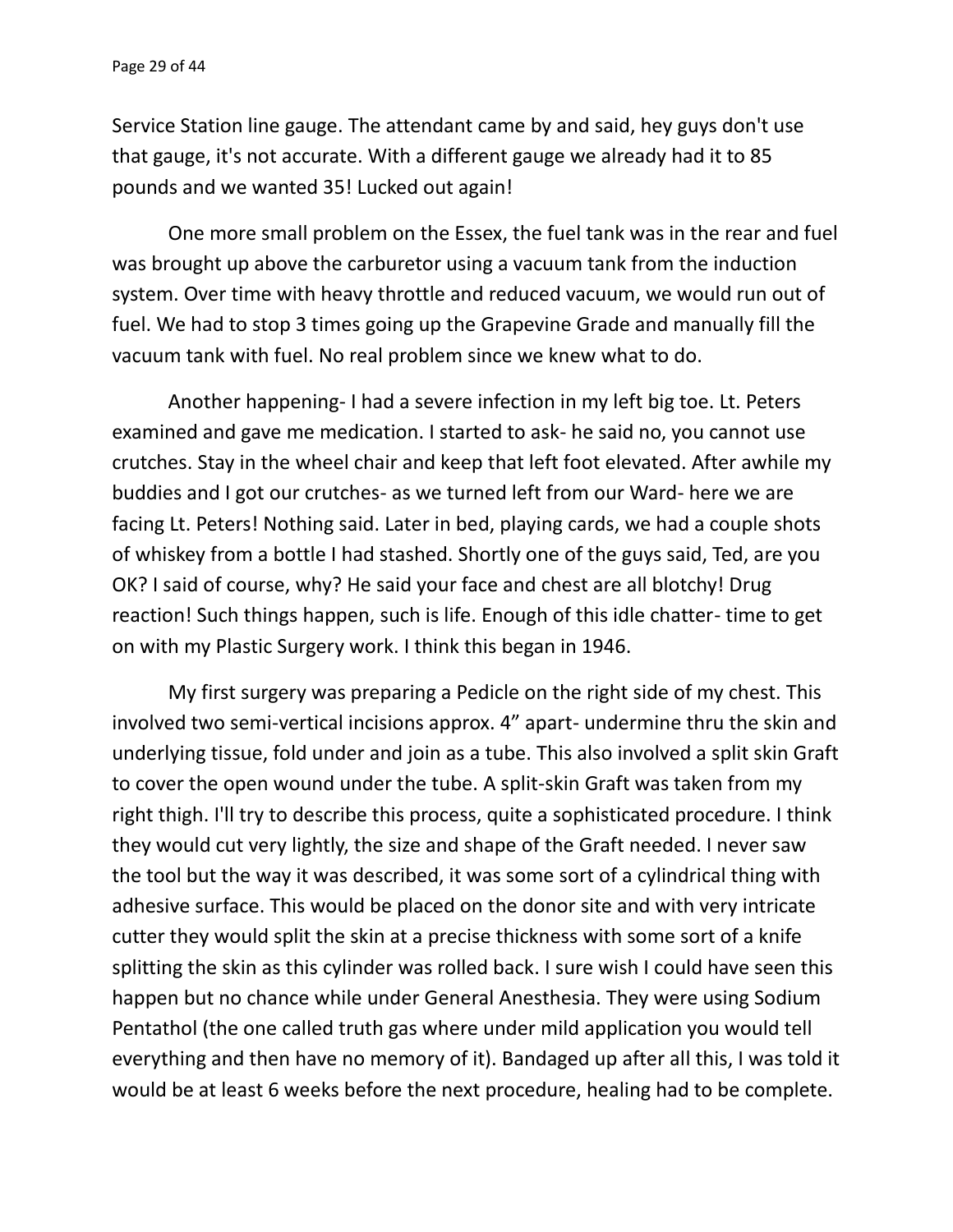I'm guessing my next procedure was about the end of March, 1946. This was called a Primary Delay, by tying off some blood vessels in the lower part of the Pedicle. Cutting an approximate half circle at the lower end, lift the skin and tissue, similar to the way they formed the Pedicle, tie off some vessels and sew back in place. About the end of May, lift the bottom end of the Pedicle, same as the Primary Delay. This is called a secondary Delay and more vessels get tied making the blood supply come from the upper part of the Pedicle. This is sewed back in place again and time allowed to heal. Let's allow another 2 months to the end of July. The next step is to free the lower (tummy end of the Pedicle), do another split-skin Graft from my thigh to cover the donor site. Also, at this same time, a matching half circle was cut on the back of my left hand, the skin peeled back and attached to the heel of the Pedicle while the Pedicle is attached to the half circle donor site on the back of my hand. So there I have my left hand attached to my chest via the Pedicle. My arm was supported in a sling while healing took place.

Some of Dibble Hospital had already moved to McCornack General Hospital in Pasadena. Probably some time after I had healed up from the last surgery, the rest of Dibble General moved to McCornack General. It took awhile to get settled in there. I was placed in a four bed room on the  $6<sup>th</sup>$  floor. Can't remember anything happening there for awhile.

Next in the process was a Primary and Secondary Delays on the upper end of my Pedicle, along with tying off the blood vessels to reverse the blood circulation, encouraging blood flow to the Pedicle from my left arm and hand.

When the Doctor said we are ready for the next step, this involved putting me in a body cast from waist to hips with my left leg bent at the knee. Then cut the Pedicle free at the upper end and transfer to my left leg. Also another split skin Graft from my thigh to cover where the Pedicle was removed. Thus, I was confined to a bed until the attachment healed. I'd had Sodium Pentathol Anesthesia (the so-called truth serum). My roommates said they had been ragging me about the cast- how will you use a bed pan, and urinals, etc? Among other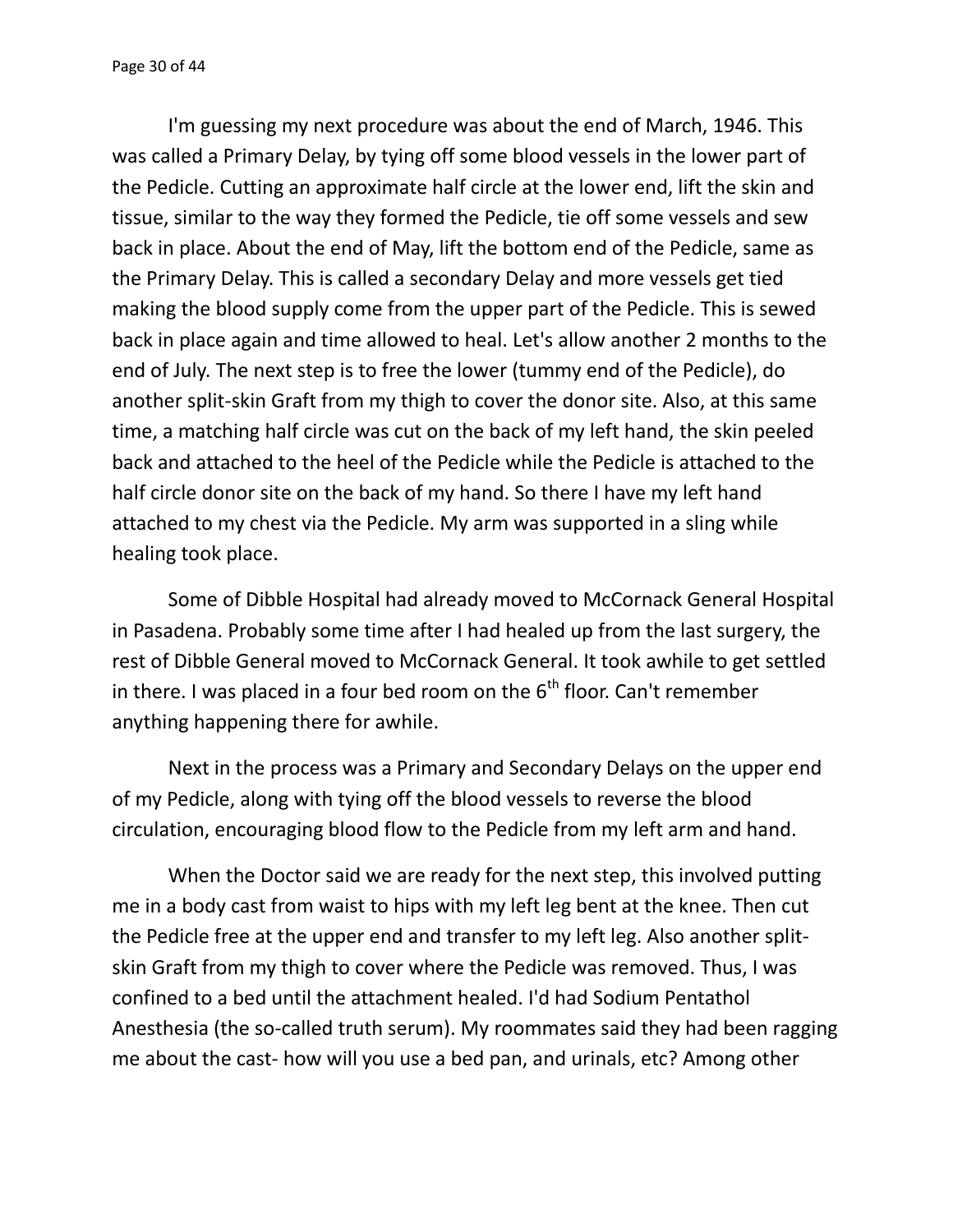comments, they said I told them I won't worry, I'll pee in the cast if I have to. After I was fully awake I didn't have any recollection of this!

At some point while healing, my surgeon Major Lamp wanted extensive photos of this set-up and during the photo session under intense lighting, I developed a large blister on the Pedicle itself. One more thing to heal, although no real problem.

My next surgery was to cut the Pedicle free at the leg wound site and stitch that end of the Pedicle to my leg, completely covering the wound. Also, then remove the Pedicle from my hand and return the flap of skin from my hand back to it's original position. Major Lamp said they could not stretch the hand skin back all the way, so he cut about a  $\frac{1}{2}$ " half-moon piece of tissue from the end of the Pedicle and filled the remaining space. So, I actually have a piece of skin from my abdomen on the back of my left hand. More fat under that tummy skin than the hand skin. They may have done some de-fat surgery later but over time the raised area of fat has disappeared. Major Lamp suggested de-fat surgery on the leg graft but I declined and it seems that was the right choice because over the years the Graft has flattened out and looks almost normal.

I have been told that the hookup to my leg was in September, 1946. I can't remember where my bone graft was done before or after the Pedicle hookup. Anyhow, this bone Graft operation involved cutting off the top of the hip and scooping out some soft bone and packing that into the wound in my leg. The Doctor said this soft bone would stimulate bone growth and also become dense and hard as the rest of the leg bone. After this surgery I may still have been wearing a leg brace but I know I then had knee bend and could use a clutch in driving.

Somewhere here I bought a used car from a private party, a 1935 Hudson Super Six four door sedan for \$400.00. The seller assured me the car was in good condition, didn't use a drop of oil. He was right it used more like by the quart! I drove about 400 miles, the red warning light came on and I found the dipstick didn't even touch the oil in the pan- overhaul indicated! About 65,000 miles on the engine and the parts people said I should put in oversize rings and pistons, so I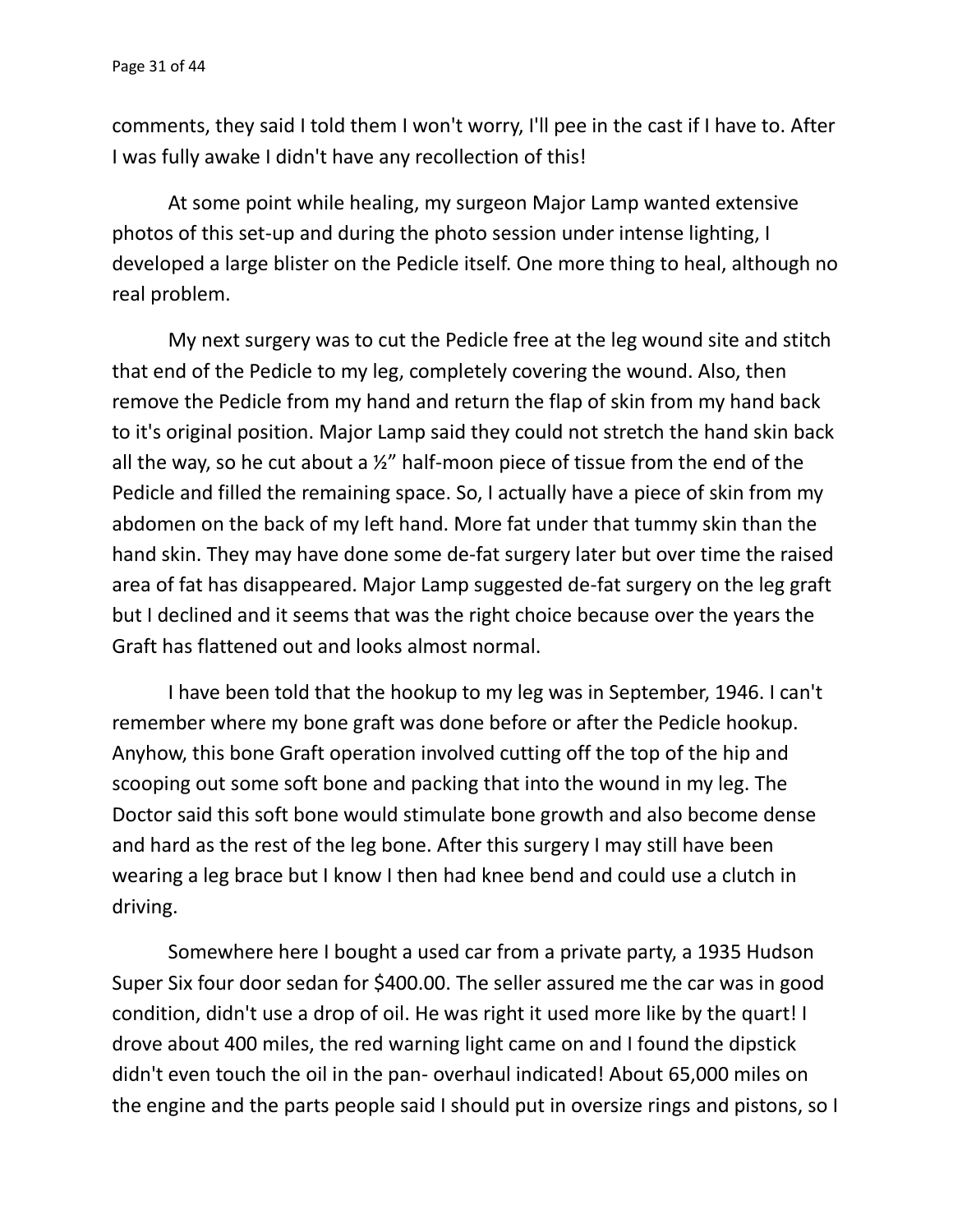did. Tightened up the rod bearings by adjusting shims, put it back together and found the main bearings were thumping because everything else had been tightened up. I was naive enough to not check the mains at the same time. So I drop the pan again and do it right. Engine smooth and quiet now and no more burning oil. I know I had this car in later 1946 because I drove to an all night New Years Eve Party and attended the 1947 Rose Parade. Our Parade seats were only 2 blocks from the Hospital.

No memory from here until sometime in lat May, 1947. My Paratroop buddy, Bill Galbraith, took me up North of Pasadena to Devil's Gate Dam where I picked up Hwy. 99 and took off hitch-hiking to Seattle, WA. I must have been traveling light, using a cane and in Uniform, so it wasn't difficult to get rides. The one I remember clearly was near Roseburg, OR. The man said, where are you going? I said Seattle and he said you're in luck, I'm going as far as Olympia, WA.

As we carried on conversationally, at one point he asked if when I was wounded, did I pray to God that I be allowed to live? My response was, Hell No, I was just cussing those Damn Germans. He said I'm very interested in your response because I am a Minister, and I like to get the different responses from returning soldiers, etc., particularly those that have been wounded. The trip continued with more interesting conversation.

In Seattle I visited Grandpa and Grandma Forster, also Uncle Howard and Aunt Irene and cousins. I also was visiting sister Joyce and Leo when their twin boys were born in June 1947. Sister Ellen was also there to help our sister Joyce. I don't remember the trip back to McCornack Hospital, but I did return.

On July  $4<sup>th</sup>$  on and outing with a group of soldiers to Baldwin Park, CA., we were to judge a Beauty Contest and enjoy visiting and a picnic lunch. My buddy, George Ethier said guess who I just saw over there, Smitty, the former WAAC at the Hospital. We found her again, I received a warm welcome, was invited to a Party with her at a friend's house and from then on we were an Item.

Smitty of course was Elizabeth Mary Anne Smith- the woman who became my wife on December 6, 1947. She had been discharged from the Service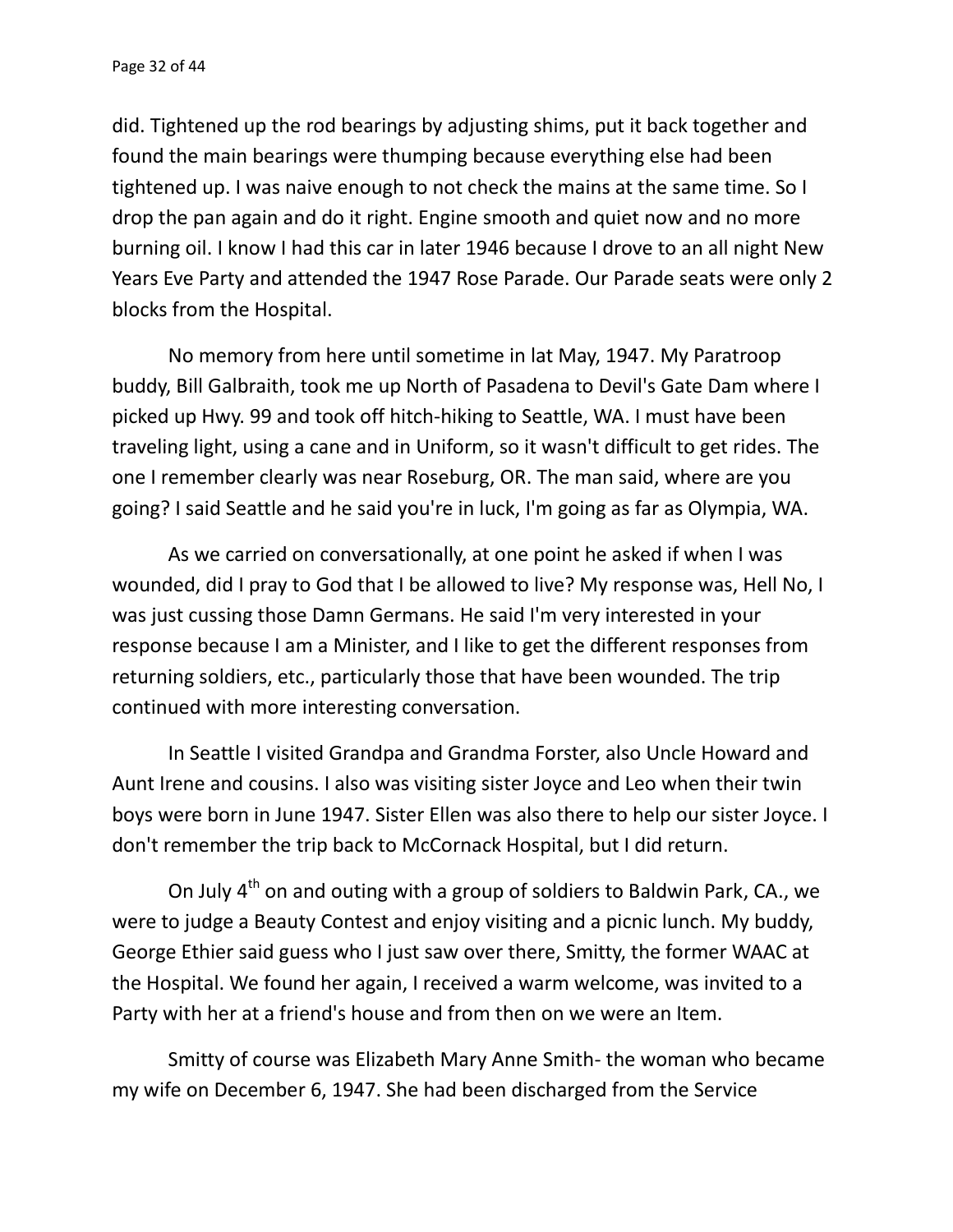sometime in late 1946 and we had not seen or heard from each other until July 4, 1947. She was working fro Ros-Lous Medical Group and I went there often or she came to see me at the Hospital. We were almost inseparable. Looking back, it seems it was a fast courtship, but it sure turned out well. Very soon I asked Mary Anne to meet my Parents and they and she were pleased with each other. Parental approval accepted!

I should back up some here and mention a member of the Grey Ladies Association (aiding and counseling returning wounded Vets). Edith Gully of Palo Alto more or less adopted me, I soon met her husband Buck and their children Neil and Bunny. We became fast friends and remained so after Mary Anne and I were married. They visited us several times in later years in Downey, once I treated them to a Dodger/Giant game at the Los Angeles Coliseum, and Buck once treated me to a Heavyweight Boxing Match at Wrigley Field (Floyd Patterson vs. Roy Harris) in Los Angeles. Maybe more later...

One weekend in summer, 1947, Mary Anne and I drove to Palo Alto- Hwy. 101 and I remember staying overnight in King City. This trip was where Mary Anne first met the Gully family. This summer was a busy time as we began thinking of our future.

I was discharged from McCornack General Hospital and the Army of the U.S. on October 29, 1947, with papers of Certificate of Disability (CDD). Discharged Veterans were allowed \$20.00 per week for 52 weeks to aid in getting back into civilian living (nicknamed of course the 52-20 Club). Jim wanted an addendum on Rank, Ribbons, Awards, etc. Rank at discharge- Corporal- Combat Infantry Badge (always worn above all other ribbons), American Theater Ribbon, European Theater Ribbon, American Defense Ribbon, Good Conduct medal and ribbon, and Purple Heart- medal and ribbon.

In early November 1947, Mary Anne took me to meet her Father at his Furniture Shop (Bellview Furniture). During our visit Mr. Smith and I got to talking about delivery dates for his school contracts and his need for more help. I told him I could give him a hand and he said you are hired, can you start Monday next? This on a Friday or Saturday, I said I have to pick up my 52-20 check Monday. Can we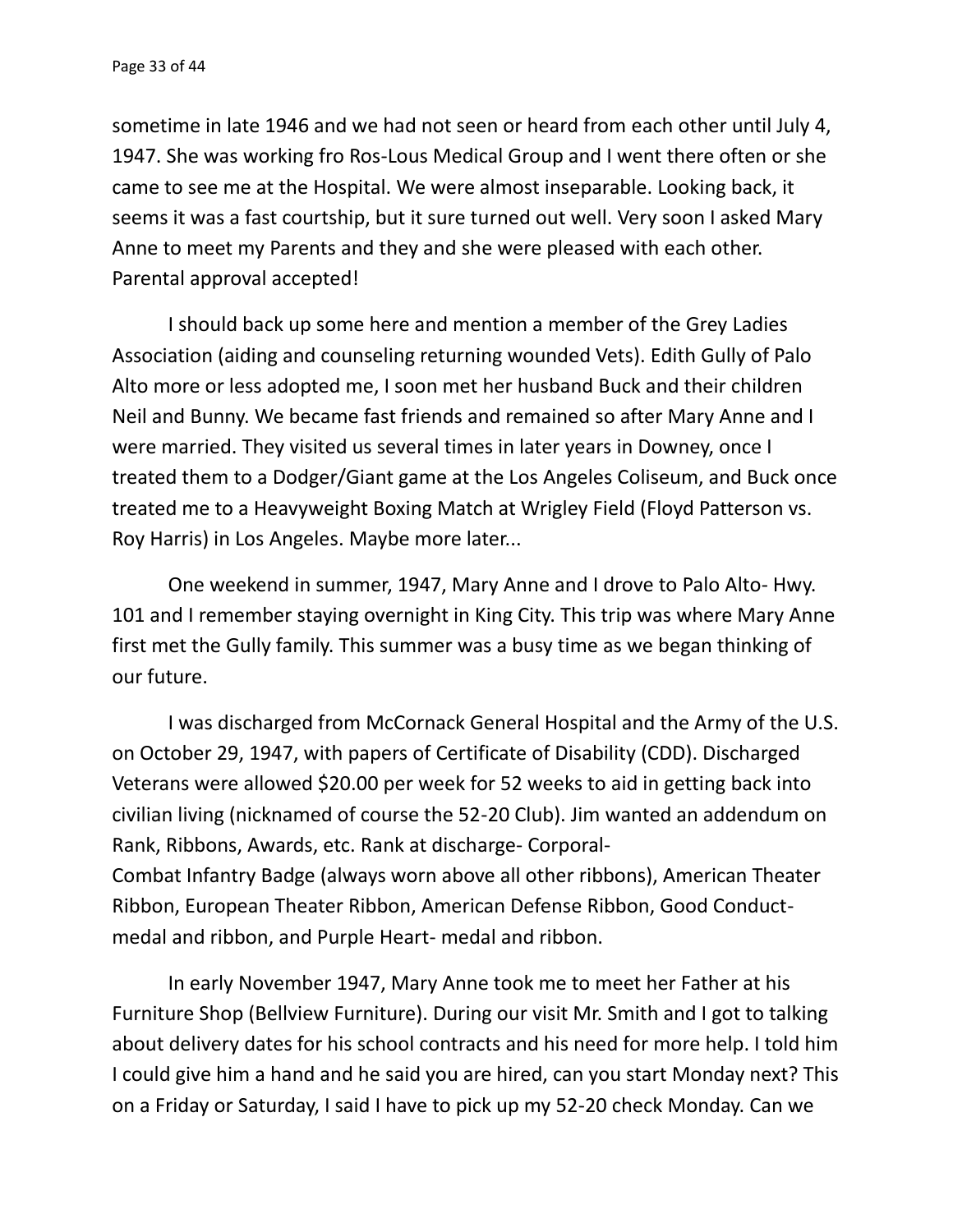make it Tuesday? There I remained for 31 years. I had a week off in December for our Honeymoon. Mr. Smith's partner, Orville Moran, gave us the use of his Ocean Beach Cottage as a wedding present, Hermosa Beach I think.

I'm going to throw in some car talk. On the night of our wedding we were heading toward Alhambra, CA. My Best Man, Chuck Rowley, driving my car, Mary Anne and I in the back seat. Suddenly the car lurched back and forth- I came to and said Chuck, what's happening? He said a driver, for no reason, suddenly stopped dead in the traffic lane. To avoid a rear end crash he whipped left past the car and immediately back to the right to get out of the other lane. Chuck said afterward he thought if that had been his 1946 Olds, he probably would have flipped. Thanks to good Hudson handling no problem. I don't think the Bride ever knew what nearly happened. The other story when Mary Anne and I went to Palo Alto- somewhere along the way we are traveling 50-55 mph and a car full of youngsters in a Ford Sedan kept waving at us, trying to get me to attempt a pass. I finally obliged, kicking down to direct drive and shot by them so fast all they could do was gawk! They didn't want anymore of that. That car was fast for it's day!

I had always said I would never rent, rather than buy a house. Mary Anne agreed so we started looking for a house. When I started working at Bellview, I was boarding at Mary Anne's Grandparent's house in Los Angeles. We stayed on there until we found a house. I'll throw in here, we were married by a minister (her Great Uncle) and his church was just down the street from the Grandparents. By the way, my Best Man was a fellow wounded Veteran from the South Pacific, facial damage and right hand.

We found and bought a house in early 1948. 2 bedroom, 820 sq. ft. on a corner lot. Single detached garage. I could have had a double garage but I wasn't smart enough. We paid \$8200.00 I think and I even remember the address- 14633 Cairn Ave. in Compton, CA, a few blocks west of downtown and fronting on Rosecrans on the North. This house had been the Model for the Tract so we also bought the Demo furniture. I still have some of the original pieces. I started some improvements, pouring a good sized slab between the back porch and garage. Also, a fairly extensive Lattice work about 5 feet high at the edge of the concrete.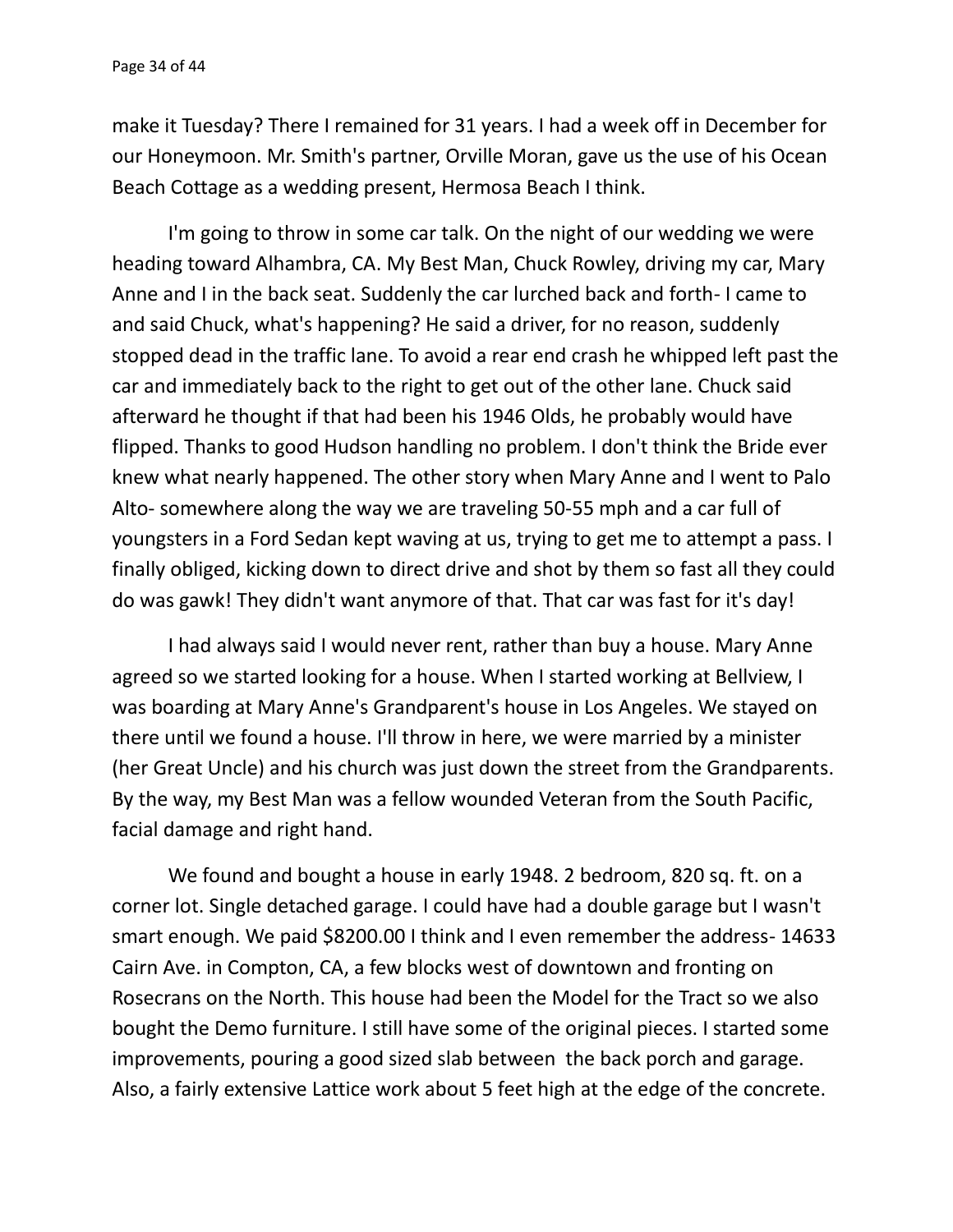Egg crate type with approx.  $1 \times 1$  % slats of Port Orford Yellow Cedar and halflapped together at the crossings. I used the equipment at Bellview for the mill work.

Another project- I was trying to lay a 2 course border of red brick bordering the sidewalk from back door to front door. I found something I didn't know- my mortar would not stick to the bricks. My Dad happened to show up then, took one look and said, Son, you don't have enough lime in your mortar. I said Lime? I didn't know that...how much Lime? Enough where the mortar will just hang on when you turn the brick vertical. I still have the formula I worked out, written down and filed somewhere. Of course today, per-mixed mortar is as good or better.

Veterans were allowed a substantial exemption on property value for Tax purpose and since Mary Anne and I were both vets, we received a double exemption. Mary Anne made the mistake of telling the next door neighbor about this and she said well I don't think that is fair. Mary Anne said, I didn't pass that law but I would be a fool to not accept it. Enough said...

We enjoyed almost 3 <sup>1/2</sup> years in the Compton house, became close friends of the Genterts, Beaulah, LaVerne and their 2 children, LafernRae and Donny. Lafern later became one of Jim's first baby sitters.

We were at the Stock Car Race in Gardena, CA. on July 10, 1949 and had to leave the Race early as Jim was born very early on July 11. Mary Anne even got a refund on our Race Tickets. Brother George was with us- we dropped him off at our house, then had to drive North to Queen of Angel's Hospital in Los Angeles. No Freeway in those days. Son, Edward was born on October 19, 1950 at Las Campanis Hospital in Compton, CA.

While out driving one day we found this new Tract of houses in Downey and liked them so well that we decided to trade up. 1250 sq. ft., 2 car garage, 3 bedroom, 1 ¾ bath and backed up to the Rio Hondo River overflow area. No one to build behind us and a great play field for the boys. My drive to work was 3 ½ miles.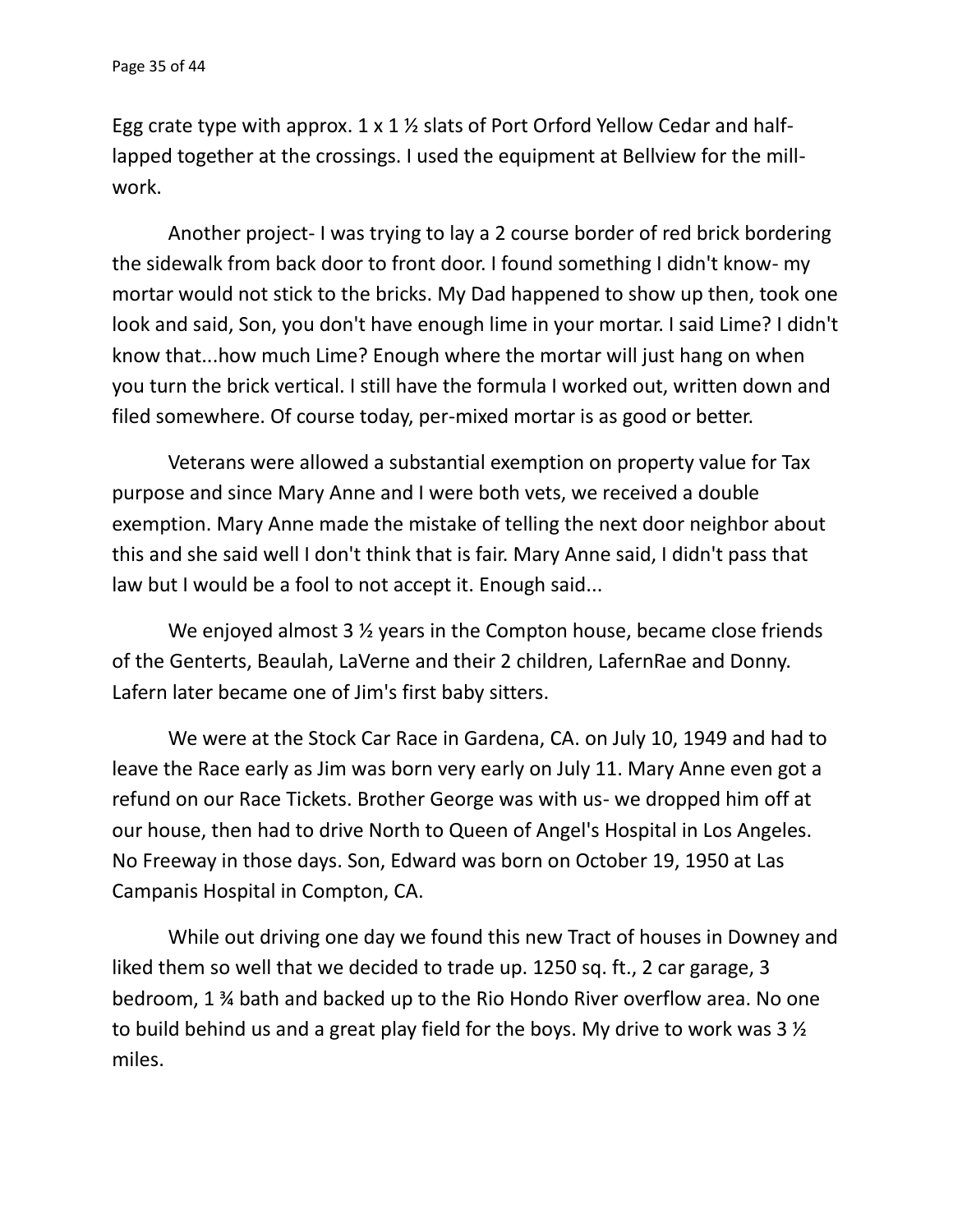We sold the house in Compton for a modest increase over what we had paid. The Realtor said at your price, probably a slow sale- Ha! The first guy to look at it bought- So much for the Realtor's advice. The man asked if there were any Black familys in that Tract. I said not that I know of, but I know there were shortly after. We have visited that house many times since. I think the last time about 2010. I was always pleased to see it was well kept.

I said never rent- the Compton house was clearing Escrow and the Downey house not quite finished, so we did rent a small apartment in Maywood, I think, for a few weeks. Move in Downey was some time latter 1951.

Back to cars again- seems I haven't mentioned when I acquired the 1941 Commodore Eight Hudson. One day in 1947 I was looking at the new 1947 Hudsons in Pasadena. Of course not even thinking of a new car, a salesman showed me this car just traded in on a new 1947. It looked so good- radio, heater, overdrive, all the goodies they had then. 94,000 miles but I went ahead and paid cash- \$1000.00. About 2 weeks later I happened into the Dealer again and he said the original owner of your car is here if you would like to talk to him. I said, you bet, and he bragged about the car. He said during the War he was back and forth frequently to Oregon (the reason for the high mileage). He bought it new and broke it in as a road car- lots of Overdrive miles. Probably as good a car as I ever owned- put 20,000 miles on it and all I spent during that time was a minor tune up.

About this tune-up- in Everett, WA. The car became hard to start when the engine was hot. I found a small independent shop and I guess he wasn't that busy. He wanted to tell me about his special technique. Put new points in as everyone does, they look to be aligned, gap and you're set. He went farther and cranked the engine- Distributor open and tweaked the points so they broke with the fire in absolute center. Reset the gap- he said she'll run perfect and be a lot longer before you need another tune-up. Sure was right because the engine never whimpered again for as long as I drove afterward. A very talented Tech.

8643 Guatemala Ave.- 8<sup>th</sup> house South of what became the Santa Ana Fwy. (I-5). We settled in to our new home, became acquainted with several neighbor's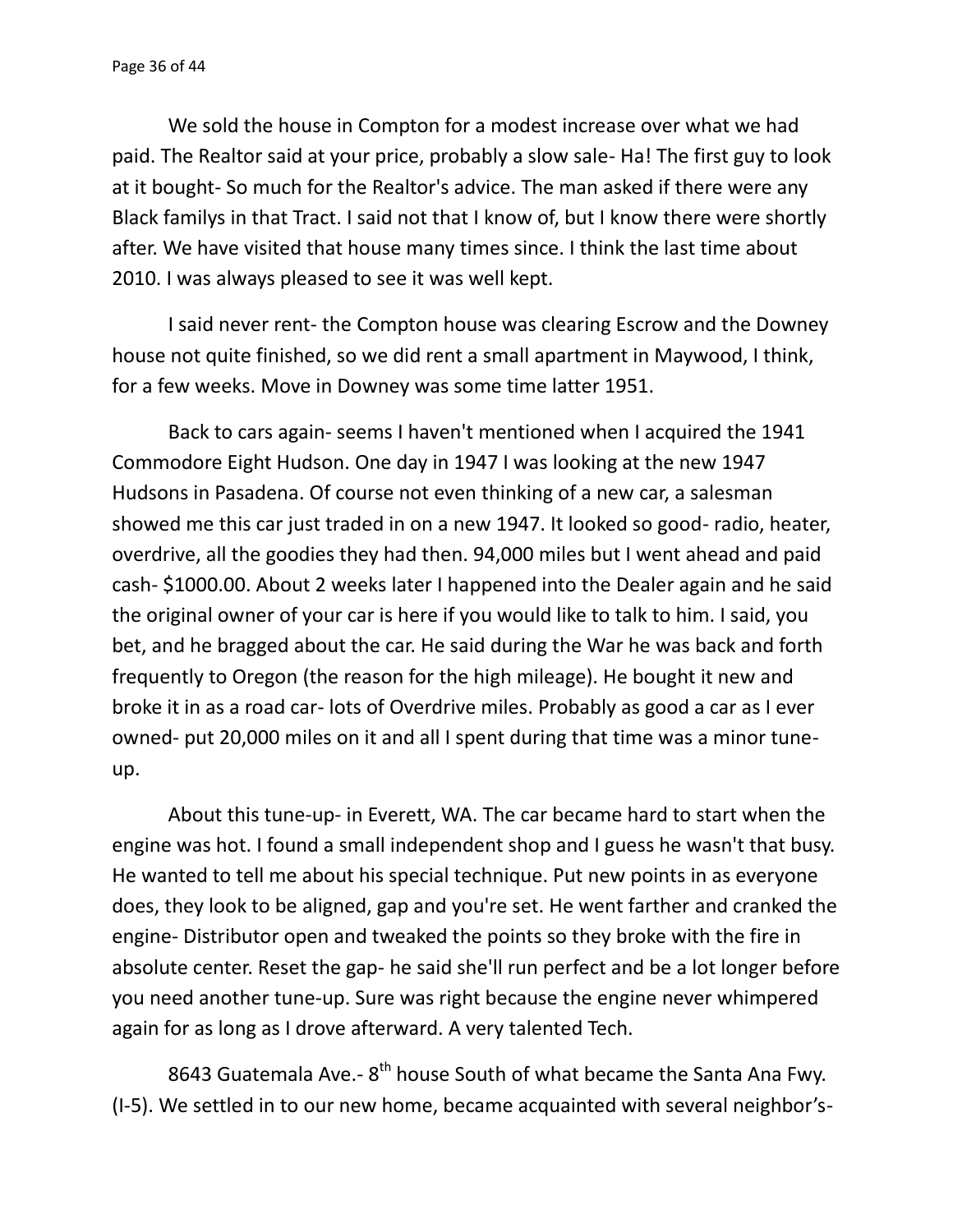Joe and Adele Gore next North, Harold and June Wagner (late Schiffmakers), Clarence and Bernice Capps next South, Molnars across the street, Hank and Ann Blaising, Ken and Marge Lamberty, and others- some names I can't recall. Pat and Delores across from our house, etc.

Over time I made some improvements- Rain Bird Sprinklers in the front lawn, tunneled under the sidewalk and put sprinklers in the parking strip. Mary Anne was busy fixing and decorating inside the house. Original square footage of 1250 sq. ft.- later expanded to about 1500 sq. ft. with the enlarged service porch, living room, Southwest boy's bedroom and Master Bedroom. The original service area, Laundry, water heater were part of the the kitchen and our dinette was at the back of the fireplace wall and just inside the front door. Thinking again, the water heater was in the kitchen. I moved it to outside in a metal enclosure. The Service Porch had water softener, Laundry sink, space for Washer and Dryer and later a Chest Freezer. Actually, the Service Porch was our first addition and was an entire new room approx 8 x 10 feet. The living room expansion added approx. 5 feet West across the entire wall and the boy's bedroom 50% larger West.

Our contractor was new (a former Building Inspector). I think we may have been his first customer. I had to lead him by the hand to get some things done right. I rented an Air Compressor and a 90# Jack hammer to remove the old porch deck and foundation. I also cut through the house foundation for crawlspace access under the new addition. Turned out to be a nice addition.

One change on the property lines- I gave Clarence Capps about 3 ½ feet South from my garage. In exchange he gave us about 1 foot of added driveway from house to sidewalk. Never recorded as such but it served both of us well. Concrete block wall North from Capps house to the new property line, West to Fortner garage and North to garage.

I am going to drift back- car nut that I am. I was totally fascinated with the new design 1948 Hudsons, Mary Anne also. She teased me about it, on our Honeymoon, I had a Hudson brochure propped at one end of our couch. Just dreaming about buying one of these cars. Early 1949, we made a deal- trade in both the 1941 Commodore and the 1935 Sedan. I asked my Dad to come up and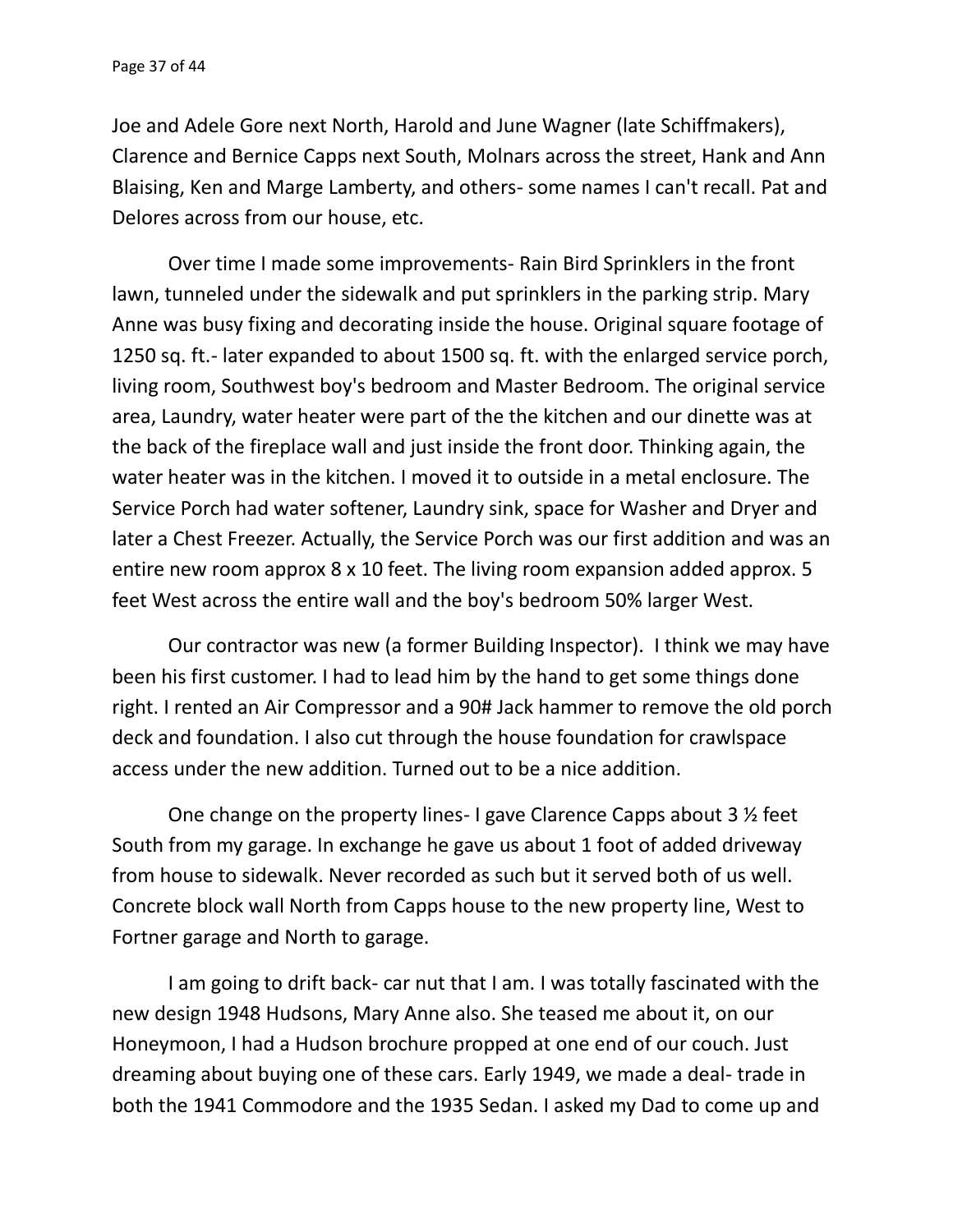drive one car to the Dealer in downtown Los Angeles. We bought a 1949 Super Eight Coupe, with a heater and overdrive. I assumed we would have a full tank of gas- not so!- heading South on Figueroa toward Downey, I looked at the gas gauge- solid E.- 21 gallon tank and we put in 19.7 gallons. We enjoyed this car for about 19,000 miles but it became a hassle with Baby Jim's trappings in a 2 door car, so sometime in 1950, we traded in on a 1950 Commodore Eight sedan. A Demo car but a very low mileage, and also all the extras- heater, radio, Overdrive with Semi-Auto shift- leather trimmed upholstery, etc.

## Side note-

On a trip to Palo Alto to visit the Gullys, I was busy fixing Jimmy's bottle bottle warmer on top of the dash, in the Radio Speaker space. Whoops, Red light and siren, I lucked out as it was the Police Chief in Morgan Hill, CA. He said you were doing 65 past a school. We talked and he reduced it to 50 in a 25 and no mention of a school.

Baby Edward arrived October 29, 1950, so we really enjoyed the four door sedan. This served us well until somewhere in 1953, I think, I had to have the new Hudson Hornet. We found a 1951 model- low mileage at Cal Worthington's first Dealership. Hudson in Huntington Park, CA. This turned out to be quite an adventure. I had lowering blocks on my '50 Sedan and I wanted to take those and the sport muffler and put them on the Hornet. The Salesman said OK, we'll do that for you. I said OK. I took a trial drive in the Hornet, came back and said I don't get 4<sup>th</sup> gear in the Hydramatic. He tried it and said, well that's just a matter of adjustment. I sad OK, call me when it's ready. The Dealer had a Radio show offering 100 gallons of gas if you purchased a car. He was balking at that- I said bring your Sales Mgr. He then asked the Salesman, did the customer mention the Radio Program. About 15 seconds went by- he said Yes- then he get's 100 gallons of gas- problem solved! Next visit in for delivery- this Salesman said Boy, this deal is going sour by the moment. The work switching parts on your 1950 and the Trans. work. Then, the man that bought your 1950 traded in a beat up dog of a 1941 Pontiac and we can't call this deal complete until we get rid of that Pontiac. I said not my problem, I did my part. Maybe more on cars later. I needed a work car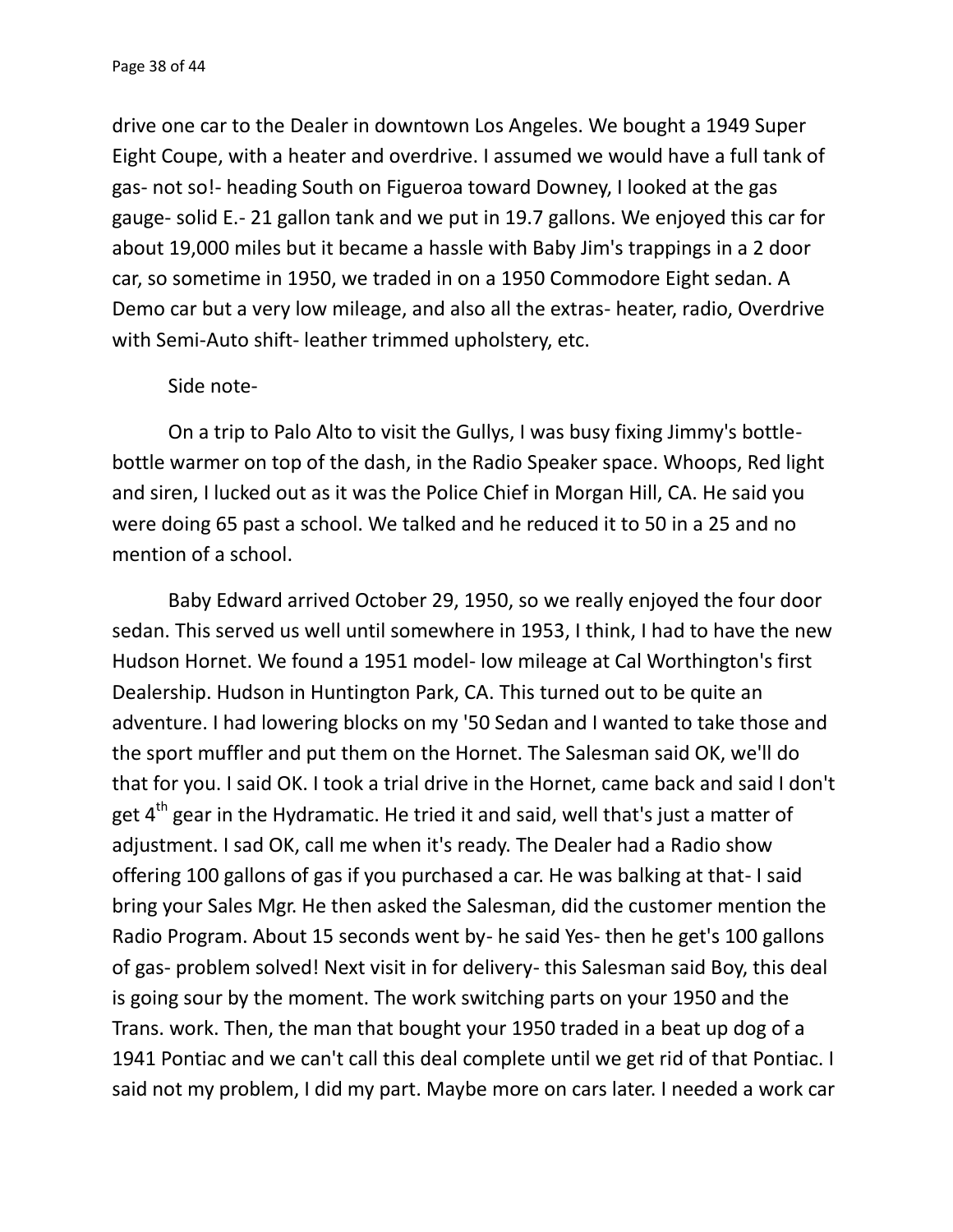as Mary Anne had been taking me to and from work, but that was too much with 2 children. I had sometime before, a 1939 Ford pickup but I didn't think it was too dependable. Shortly, I sold the pickup to Pat St. Amour, just across our street and he was using it for his Swim Pool Service. I then bought a 1950 Hudson Super Six Coupe which suited me better.

As I stated earlier, I started working at Bellview Furniture in early November 1947. The shop was in an old wooden Airport hangar, just West of Eastern Ave. in the path of the upcoming Santa Ana fwy. The word was, no Fwy construction for a year or more. Early 1948 Orville Moran sold his interest in Bellview to J.D. Brown. Just a few weeks later he was notified- construction would begin almost immediately on the Freeway. Bellview owned the Shop Building so we would have to demolish and clear the property. J.D. Traveled North and South from Long Beach on Eastern Ave. In Bell Gardens he saw this new Building for sale or lease and it looked suitable for Bellview. He made a deal for the Building- 5619 Watcher St., Bell Gardens, CA.

So the Shop moved production and very soon started demolishing the old Hangar. We salvaged some of the material and I was hauling this to the new building a short distance- 2 ½ to 3 miles, in a beat up 1935 Chevy truck- no windshield- that was fun...Bellview was doing good- mostly School Equipment for L.A. City. J. D. bought the one additional lot for lumber storage, etc. Later about mid 60's he bought the two adjacent Lots and eventually put up more steel Buildings. Also we went 2 stories across the front of all, plus an additional  $3^{rd}$ Floor at the center over our delivery/storage driveway. This was equipped with kitchen, bath and bedrooms, which later was used mostly as Sales Offices.

I may have said earlier, when I started at Bellview, there was one Journeyman cabinetmaker and one flunky. Within a few weeks I was considered Lead man or Foreman. Bill Wenglar outranked me as a cabinetmaker but he didn't want the responsibility.

Time to back track to Family events. Mary Anne and I were expecting our 3<sup>rd</sup> child in early April 1954 (hopefully a girl). The time came and we went to St. Francis Hospital in Southgate, CA. We waited and waited- nothing seemed to be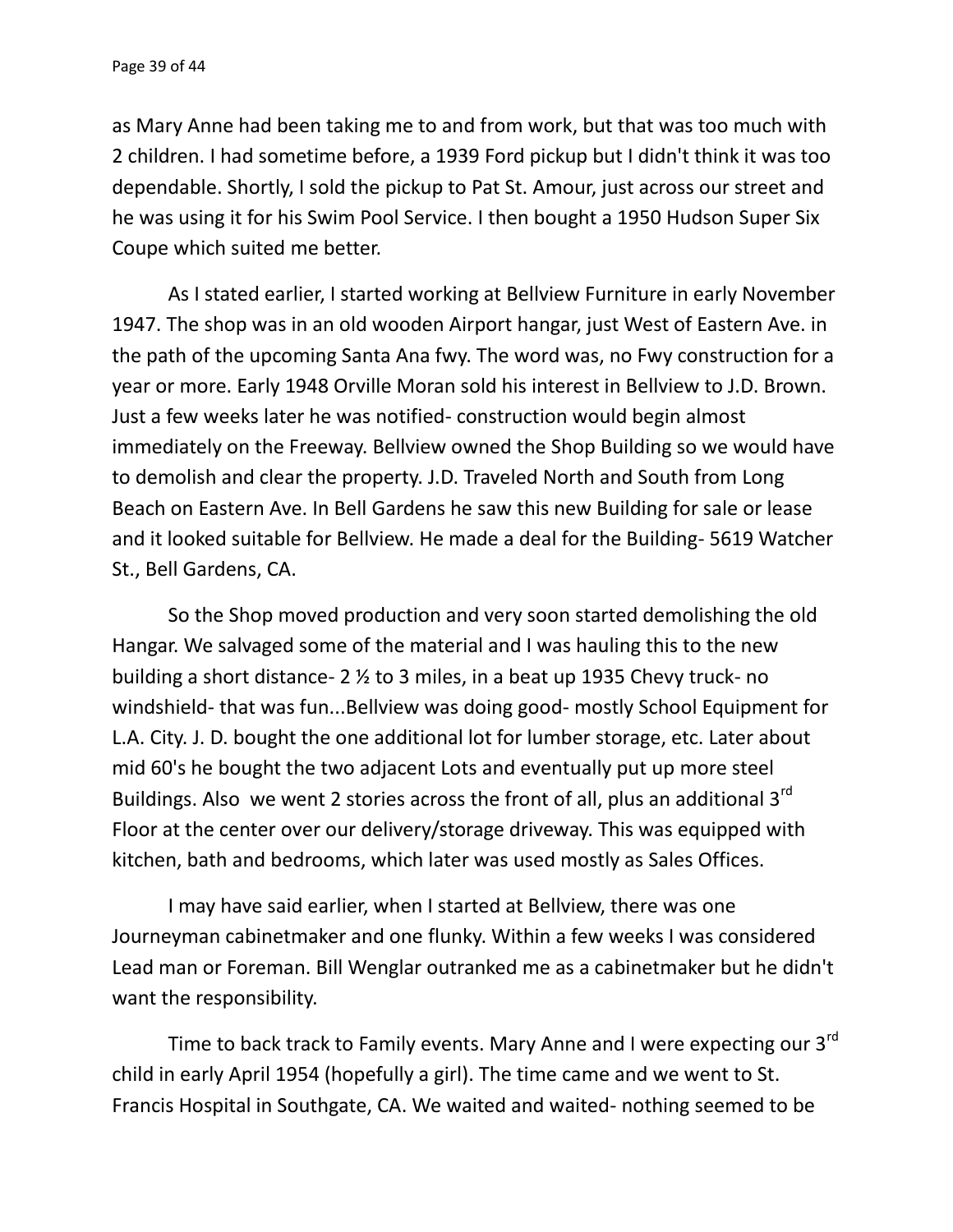happening. The Hospital finally told me to go home and get some rest. As I drove in the driveway, Bernice Capps (next door neighbor) said the Hospital just called and said for me to get right back. Obviously I should never have left. The Doctor told us later the situation had changed drastically to the point they had to do a C section, and did not expect a live birth.

As I came down the corridor to Mary Anne's room a nurse came by on the run holding a screaming infant. Turned out that was Dan and they were rushing him to the Nursery. It all turned out well as Mary Anne was OK too. One more crisis resolved positively. However, more crisis as her incision ripped open and had to heal slowly with changed dressings several times daily. We moved her to her Mother's house in Baldwin Park, CA. for care and I was able to spend most days at work. Some time after this incision healed, another crisis- her abdominal wall ruptured and she put up with this Hernia for quite some time. She finally had surgical repair and that got infected and we had the wet saline dressings deal to go through again.

A bit more about Bellview- J.D. Brown was a long time friend of Roy Smith but I thought also an opportunist- always looking out for Number One first. Roy Smith suffered from Rheumatic Heart Disease, became seriously ill in late 1952 and died sometime in 1953 at the age of 52. I never knew any details, but it seemed his widow didn't receive much of a share after Roy's death. Anyway Life and Bellview continued- expanded and concentrated on Library Equipment. I think sometime back in the 1960's, Bellview was nearing Bankruptcy and J.D. Brown sold the business to a 3 Party Group- 1 silent partner and 2 Italian investors from New York City. J.D. Retained ownership of the property and buildings. We had plenty of work but but not doing well financially, so this Group sold to Cimmaron, Inc. (an Oklahoma conglomerate) with a General Manager from Oklahoma City. Thru all this I had remained as Foreman, then Superintendent and eventually Vice President of Engineering (pretty much name only).

Business slowed, financial problems increase. Cimmaron, Inc. sent in a new Manager, Joe Hogrefe, with instruction to save the firm if possible or liquidate.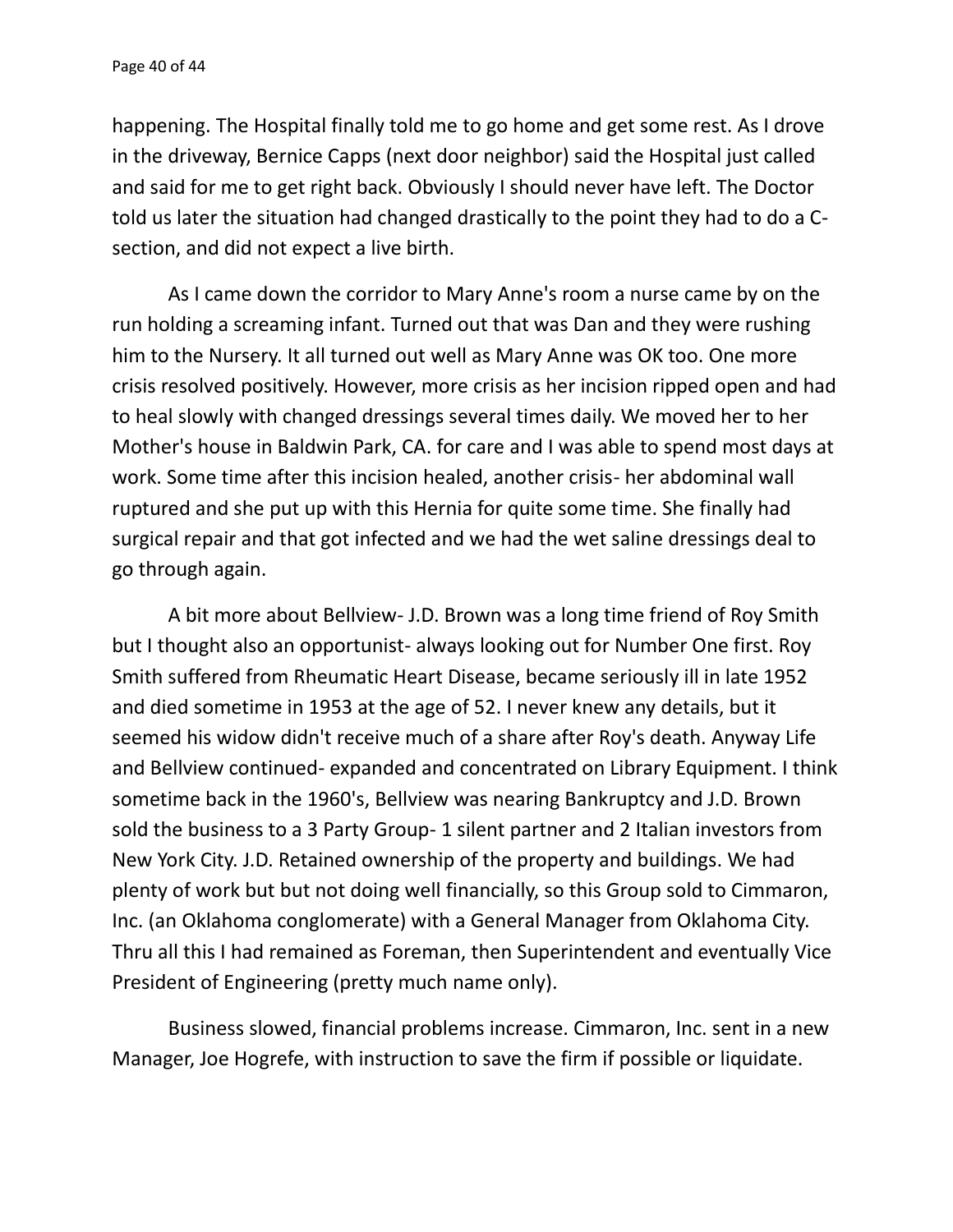Things came to a head in October 1978 and Bankruptcy and Auction of Equipment, except buildings. Thus was the end of Bellview Furniture.

After Bellview I worked for 4 different firms and terminated shortly at each. First was Custom Mill in Industry, CA. Medical Insurance paid after 90 days. About 5 days ofter Insurance was in force I suffered a TIA and found I had a brain Tumor surgically removed February 1979. Back to Custom Mill after recovery and several months later terminated due to nepotism. Next to Roy Thomas Furniture- sample maker and production assistant- terminated economics. Next sample maker at Calwood/Concepts= terminated, no longer needed. Finally Hotel/Motel Furniture Mfg. Big Boss owner going on 6 week vacation, and was hired as Assistant Foreman and sample maker- assisting Boss's son. Big Boss returned and I shortly was fired as incompetent!

I had to go on 100% Disability in early 1985 due to my right shoulder. On my 65<sup>th</sup> birthday in 1987 I rolled over to Social Security. By this time the house in Anza was completed. We sold the Downey house and moved to Anza December 31, 1987.

I hope I'm not repeating here, but I want to add a few lines about my last improvement projects on the Downey Property. After the living room addition I formed an "S" curve from the back porch to the garage and my good friend Bill Galbraith came with his Mixer truck and enough leftover concrete to pour a slab for patio use. The mix was pretty hot and we had to work fast before it set up. I poured another concrete slab North from the garage- about 10 x 20 feet. Also piers for 3 posts and extended the roof from the garage. This became the parking place for our travel trailers. The last project was extending the west end of the garage to the property line- about 5 feet, enclosed and extended the garage roof with a side door entrance. Room for more "stuff".

Now a few paragraphs about the Anza property. In March 1970, 4 couples, Bob and Freda Lowry, Roy and Barbara Herron, Lou and Beverly Lowry and Mary Anne and I drove to Anza to look at property near a friend of Roy Herron, who had property in Anza. We liked this 5 acre parcel and made a deal for \$4500.00. It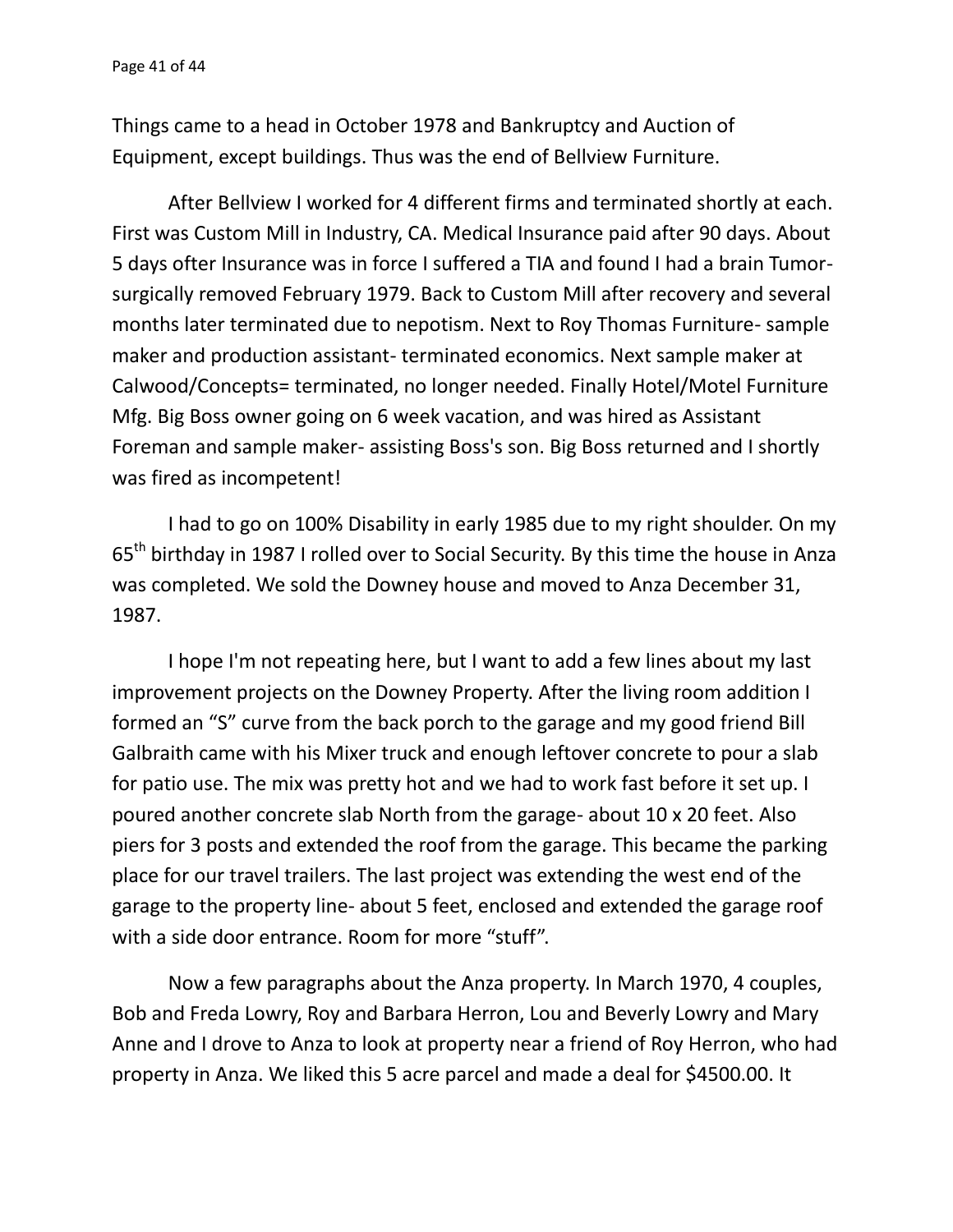looked great for weekends and a country place for all our kids to enjoy as well. From then on we were out to Anza it seemed almost every weekend.

First job- dig a pit for an outhouse and build an outhouse. I arranged a back to back for girls and boys. Next, drill a well for water- 300 feet deep. Next it was sign up for electric and run lines to different sites as each family kind of settled on 1 section of the acreage. We had some great times there over several years. Lou and Bev sold their interest and bought another parcel nearby. More years went by and Bob and Freda sold their interest and took up property in Sun City, CA. More time went by and I think about the late 70's, Roy and Barb and Mary Anne and I bought an adjacent 5 acre for expansion. I was really developing our section by then- first with a 25 ft. Travel Trailer (Prairie Schooner), then roofed it over, started foundations fro a house around the trailer and eventually built the house around the trailer and removed it later, piece by piece. Sometime in there Roy and Barb sold their share and Mary Anne and I bought another adjoining 5 acre parcel that had a single wide mobile with an added expansion living room. We rented that parcel.

In 2002 I divided the first 2- 5 acre parcels into 4- 2 ½ acre parcels. We drilled a well on 2 of those, graded a home site and installed a new 3 bedroom, 2 bath manufactured house on fixed foundations on each. These became 2 more rental. In 1986 I had a 2 story barn built= 24 x 40, bottom floor for garage and workshop and a 2<sup>nd</sup> floor-? Mostly storage and a place for "stuff". I have Roy and Barb's expanded mobile as a guest house and also our 25 foot Terry Travel Trailer as a guest house. That is rather a thumb nail sketch of the Anza property.

This has been more of a project than I thought when I started writing about my life. I think I have another paragraph or 2 about cars and trailers after Dan was born. We traded the Hornet sedan to Dave Fortner for his 1952 Hudson Coupe in probably 1956, then bought a new 1957 Rambler V-8 Station Wagon. I had always said I would never tow a trailer, but we couldn't travel well with 3 boys in the station wagon alone. We bought a homemade tear drop camp trailer- eat and sleep inside, cook out back under a lift up back end. It worked pretty well and bought a new 1960 Shasta 16 foot travel trailer. This worked out well- lot's of fun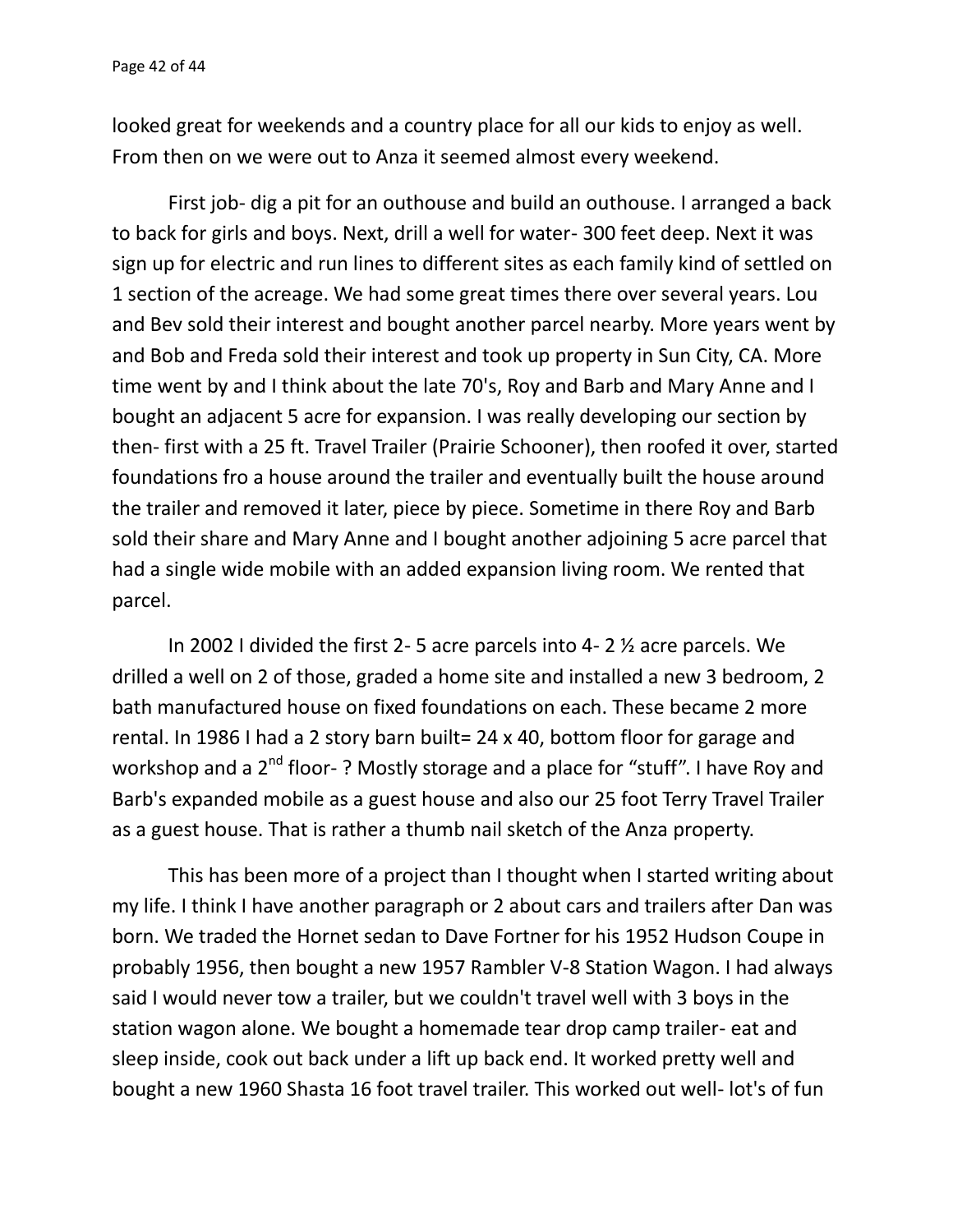traveling. Shortly, another trade to a new 1959 Rambler 4 door Hardtop. I think in 1962 we move up to a 1960 Rambler Ambassador Station Wagon. This our first car with air conditioning. This served us well, even a trip to Louisiana to visit our Gully friends among others.

By now Jim had started College, and Ed a year later. We bought a 1969 Ford Pickup and had a special camper shell installed which also had sleeping space in the shell. Summer vacation Dan brought his motorcycle, which we carried in the Camper. Every time we stopped in a campground, Dan said, Dad, can we get the bike out? Usually, yes. Time went by, Jim and Ed had their own choice of cars. Somewhere in there we moved up to a 1964 Lincoln Sedan, and 2 years later a 1966 Lincoln. Mary Anne loved these. I bought a 1965 Rambler Ambassador Coupe, then for awhile I had a 1970 Sport car- AMX. Mary Anne had a 1982 Lincoln Mark III. We finally went to a smaller car, a Lincoln Versaille- not a very good car! By then I had a Rambler V-8 4 wheel drive Sedan, 1969 I think- very good car! Finally I bought a new 1985 Ford Pickup equipped with a Camper the same as the 1969- 460 CID engine- great for towing our next travel trailer, a 1982 Terry 25 foot. Very nice way to travel- air conditioning, forced air, etc. I still have these 2 vehicles. Our last trip was in 1996 to Washington state, touring the Olympic Nat. Park, etc.

I'll stop here with Dan's death in 1999 and Mary Anne died in 2001. I have reached the point of just rambling so it seems a good place to put this to an end.

Jim wanted me to add enough to come up to a more current date- In March 2012 I got a wild notion and bought my 2004 Chrysler Crossfire- a sporty 2 [person Coupe. In June I did a 3800 mile round trip- Anza to Spokane- visiting my 6 remaining siblings and others. In June 2013 I did the same trip, again by myself and I thought I managed quite well. Then in August 2013 I took a train trip to Seattle and on to Kingston, WA. For George Richerts 75<sup>th</sup> birthday celebration. Visited again with more relatives.

For a year or so, friends and relatives had been asking/suggesting maybe I should be thinking about a move closer in with less work and responsibility. I did begin thinking and even started inquiring about retirement communities near